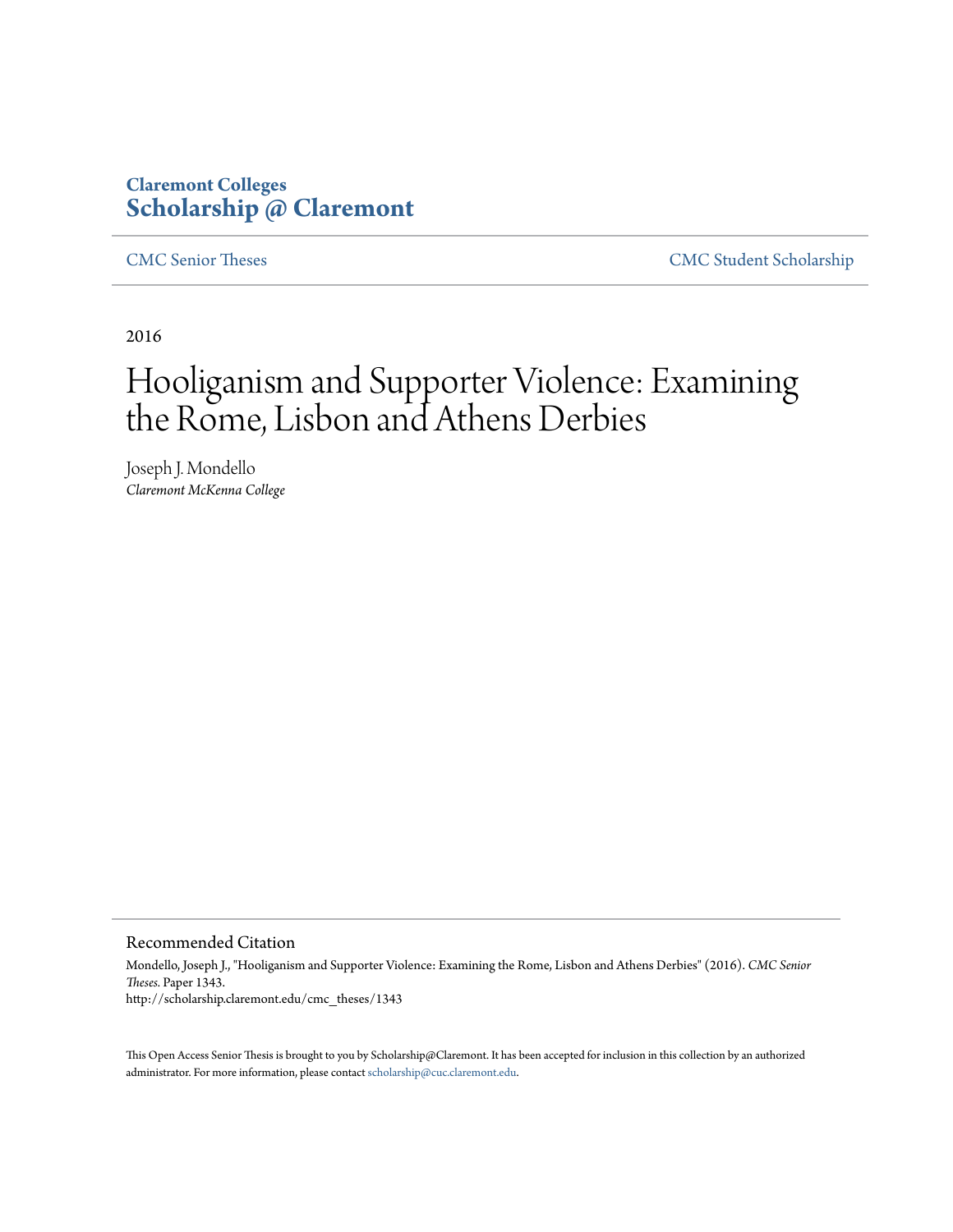Claremont McKenna College

**Hooliganism and Supporter Violence: Examining the Rome, Lisbon and Athens Derbies**

Submitted to Professor Piercarlo Valdesolo

> By Joseph Mondello

> > for Senior Thesis Spring 2016 4/25/16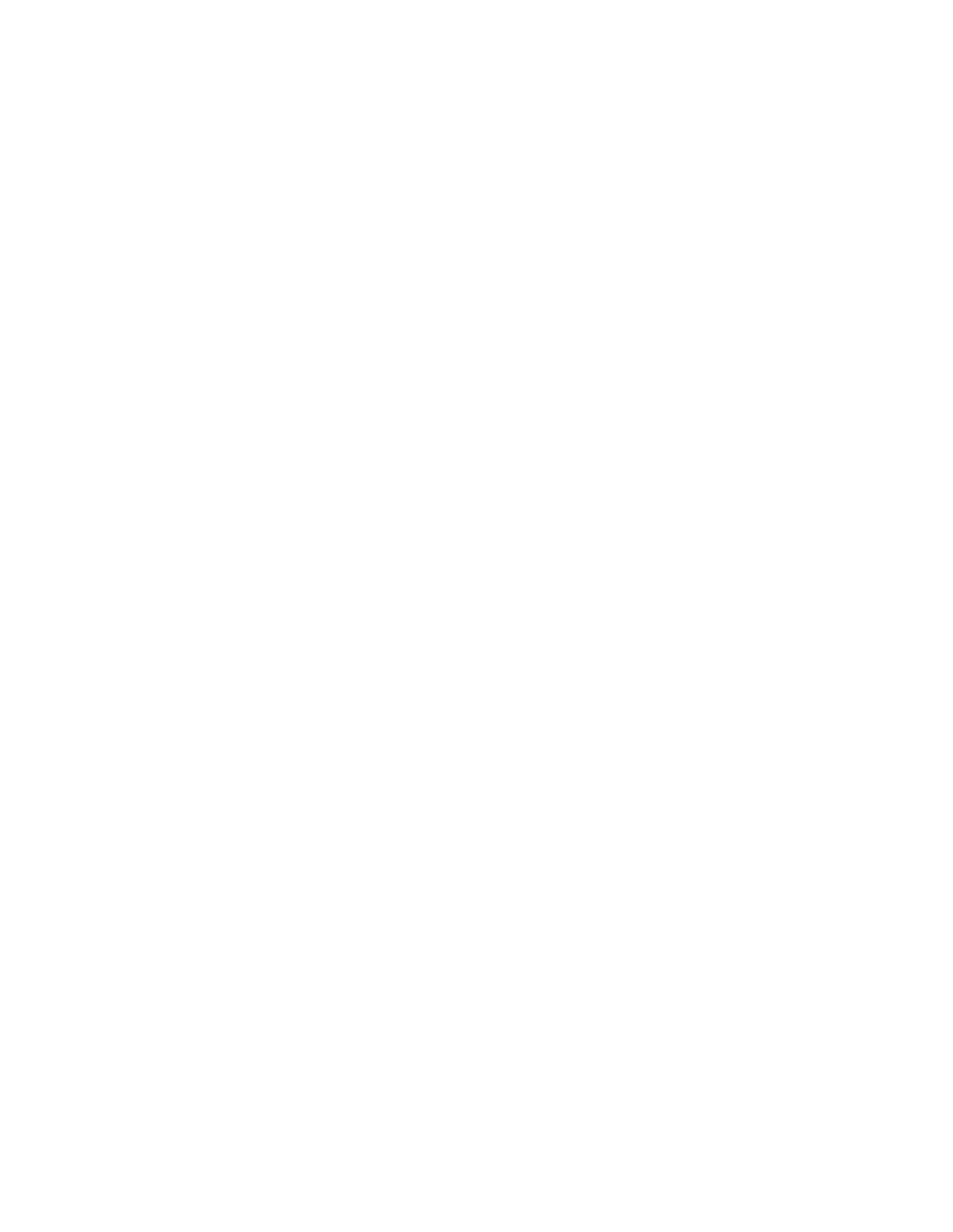# **Table of Contents**

| Self-Categorization, self-representation, and self-awareness theories19   |  |
|---------------------------------------------------------------------------|--|
|                                                                           |  |
|                                                                           |  |
|                                                                           |  |
|                                                                           |  |
|                                                                           |  |
|                                                                           |  |
|                                                                           |  |
|                                                                           |  |
| Panathinaikos vs. Olympiakos: Derby of the Eternal Enemies  64            |  |
|                                                                           |  |
| Proposal for law enforcement intervention aimed at reducing incidences of |  |
|                                                                           |  |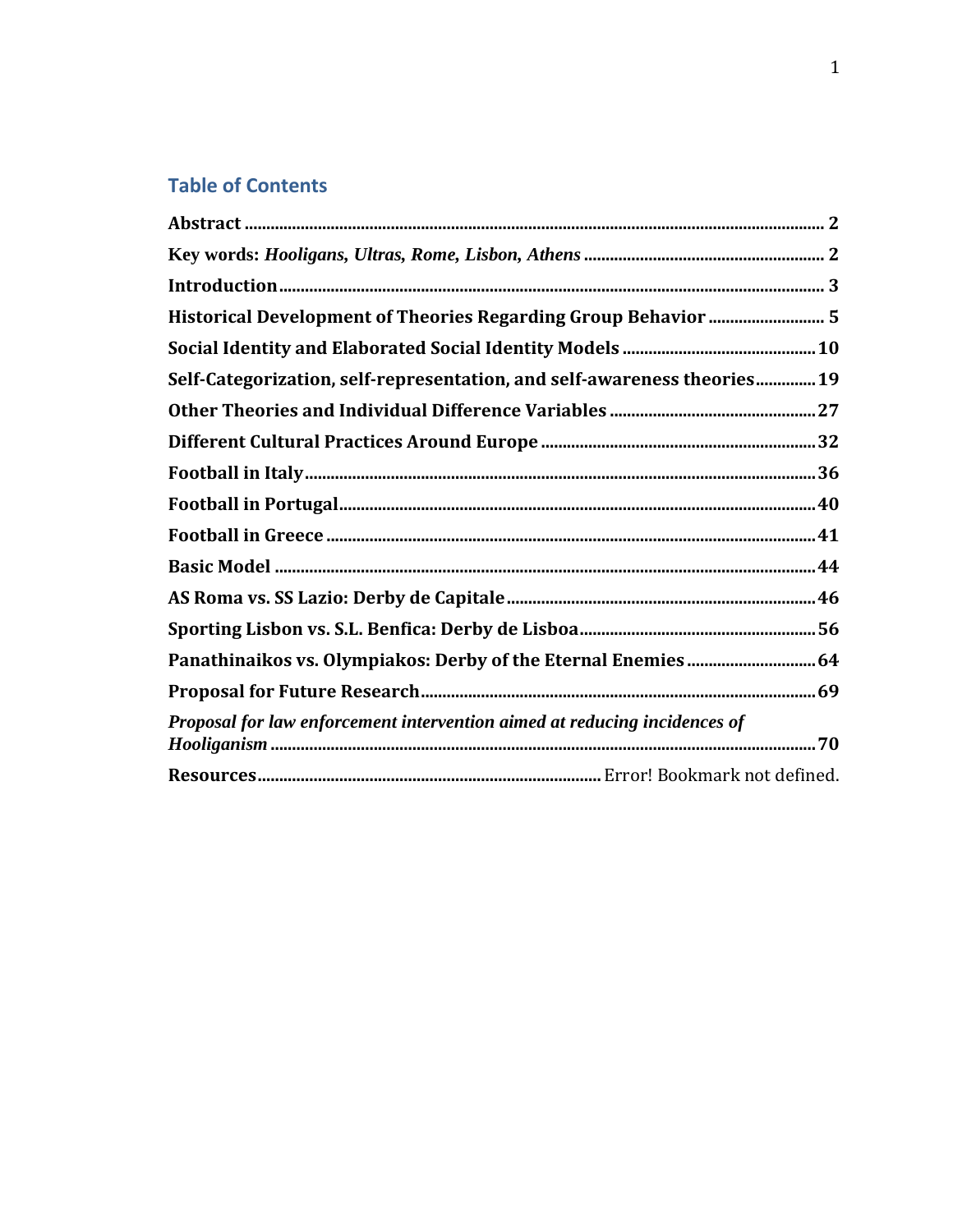#### <span id="page-4-0"></span>**Abstract**

The practice of Hooliganism, or violent and aggressive styles of support linked to one or more specific football club, first emerged in England in the 1960's. A combination of mass media, films such as Green Street Hooligans, and increases in law enforcement enabled Hooliganism to spread all over Europe. This paper seeks to explain Hooligan cultures, how they emerge, their characteristics and the type of individual they attract. Furthermore, this paper examines the situational variables present on match-day that lead to supporter violence.Additionally, this paper aggregates numerous findings on crowd behavior and Hooliganism, and then applies them three case studies: the Rome, Lisbon and Athens derbies. Case studies seek to highlight some of the mediating and moderating factors in that particularly rivalry, as well the differences in Hooligan cultures across countries.

<span id="page-4-1"></span>Key words: *Hooligans, Ultras, Rome, Lisbon, Athens*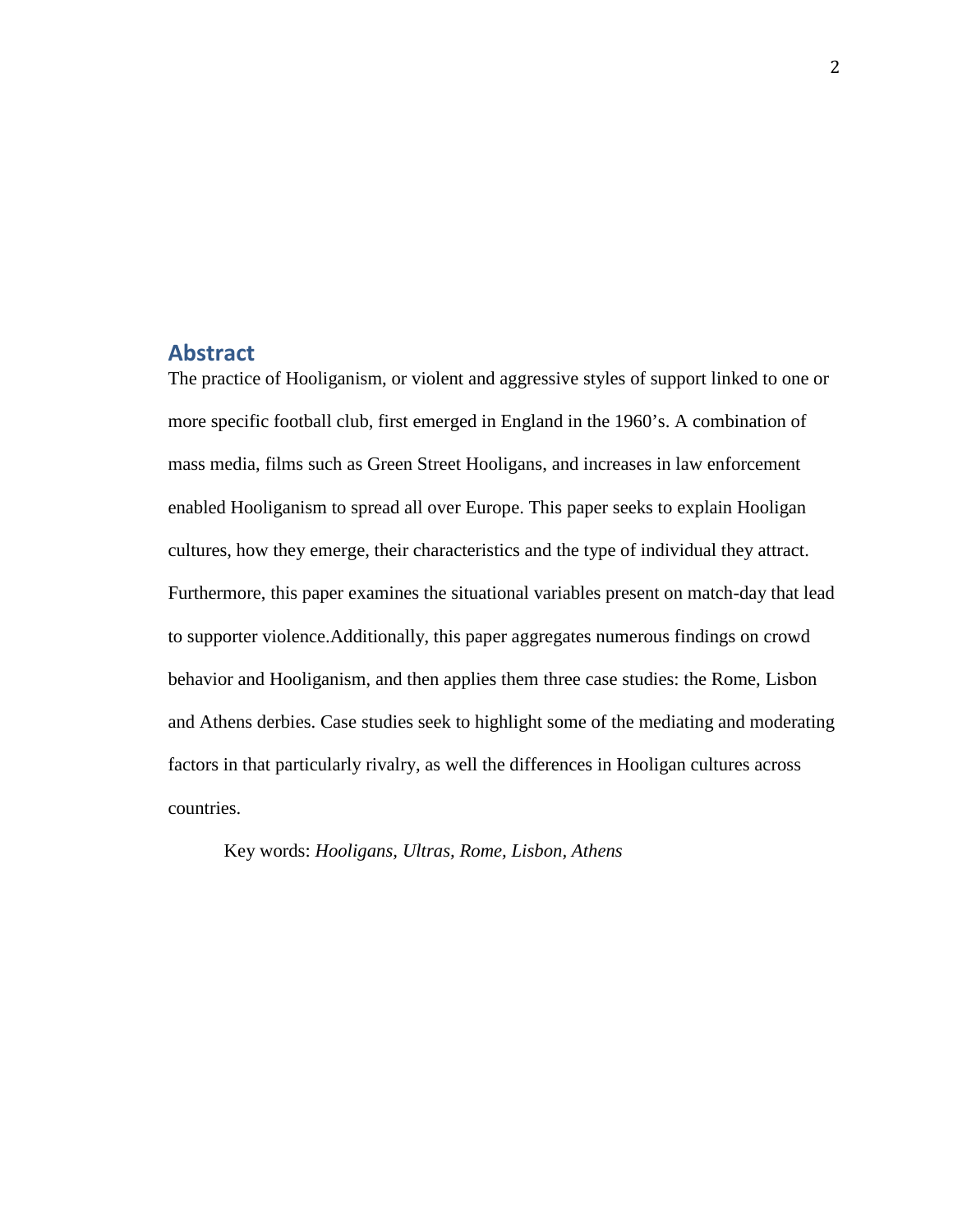#### <span id="page-5-0"></span>**Introduction**

According to the most recent data collected in the global sports industry, soccer, or football as it's more commonly known, is the most popular sport in the world. FIFA, the world governing body for football, claims that more than 265 million people worldwide regularly play the game. Furthermore, over 3.2 billion people worldwide tuned in to watch the 20[1](#page-5-1)4 World Cup.<sup>1</sup> Much of the sport's global appeal is often linked to the aesthetically pleasing, free-flowing nature of the game. In fact, soccer is often affectionately referred to as 'the beautiful game'.

However, since the modern incarnation of football was first codified in England during the  $19<sup>th</sup>$  century, the beautiful game has been marred by supporter violence. While historians are unclear on the exact origins of the game--most agree it comes from China in the Han Dynasty or the Greek and Roman Empires--there is an extensive history of the sport's violence in Europe dating back to the  $12<sup>th</sup>$  century (Walvin, 2014). In fact, the earliest variants of the modern game in Europe more often resembled violent, tribal clashes between rival towns or social groups (Walvin, 2014). According to Alan Roadburg (1980), the development of football can be broken up into four key stages, beginning with the violent and chaotic recreational game before slowly transforming over several centuries into the highly organized and regulated multi-billion dollar industry it is today (Roadburg, 1980). Furthermore, in 1314 King Edward II outlawed the sport because he felt that the dangerous and chaotic nature of the game would lead to unrest,

<span id="page-5-1"></span><sup>&</sup>lt;sup>1</sup> About FIFA: Organisation - FIFA.com. (n.d.). Retrieved April 25, 2016, from <http://www.fifa.com/about-fifa/index.html>  $\overline{1}$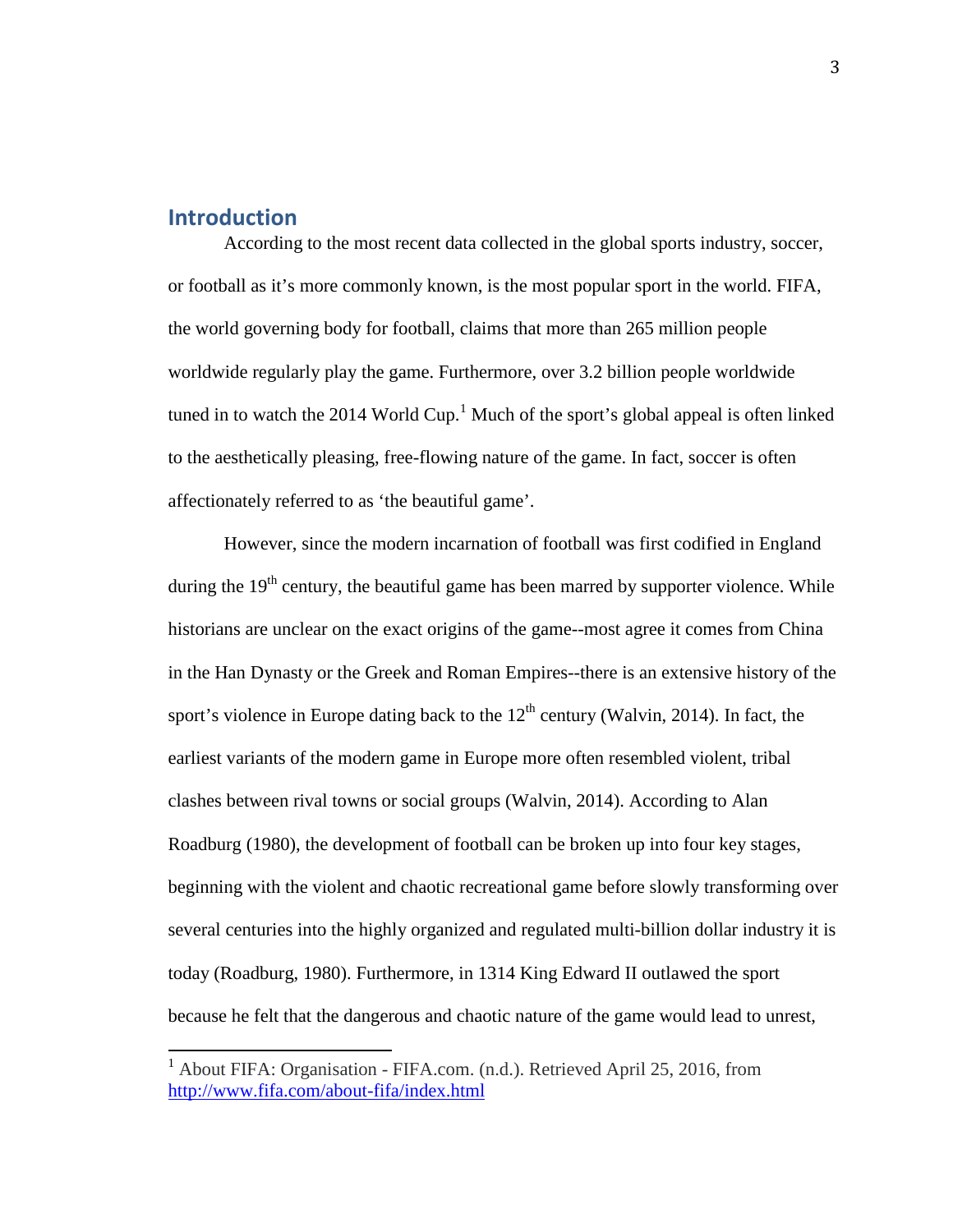riots, and treason (Walvin, 2014). Since the key constructs of the sport in England are inherently rooted in violence and tribalism, it can be argued that organized supporter violence, or Hooliganism, is the result of football's historical development in Europe (Roadburg, 1980).

Hooliganism, as it is referred to in England, can be defined as 'A distinct form of unruly and destructive behavior in which participants are supporters or adherents of one or more football clubs or national teams, and is frequently, although not exclusively, evidenced at or immediately before or after matches' (Van Hiel, 2007). 'Hooligans' are often an organized group of supporters of a particular club, who engaged in gang-like brawls with opposition supporter groups around the time of the match. Within the realm of spectator violence at football matches there are two key subdivisions: spontaneous violence, and premeditated and organized violence (Van Limbergen, 1989). While the first form can be seen in various sports all over the world, and therefore is not necessarily linked to football, the second form is unique to Hooliganism in Europe (Van Limbergen, 1989). This unique subset of supporter violence likely stems from the violent origins of the sport in  $11<sup>th</sup>$  century England.

Despite the implementation of intensive regulation and legislation aimed at reducing supporter violence in football throughout the European Union, the problem persists. In particular, hooliganism is usually associated with high-pressure 'derby' matches. A 'derby' is a term often used by football punditry to describe a rivalry game, typically between two clubs from the same city or region. Examples include the North London derby between Arsenal and Tottenham Hotspur, as well as the Wearside-Tyneside derby between Sunderland and Newcastle.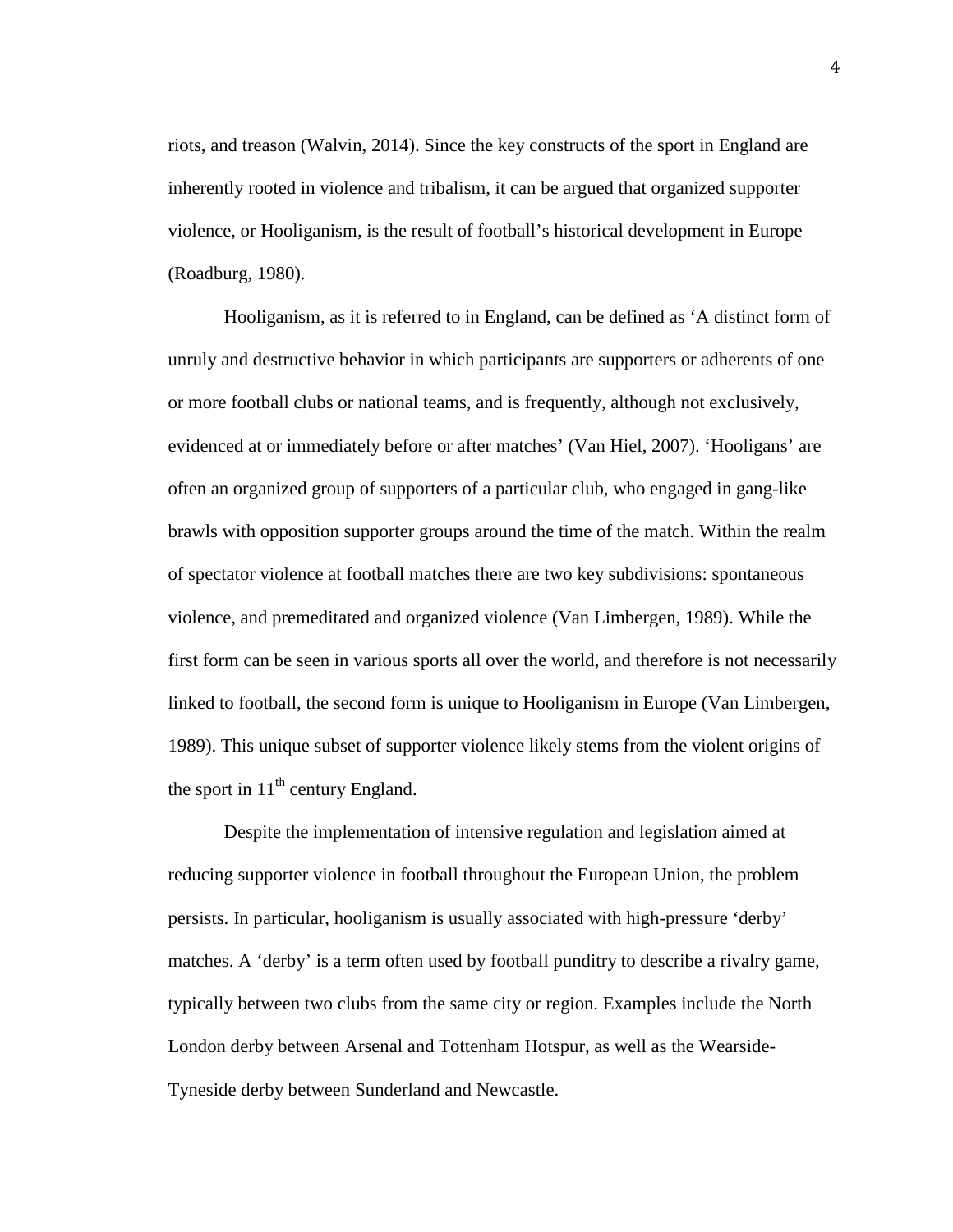While the issue of hooliganism first rose to prominence in pop culture and the media in England, it remains a key social and political obstacle in countries such as Italy, Portugal, and Greece. There are a number of distinct theoretical perspectives on supporter violence offered up from different sub-fields of psychology, including the social identity model, de-individuation, procedural justice theory, social representation theory, threatened egotism, neo-tribalism, and categorization theory. With each of the models offering up different hypothesis on the causal variables of Hooliganism, it may appear that each theory is distinct from the other. However, many of these competing hypotheses overlap more than the researchers who champion them would like to admit. Therefore, in order to have a holistic understanding of Hooliganism, the theories with different situational and individual difference variable must be aggregated and spliced together. In order to shed some light on the nature of spectator violence observed in key derby matches across European football, a review of the historical development of a model for understanding hooliganism becomes necessary.

#### <span id="page-7-0"></span>**Historical Development of Theories Regarding Group Behavior**

While formalized Hooliganism is certainly an issue, spectator violence has received massive attention because it is difficult to explain the scope and scale of the vehement uprisings. In fact, the primary threat that Hooligans pose to the public is their ability to influence passionate football fans, who are ordinarily peaceful, to participate in the violence (Stott, 2011). This loss of self and conformity to the will of the group was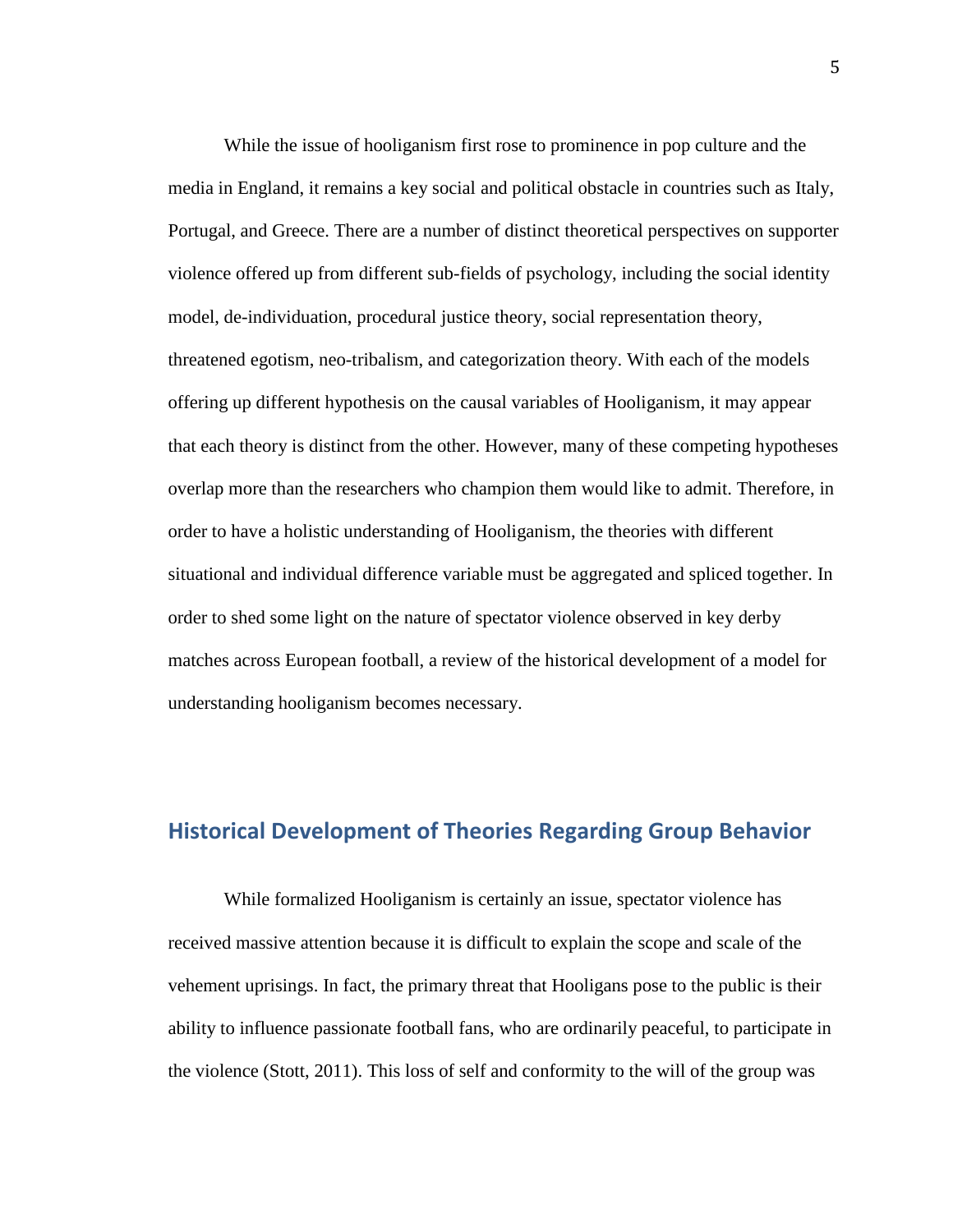first coined as 'de-individuation' in 1952 by a team of psychologists (Reicher, 1995). However, theories in psychology containing the basic constructs of de-individuation can be dated back to the  $19<sup>th</sup>$  century in France.

In response to the social unrest occurring in during the French Revolution, social psychologist Le Bon sought to establish a model that could explain the anti-social group behavior of his day. Given the nature of the prevalent forms of social unrest in his time, Le Bon hoped to understand how peaceful individuals display such aggressive and negative behavior (Reicher, 1995). Le Bon adopted a dualistic approach for understanding identity, and proposed that there are two levels of consciousness: the rational and well-informed individual, and the mindless member of a collective conscious (Reicher, 1995). Furthermore, he posited that two key mechanisms, contagion and suggestion, explain the manner in which conscious personality is replaced by the collective unconscious of the group.

With the field of psychology still in its infancy, Le Bon's notions of how group behavior spread across all of the individuals were heavily influenced by medicine (Reicher, 1995). Within his model, he defined contagion as regularly mirroring the emotions and actions of the rest of the group. After the contagion has spread throughout the group, members of the group lose their individual identities and become vulnerable to suggestion, or uncritically following the impulses that emanate from the collective unconscious of the group mentality (Reicher, 1995). So, according to Le Bon, contagion and suggestion are inherent aspects of being involved in a high-energy crowd that causes all of the individuals to lose internal and external control.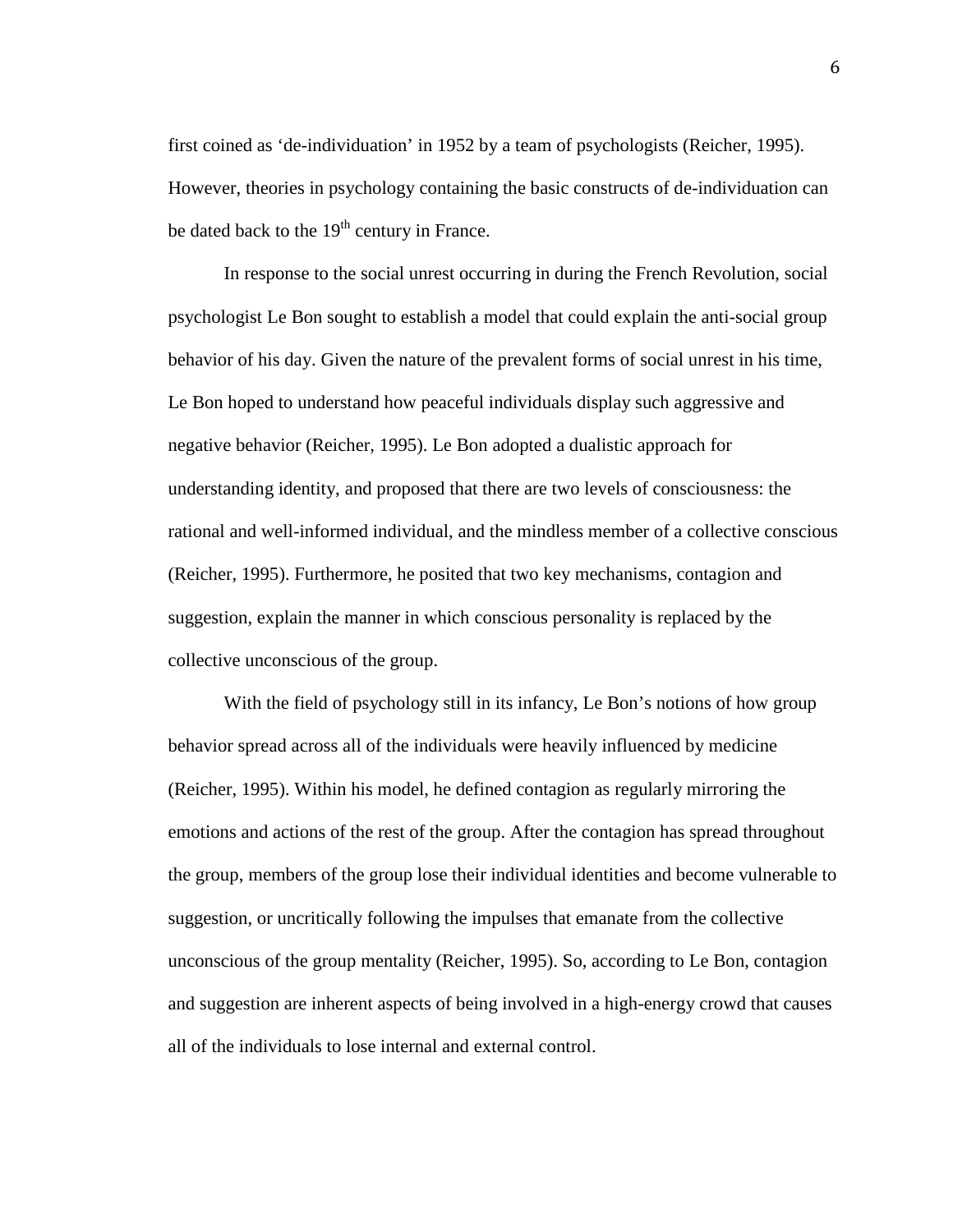However, there are some intuitive limitations of Le Bon's theory regarding crowd behavior. For example, according to his model, all crowds are inherently bad and can only lead to negative behavioral outcomes (Reicher, 1995). While this may have been true for him in the midst of the French Revolution, this notion is easily dismissed based on present research. So, while the external validity of this theory greatly diminished as a result of increased research into group behavior, it did provide the groundwork for more modern theories of de-individuation.

It would be another century before Festinger first proposed his theory of deindividuation. In 1952, Festinger and his research team found that when subjects were asked to recall highly individualized information, the subjects that remembered the least were also the most likely to talk badly about their parents (Diener, 1979). Based upon these findings, the researchers concluded that immersion in a crowd leads to a loss of sense of self, which in turn reduces self-control while increasing conformity to the behavior of the collective (Reicher, 1995). While Festinger's research design and conclusion failed to establish mediating or moderating variables involved in the psychological processes, his notion of de-individuation formed the foundation for future research into crowd behavior and spectator violence.

In the years after Festinger first introduced the vernacular of de-individuation to the social psychology community, various definitions of this distinct level of consciousness have been put forward. However, much like Le Bon's experience with describing collective behavior in crowds, the technical understanding of de-individuation is inherently linked to the historical context of the research. For the purpose of this discussion, Edward Diener's definition provides a sufficiently broad and unbiased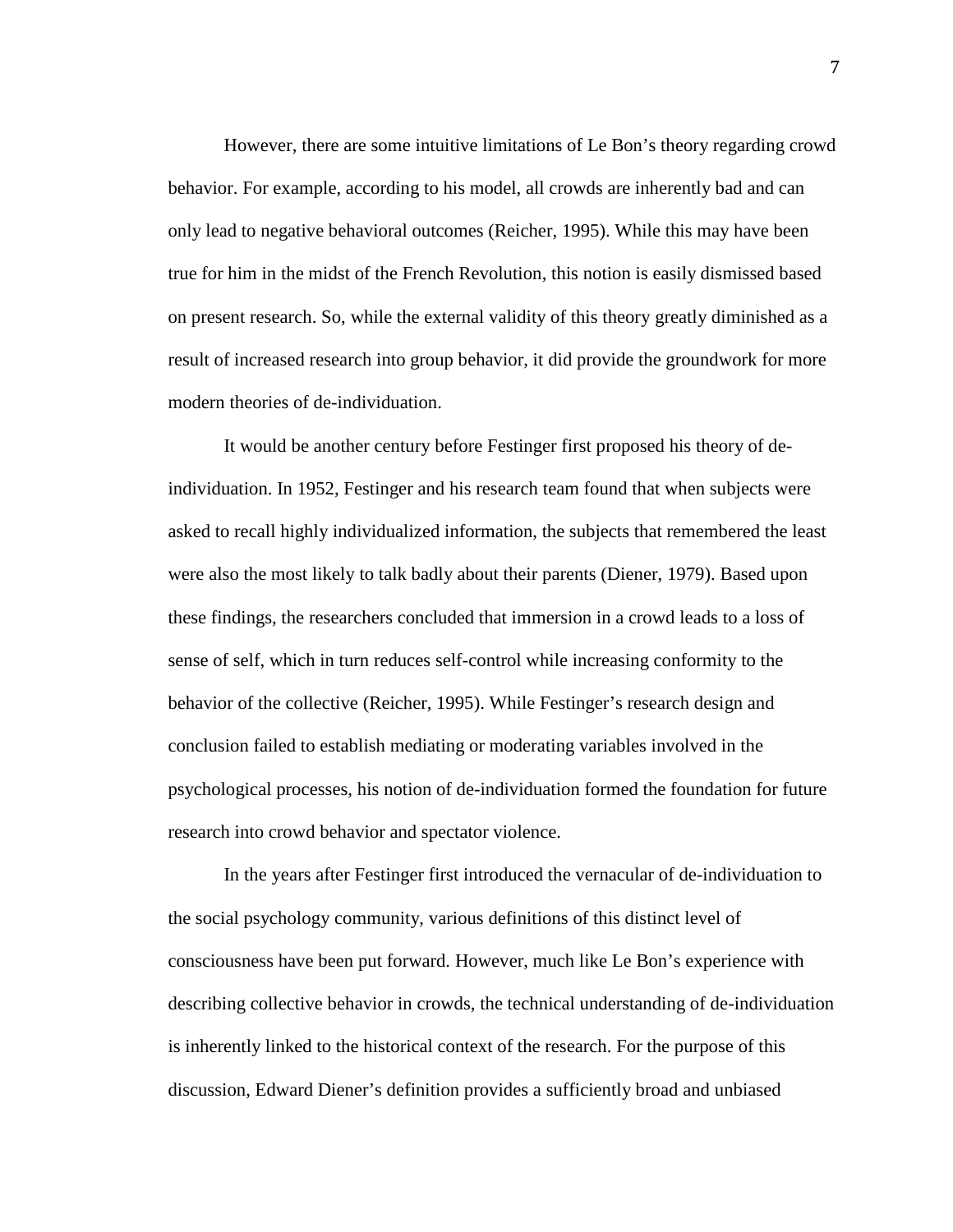understanding of de-individuation that can apply to various social psychology theories. In his (1979) paper, Diener defined de-individuation as, "People in a group who are blocked from awareness of themselves as individuals and from monitoring their own behavior" (Diener, 1979). There are two important takeaways in this definition that allow it to be generalized to future theories of crowd behavior: self-awareness and the importance of the individual's identity.

Phillip Zimbardo, the famous psychologist behind the Stanford prison experiment, attempted to address some of the input variables missing from Festinger's model. His work with the prison experiment already revealed that self-evaluation, social structures, anonymity, and diminished self-imposed limitations are all heavily linked with anti-social behavior (Reicher, 1984). Building off both his own research as well as Festinger's, Zimbardo proposed a detailed framework for how individuals reach a de-individuated state. Essentially, Zimbardo and his team stated that feelings of excitement, diminished accountability, sensory overload, and substance abuse (particularly alcohol) all increase the likelihood of undergoing de-individuation. Once in this state, the less self-evaluation the individual undergoes, the more likely they are to participate in anti-social behavior (Zimbardo, 1969). In implementing this framework, Zimbardo is the first researcher to address both antecedent and moderator variables for group behavior (Zimbardo, 1969). Furthermore, he established that an individual undergoing de-individuation is not necessarily a bad thing. Rather, once the individual members of a group have all undergone de-individuation, a number of situational and individual difference variables will affect the behavioral outcomes of the collective.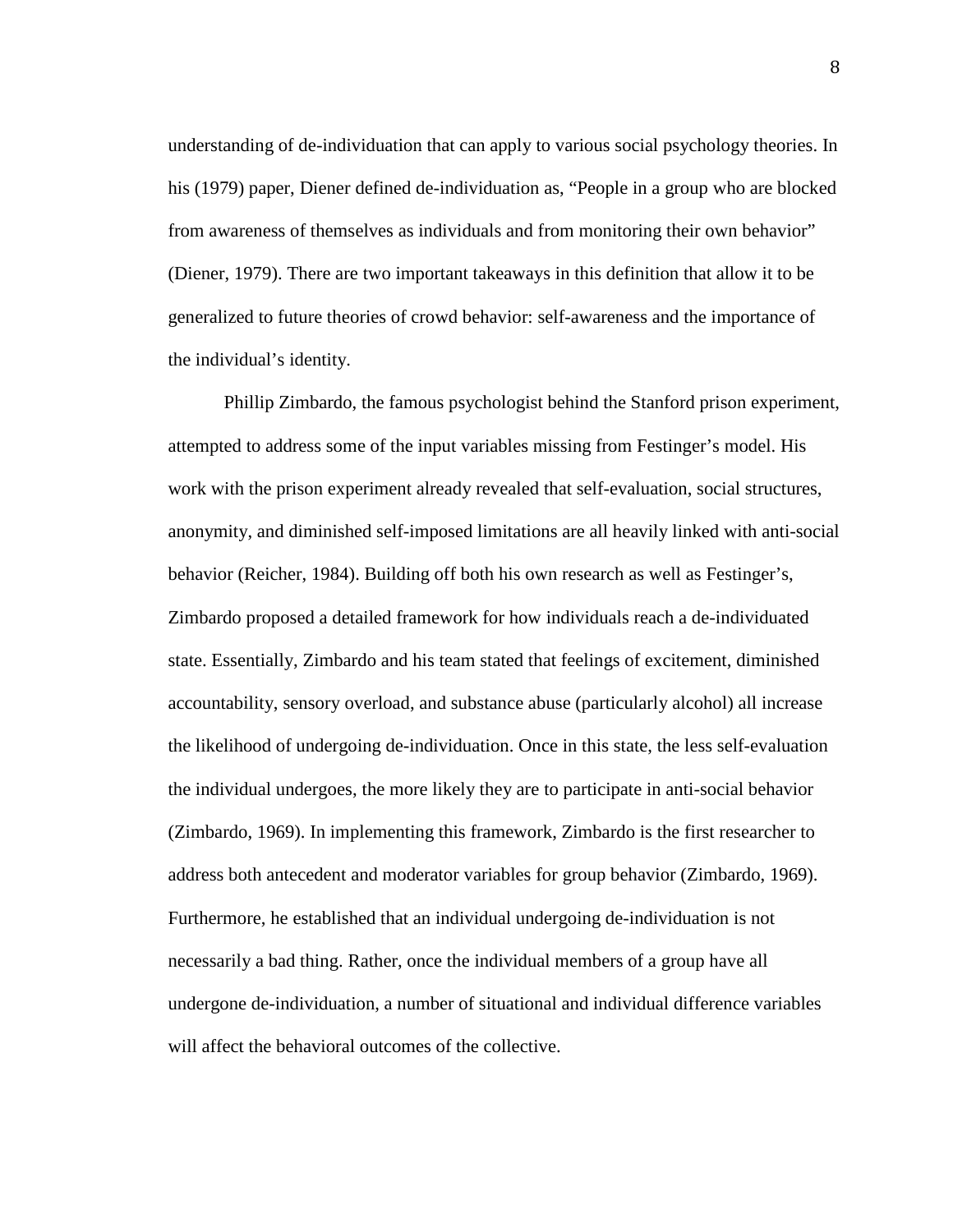Diener and Prentice Dunn introduced the importance of self-awareness to any models seeking to explain group behavior. More specifically, Diener stated that that objective self-awareness, which operates on a spectrum, heavily influences behavioral outcomes in social settings (Diener, 1979). If objective self-awareness is high, then the individuals' attention is drawn inwards toward that self, such that active monitoring and self-regulation take place. However, when it is low, attention is cast outward, monitoring of the self comes to a halt, and behavioral outcomes fall under the purview of external factors (Diener, 1979. Finally, Diener claimed that objective self-awareness is caused by immersion in a group, sensory overload, conceptualizing the group as an entity, and deferring decision making to the group (Diener, 1979).

Prentice-Dunn took Diener's theory of objective self-awareness, and took it one step further in their model by dividing it into public and private self-awareness. They define public self-awareness in a manner similar to that of social anxiety, in the sense that it relates to the individual's concern with how others perceive them (Prentice-Dunn, Steven, and Ronald W. Rogers, 1982). However, his definition of private self-awareness mirrors the findings of Diener, in the sense that when private self-awareness is low, the individual is more likely to engage in the behavior of the group. Furthermore, they experience a reduction in the importance of personal social norms. According to Prentice-Dunn, the presence of accountability cues such as disguises, chanting, costume, and sensory overload increase the likelihood of an individual experiencing a decrease in public self-awareness, and are therefore more likely to engage in anti-social behavior (Prentice-Dunn et. Al, 1982).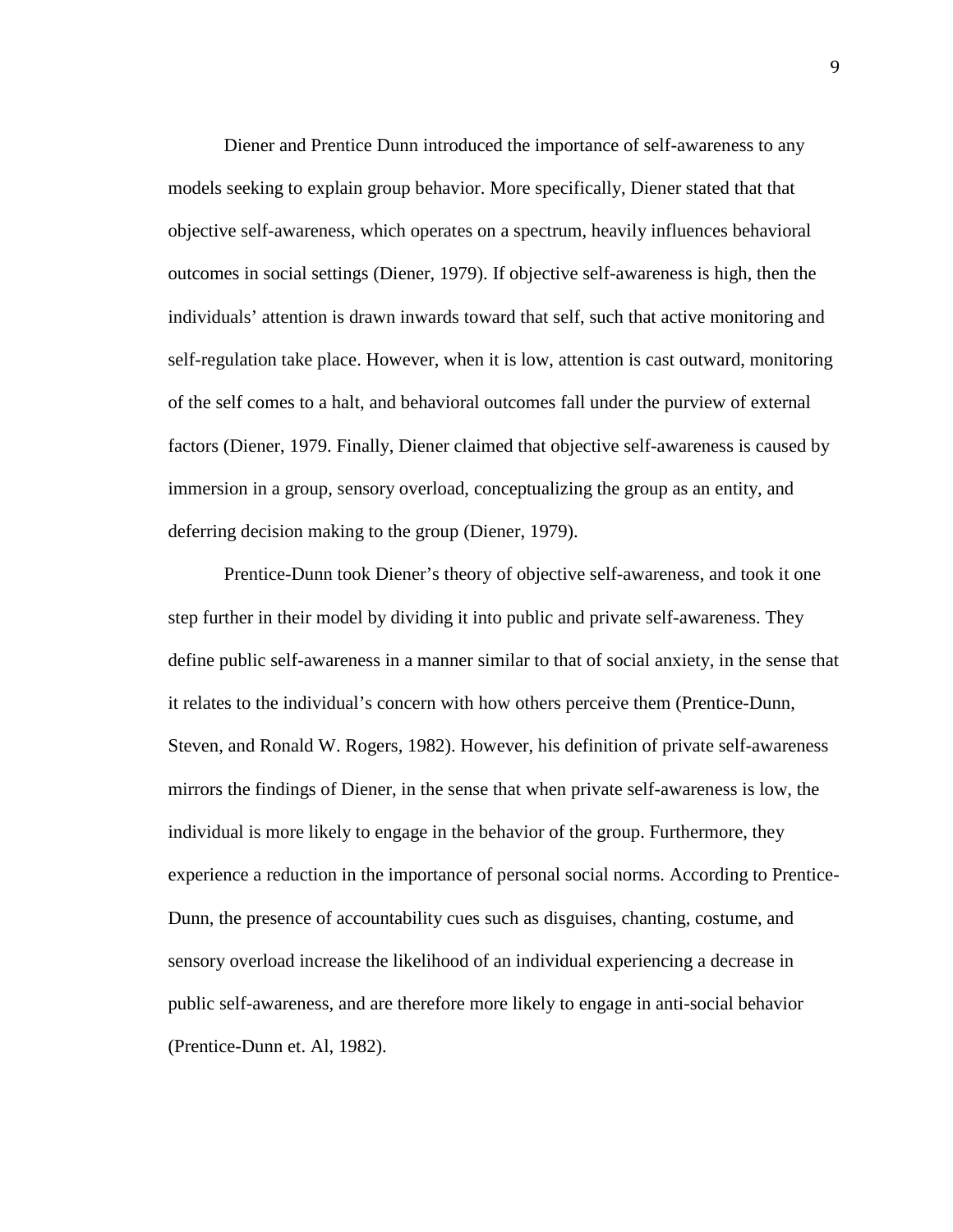Beginning with Le Bon in  $19<sup>th</sup>$  century France, generations of psychologists have sought to understand the unique behavioral, social, and political norms of collective groups. The evolution of de-individuation theories established a number of potential mediating and moderating variables to explain the nature of crowds. Theories of selfawareness implicitly established the importance of perceived identities in social settings and the associated behavioral outcomes. This notion of a fluid identity will, like Festinger's theory of de-individuation, lay the foundation for future research into supporter/spectator violence in European football.

#### <span id="page-12-0"></span>**Social Identity and Elaborated Social Identity Models**

Given the historical development of theories seeking to explain crowd behavior focuses heavily on notions of identity and self-awareness, most of the present research on Hooliganism tends to address similar constructs. In particular, Festinger and Diener's theories regarding de-individuation, and the idea that one can lose their identity in a crowd, formed the basis for future social psychology models. One model in particular, the social identity model, bridges the gap between theories of pure de-individuation and most of the present research on Hooliganism.

While historical theories regarding identity adopt a dualistic approach, in the sense that an individual is either fully engaged in their own identity or that of the crowd, the SIM views identity as a wholly unstable construct. According to most SIM models, an individual's identity is extremely volatile, and constantly undergoes revision and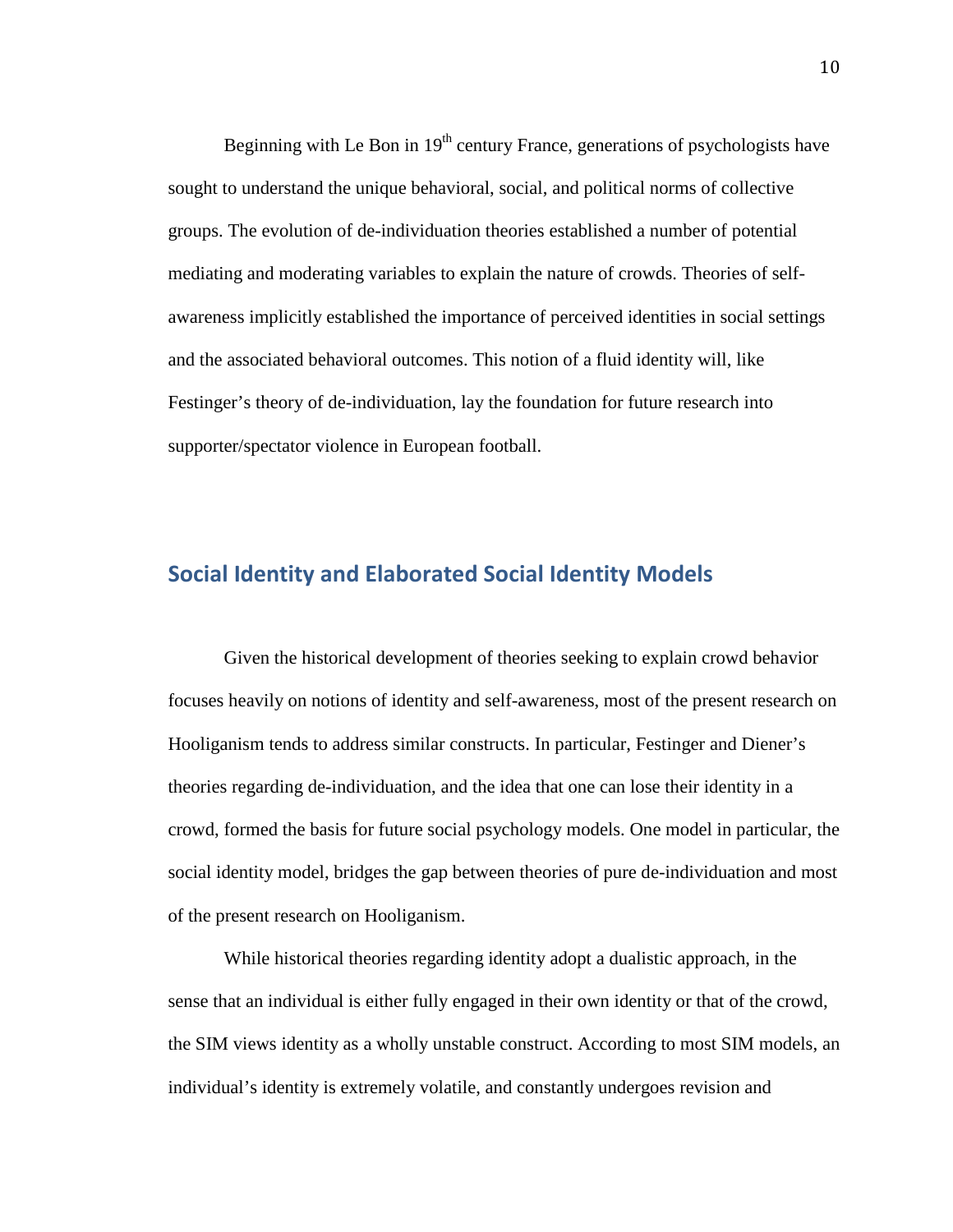reconstruction based on each person's experiences and their environment (Martin Lea, 2001)). Ian Jones (2000) describes social identification as when "people do not simply relate to each other as independent, isolated individuals. Rather, being a part of a social group, and having other perceive you as a member, is a driving force for someone's mental, emotional, and behavioral processes (Jones, 2000)." So, rather than an individual possessing one identity and temporarily losing it in large groups and crowds, they merely adopt the identity that they use whenever they are with a particular social group. Furthermore, the elaborated social identity model examines the antecedent variables that lead to group behaviors, and the moderating variables that increase/decrease the scale of these behaviors.

The recent trend of globalization in football over the past two decades has turned the sport into a natural medium for the expression of localized cultural identities, as well as instilling a sense of pride for belonging to a particular community (Van Houtom & Van Dam, 2002). Furthermore, like the education system and modernized mass media, football has been proven to shape and mold individual identities based on the collective representation of the club (Giulanottie, 1999). It is because of the influential power of football on each supporter's daily lives that a supporter's identity is closely linked to that of the club and its fans. However, with the globalization of modern soccer, the distribution of this newfound wealth among European clubs has been drastically inequitable, and has led to a gulf in success between the haves and the have-nots (Van Hiel, Hautman & Cornleis; 2007). As a result, clubs that once challenged for titles now consistently finish mid-table (Liverpool), while others constantly face the threat of relegation (Aston Villa). Therefore a supporter's identification with a particular club is no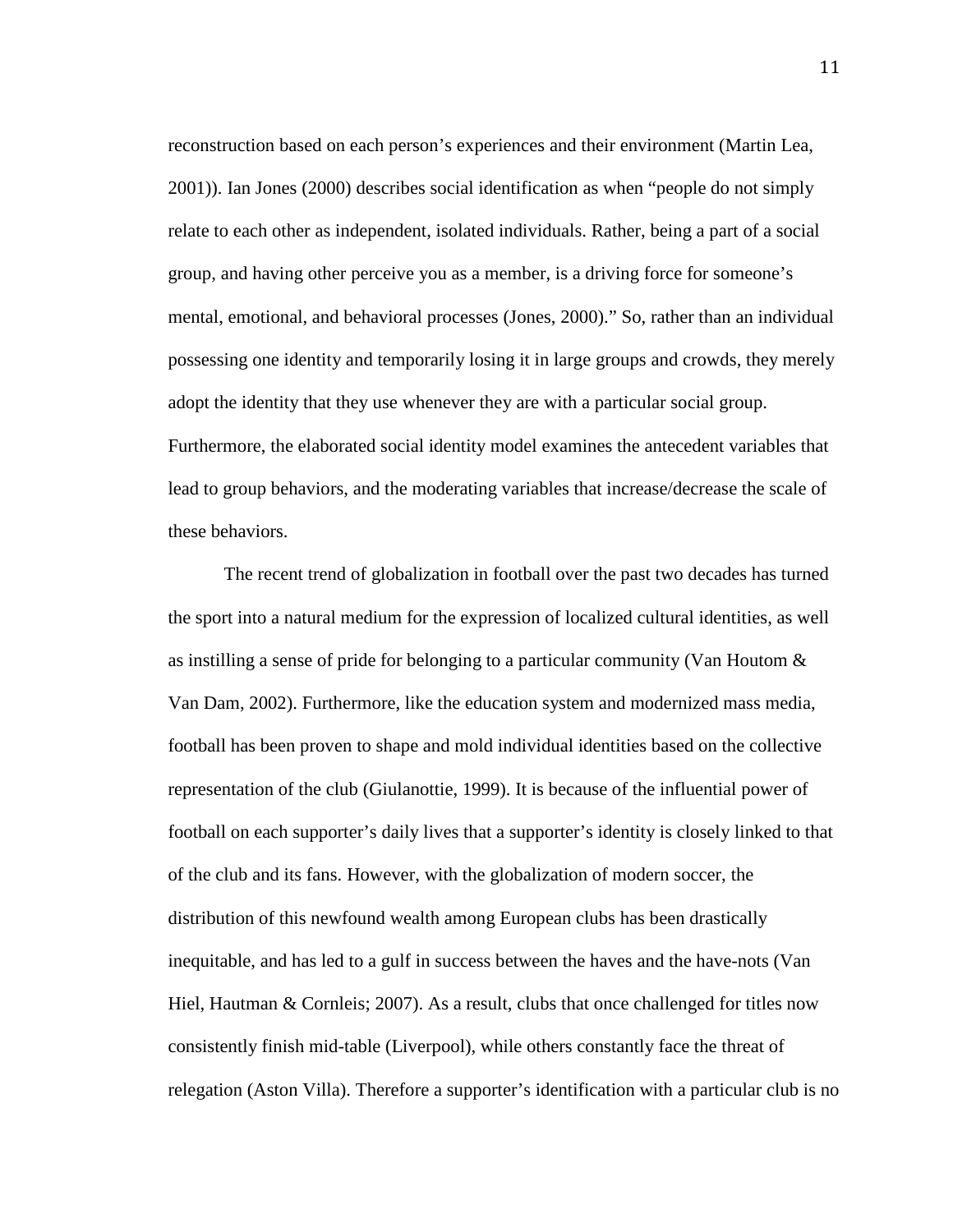longer based upon results on the pitch, but rather with the social benefits associated with supporting that organization (Jones, 2000)

According to the profit hypothesis, the perceived benefits of something must outweigh the perceived costs to the individual in order for their participation to continue (Jones, 2000). However, given the life-time commitment of football supporters to clubs that historically underperform, there must be some other explanation for why their support is unwavering. Territorial categorization, or the creation stark and polarized supporter groups formed on the basis of supporting rival local, regional, or national football clubs, plays an important role in the lives of supporters (Van Houtum, 2002). Research has shown that the in-groups and out-groups that form on the basis of supporting rival clubs influences individuals construction of schema regarding the function of their daily lives, and the importance of certain cultural aspects of their clubs (Van Houtom, 2002).

Since being a supporter of a club is an important cultural and social aspect in the lives of many fans, the perceived benefits of devoted support must outweigh the perceived costs (Jones, 2000). Four key mediating variables explain the continued support of clubs within the context of serious leisure: voice, unrealistic optimism, ingroup favoritism, and out-group derogation. The construct of voice is simply the idea that supporting a particular club gives a, perceived, important voice to an individual. They are allowed to share their opinions and increase their self-esteem by talking about 'their' club with other people who subscribe to the same social identity (Jones, 2000). Meanwhile, unrealistic optimism is the idea that many supporters compensate with poor state of their club by setting unrealistic goals for the future (Jones, 2000). For example, clubs may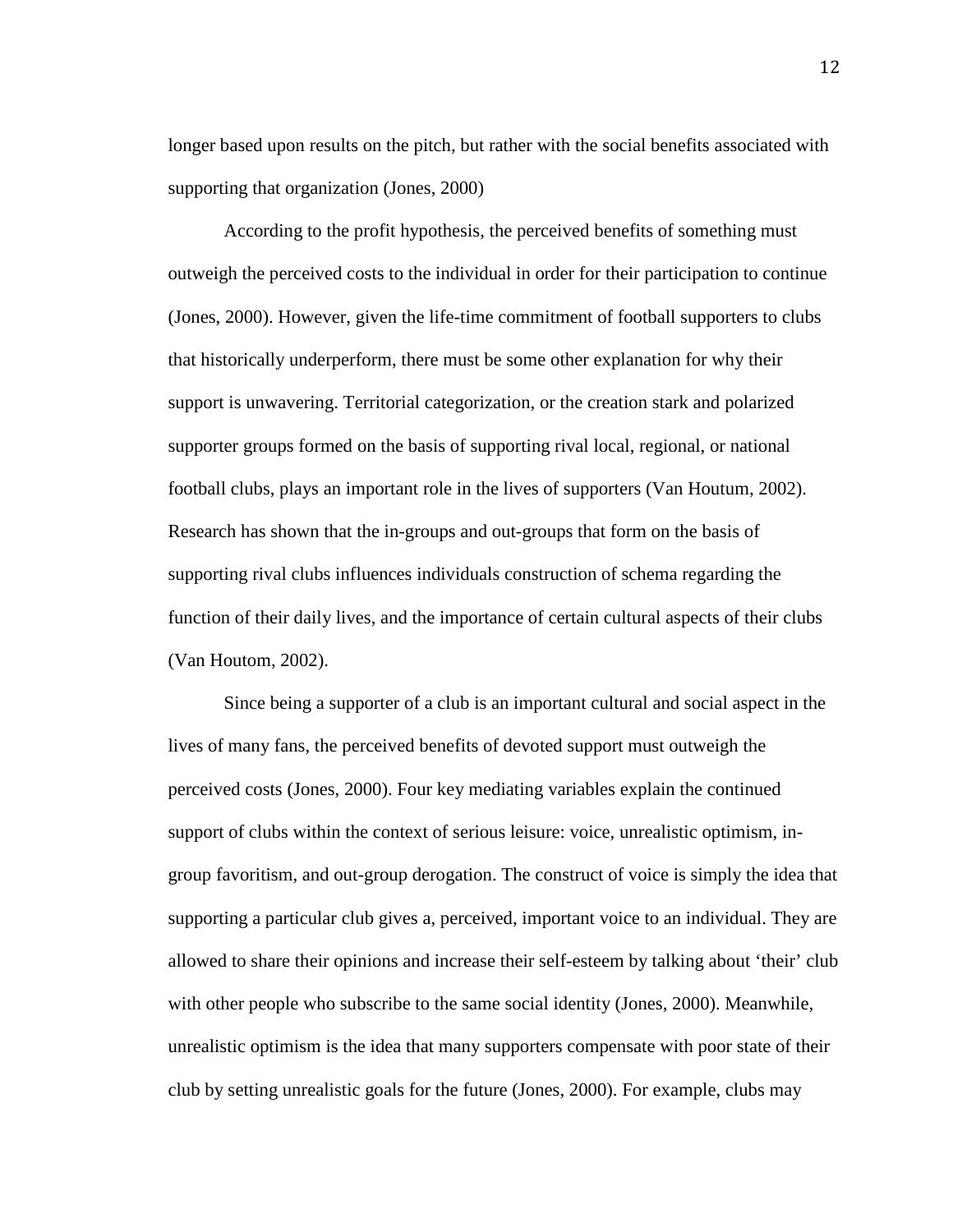compensate for their poor league form by placing more weight on local derby matches. In-group favoritism provides immense social benefit to supporters who hold preferential attitudes toward each other. It often leads to 'in-group homogeneity', which increases a sense of solidarity, and can lead to a collective identity within the group (Jones, 2000). Finally, out-group derogation ties back to the notion of territorial categorization, in the sense that rival supporters are negatively stereo-typed by the in-group which leads to organized discrimination based upon supporting particular clubs (Jones, 2000).

This distinct violation of the profit hypothesis led to the advent of the term 'serious leisure', which essentially states that passionate involvement in a certain hobby or activity is so vitally important to the individual that it not only helps to mold their identity, but also drives their involvement in certain social groups (Jones, 2000). According to Jones, being a committed supporter of a European football club has become the prime example of serious leisure. The key property of serious leisure is identification, which lends itself well to the social identity model. Since football shapes their lives and their views of the world based on which club they support, their various identities are tied to the cultural norms of the club (Van Houtum, 2002).

According to S.D. Reicher (1995), social identification is salient—we all identify to several different groups, and therefore our identification and subsequent behavioral outcomes change across groups. So, when supporters are in large crowds of fellow ingroup members, their identity shifts to the collective identity of the group, and the behavioral outcomes are determined by the cultural norms of the collective (Stott, 2011). However, the behavior of the group is susceptible to a number of different situational variables, which mediate whether or not the crowd turns violent. Ultimately, the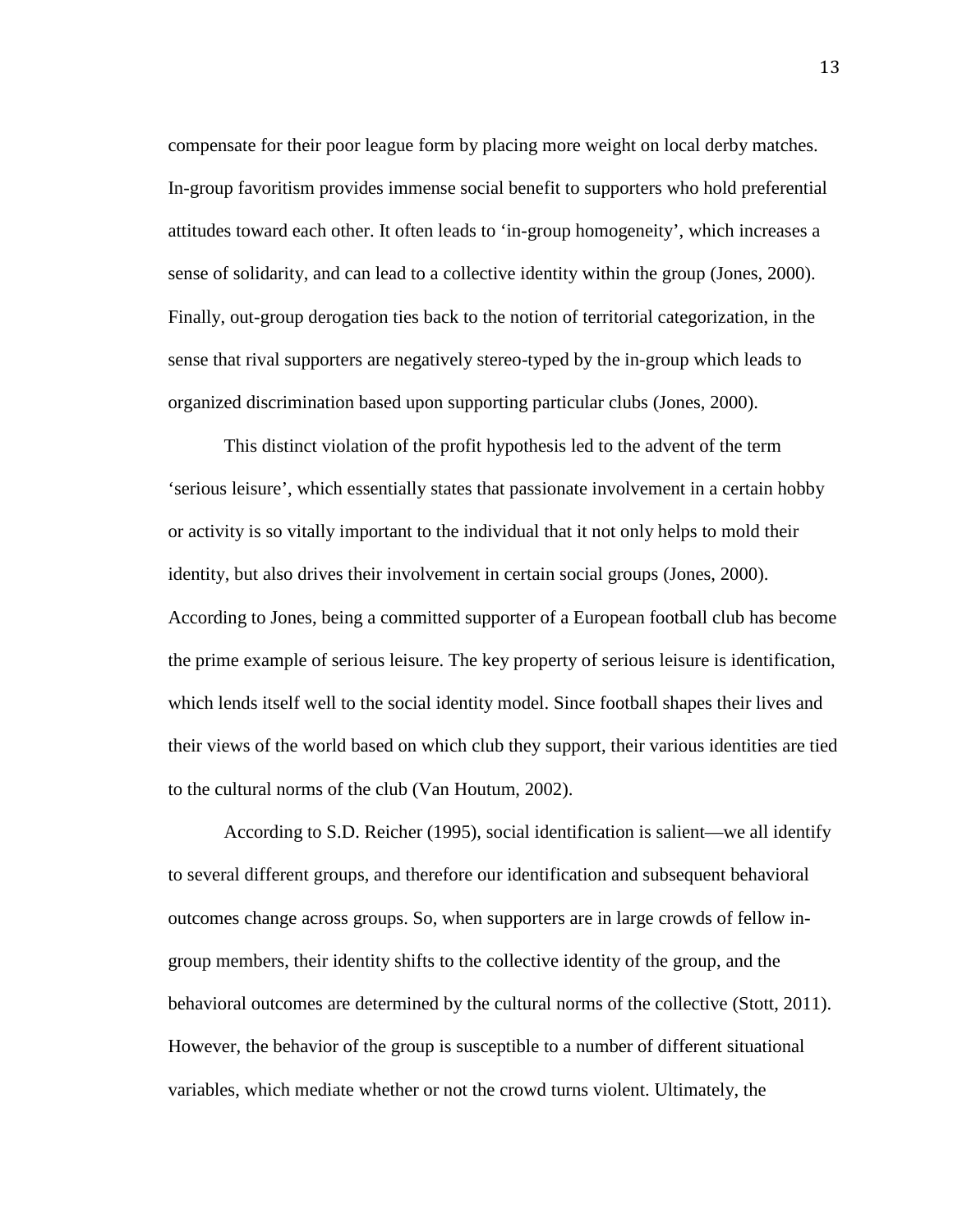collective identity will turn violent against their rivals if certain situational, social, and environmental variables are satisfied. Furthermore, the scale and scope of the violence can be manipulated depending on the social and historical context.

In his (2011) paper, Clifford Stott found that the perceived legitimacy of the law enforcement, or the threat of retaliation from opposition groups, was the main cause of acts of Hooliganism (Stott, 2011). If supporter groups feel that they will not be held accountable for their actions, then they are likely to engage in violence or antisocial behavior. According to the EISM model, intergroup identities are formed based upon the perceived legitimacy of the out-group. The compliance to societal norms are mediated by social identity and self-categorization processes (Stott, 2011). So, if the crowd disagrees with the rules imposed upon them, or if they if they do not fear retaliation from rival supporters, the collective identity of the group will become more aggressive, and potentially lead to violence. They also found that alcohol and levels of intoxication served as moderating variables.

An important aspect about perceived accountability and retaliation is anonymity. According to the Social Identity Model of De-individuation Effects, each person's selfconstructed identity is extremely fluid and is widely situation-dependent (Lea, Spears & de Groot; 2001). It also states that identity is essentially a spectrum, and spans from the completely personal (personal standards and ethics) to completely group-based (collective identity based on social norms of the group). When anonymity is increased, which can be done either through costume or size of the crowd, supporters are more likely to engage in group-based self-categorization (Lea et. Al, 2001). If their social

14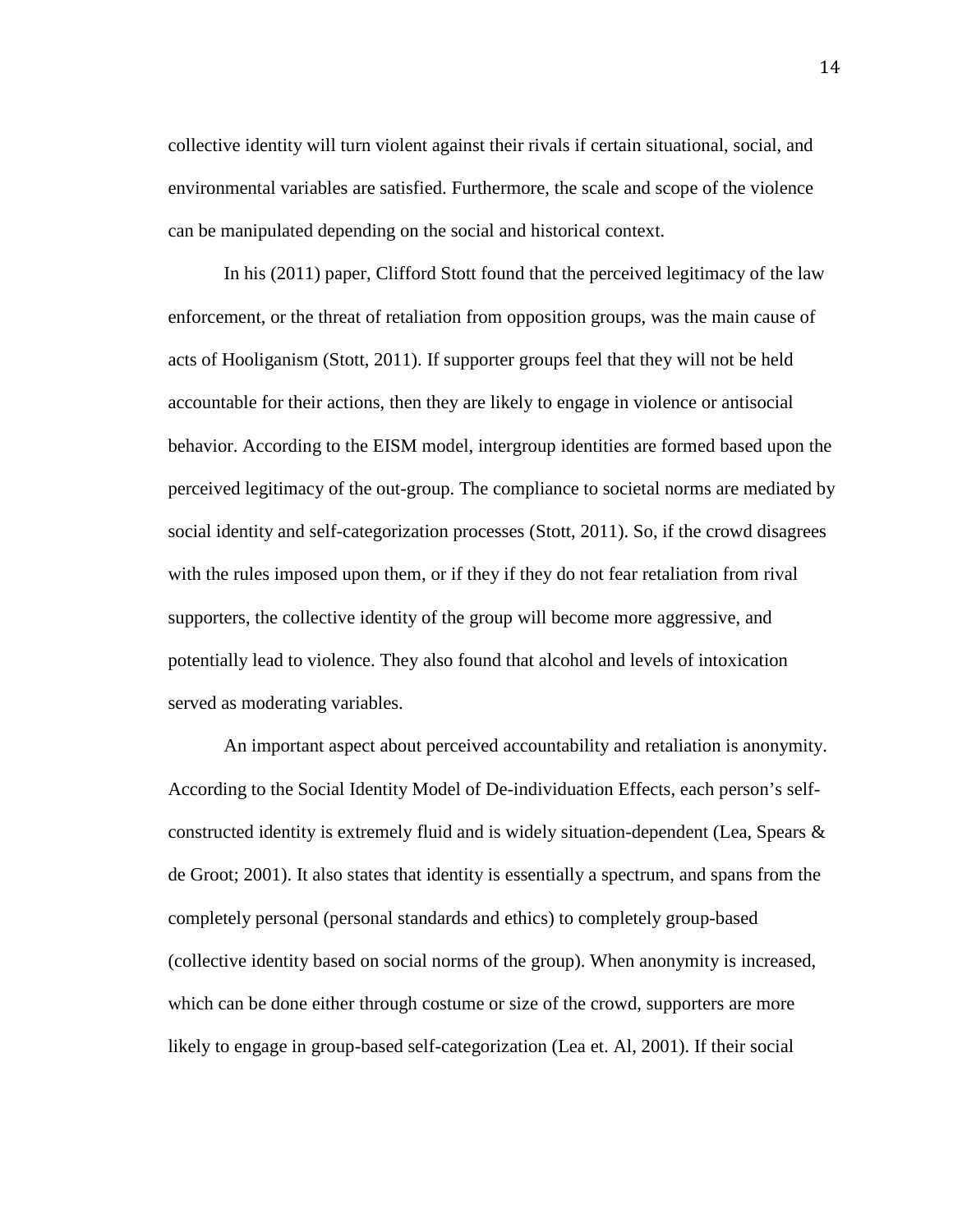identity salience is high, along with an increase in anonymity and a decrease in the ability to communicate interpersonal cues, they will undergo de-individuation (Lea et. Al, 2001).

Additional examples of procedural justice theory, or the idea that people conform to the law because they perceive a moral, ethical, and ideological obligation to do so (Stott, 2011), demonstrate the importance of anonymity in the collective identity. During the 1990's, violence erupted between Ireland and Northern Ireland, which led to an increase in punishment attacks, which are extremely violent group attacks (Silke, 2003). The mediating variable was accountability, while moderating variable for these horrific acts of violence was anonymity (Silke, 2003). So, if fans feel they will not be held accountable, they are likely to engage in violence, and the degree of anonymity they mask themselves in determines the scale of the acts of aggression. While the findings of this paper are within a political and social context, rather than sporting, the conclusions from the research generalize rather well to Hooliganism. Rivalries in football often possess strong ties to politics (Lowe, 2014), while face paint and masks are common forms of disguises at football matches (Lea, 2001). Not only do these disguises increase anonymity and therefore decrease accountability (Silke, 2003), but they also increase attraction to/identification with the in-group while simultaneously increasing in acceptance of particular out-group stereotypes (Lea, 2001) Finally, the interaction between psychological association with a collective and anonymity resulting from immersion in a crowd leads to increased obedience to established group norms, including acts of violence and protest (Lea, 2001).

Within the social identity model, there are a number of other situational variables that explain the cause and scale of Hooliganism, especially with regards to derby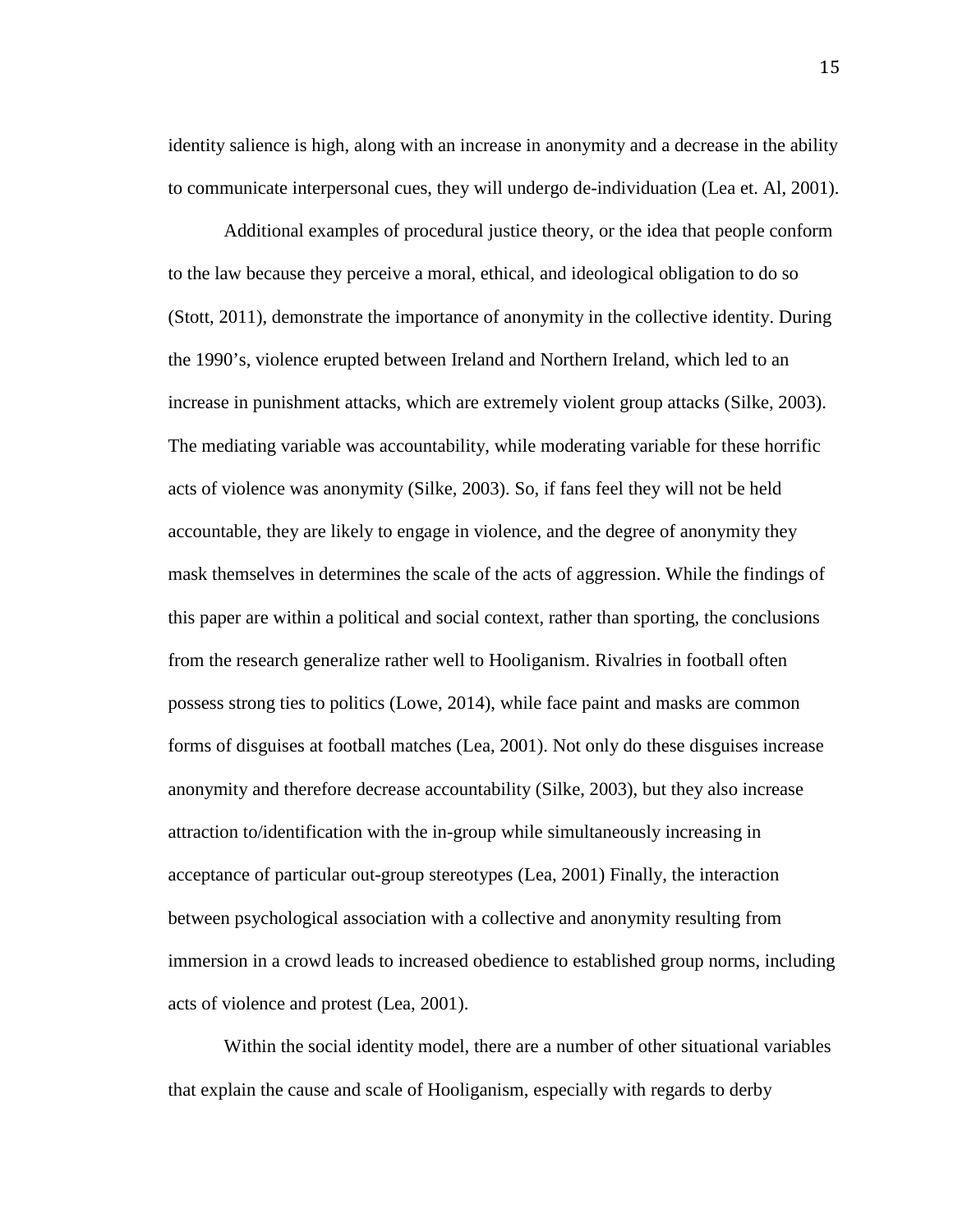matches. One important construct, symbolic othering, has to do with the notion of territorial categorization. So if two clubs are from the same city, symbolic othering allows supporters of a particular club to adopt certain cultural practices in order to distinguish themselves from rival supporters and to the rest of the world (Van Houtum, 2002). This explains both the heated nature of derby matches, as well as the specific characteristics of collective identities of supporter groups. Additionally, people who demonstrate higher levels of interdependence and value the importance of well-defined social groups are more likely to represent their own personal identity in terms that are specific to that group (Brewer, 2001). So, while high-energy derby matches with groups of supporters whose social identification is salient and value well-constructed social groups are more likely to engage in collective violence, they are more easily influenced.

Since a majority of collective violence occurs when the individuals within the group adopt a specific social identity associated with the club, it is important to understand some of the variables that shape the representation of the organizations identity. For example, songs and chanting form an integral aspect of football matches that shed light on the nature of crowds. For passionate supporters, the content of the songs they typically sing serves as a microscope revealing the values and cultural norms of the at club's socially constructed identity (Van Houtum, 2002). The importance of songs and chants can be tied back to emulative reproduction, or the idea that historical events serve as a moderating variable for territorial identification (Van Houtum, 2002). So, if two clubs have a long history of violence, that history helps to shape and polarize the culture of the supporter groups for each club. Furthermore, the construct of mental distanciation states that the smaller the physical distance between two clubs, the more polarized the

16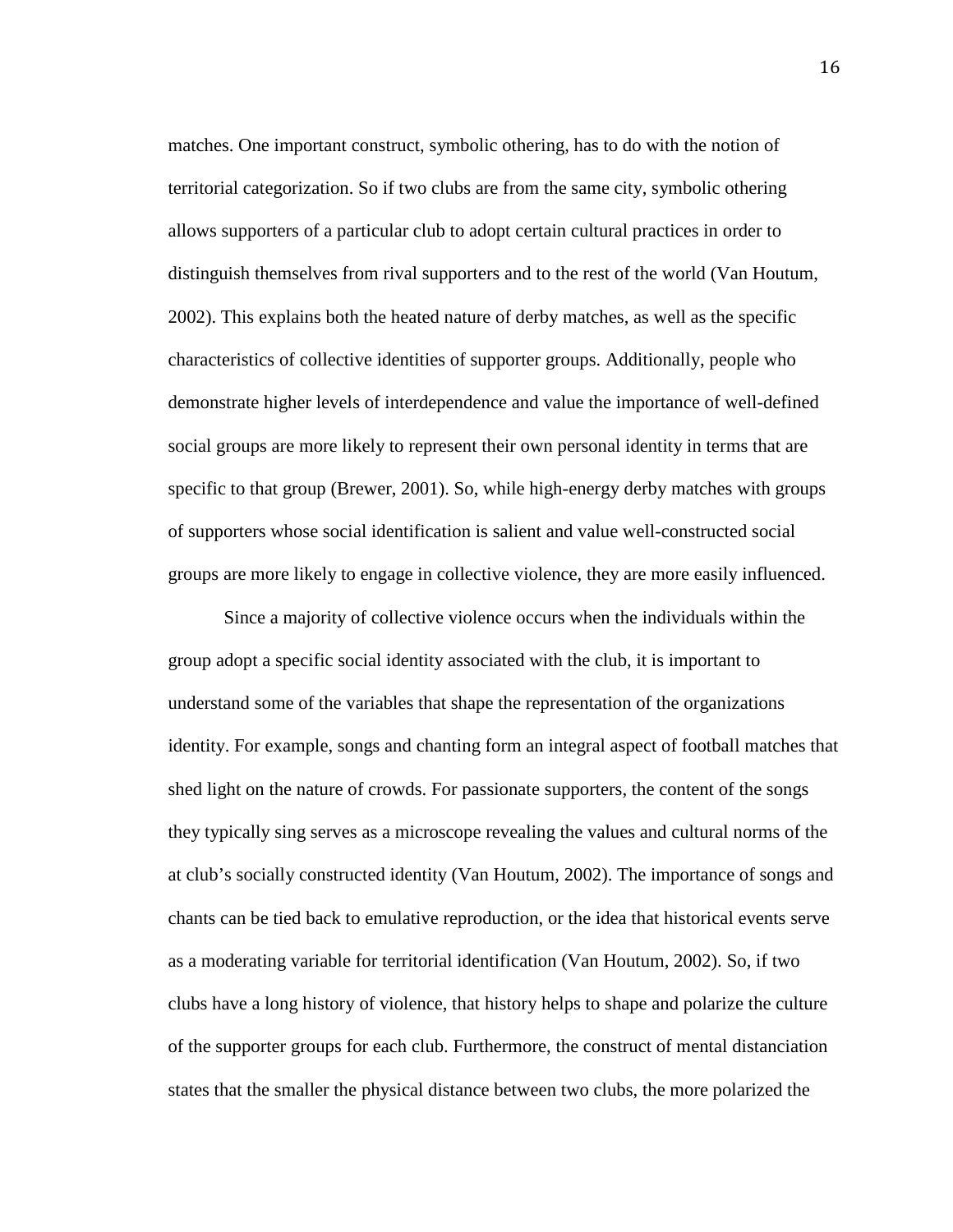cultural norms of identification (Van Houtum, 2002). Therefore, for most derby matches, the interaction between historical events and territorial identification within the same local or regional space leads to very pronounced social groups, with clearly defined cultural and behavioral practices.

While historical and social context play important roles in the nature of crowds at football matches, further examination of the social identification model helps to explain when crowds are likely to turn violent. A key distinction to make here is the difference between spectator disorderliness and Hooliganism. According to Antonio Roversi (1991), spectator disorderliness can be defined as a form of supporter violence that has nothing to do opposing groups of supporters, but rather it is a natural occurrence at sporting events driven by collective participation in a stimulating environment and is typically aimed at those participating in the match itself: players, referees, trainers, etc. (Roversi, 1991).

In comparison to spectator disorderliness, Hooliganism is much more organized and driven purely by social identification with a particular club or group (Spaaij  $\&$ Anderson, 2010). For example, spectator disorderliness may occur as the result of a poor call by an official during a match. Conversely Hooligans may be spurred to violence if their regional boosterism, or promotion of a specific identity intrinsically linked to their club, comes under threat from supporters of a rival club (Van Houtum, 2002). Furthermore, within this framework, the home stadium essentially transforms into a physical manifestation of the constructed social identity of the club and its supporters (Roversi, 1991). So, violence can potentially break out at any sporting event. However, the manner in which supporters construct their social identities plays a vital role in the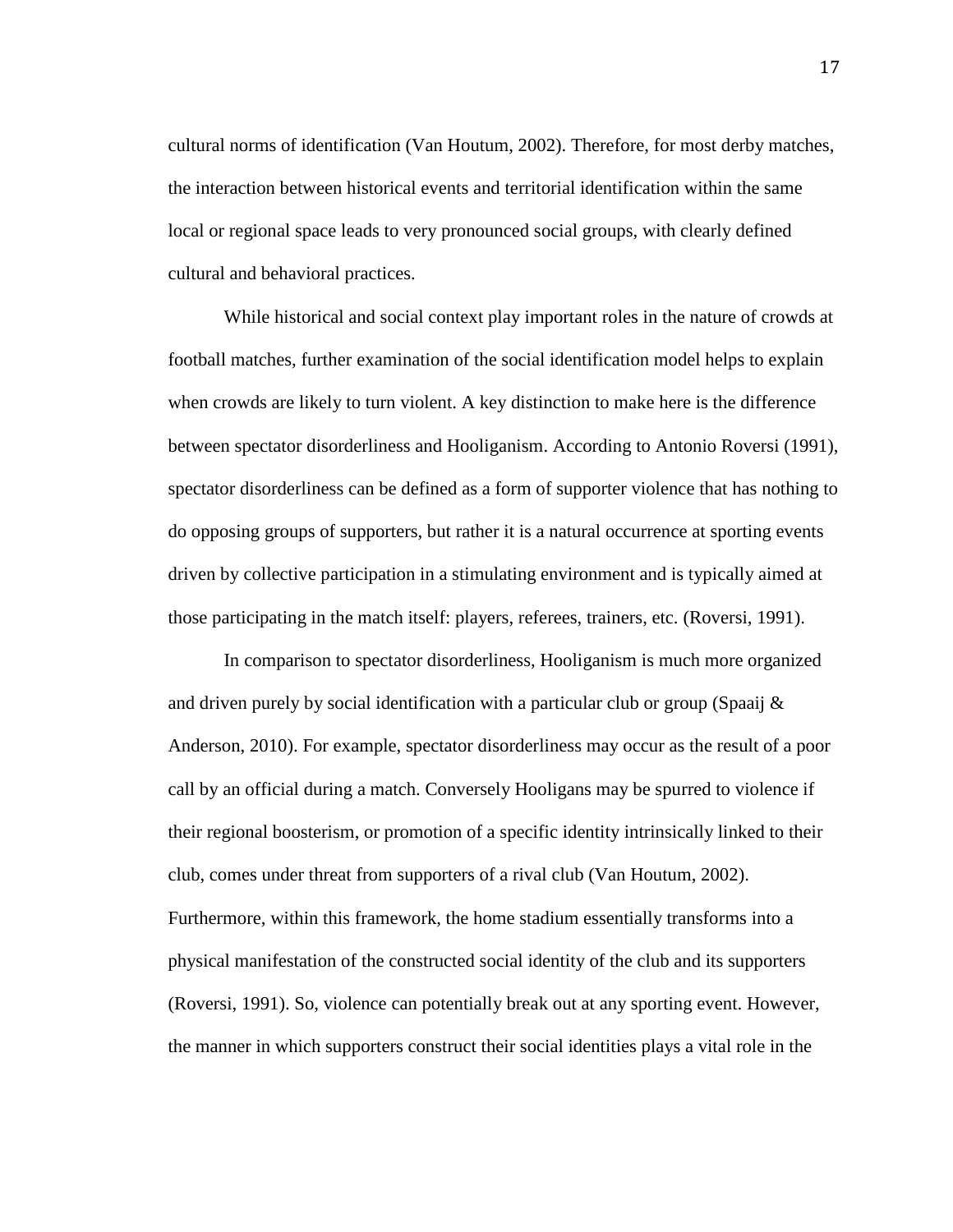collective representation of a particular club, and ultimately whether aggression and violence become cultural norms.

In particular, there are two cultural norms associated with every football supporter group: solidarity and compliance. Solidarity has to do with conformity to practices and characteristics of the in-group, while compliance refers to interactions with law enforcement and security (Stott, 2011). Within the Elaborated Social Identity Model, intergroup identities are formed based upon the perceived legitimacy of the opposition, whether they are rival supporter groups or police (Stott, 2011). According to this model, compliance processes are mediated by social identity. So, if the collective identity is shaped in part based upon the perceived illegitimacy of the laws or the behavior of rival supporters, then the supporters assume a status of victimhood (Stott, 2011). Hooligans are especially dangerous in this scenario, as most existing research agrees that these violent supporter groups are most effective when they can influence traditionally non-violent fans to join in the violence (Guilianotti, 2013). In summation, the perceived legitimacy of law enforcement and their authority plays a mediating role in whether or not spectator disorderliness can transform into full-blown Hooliganism.

While the previous sections shed light on the process of social identification and collective representation, there are several additional variables that moderate levels of aggression within the crowd. Plenty of research indicates that accountability and anonymity are two important variables (Silke, 2003). According to Martin Lea (2001), anonymity is the mediating variable for an individual undergoing de-individuation. By reducing the ability to communicate interpersonal cues, the individual's self-awareness under goes a shift from the personal to the group-based (Lea, 2001). However, there are a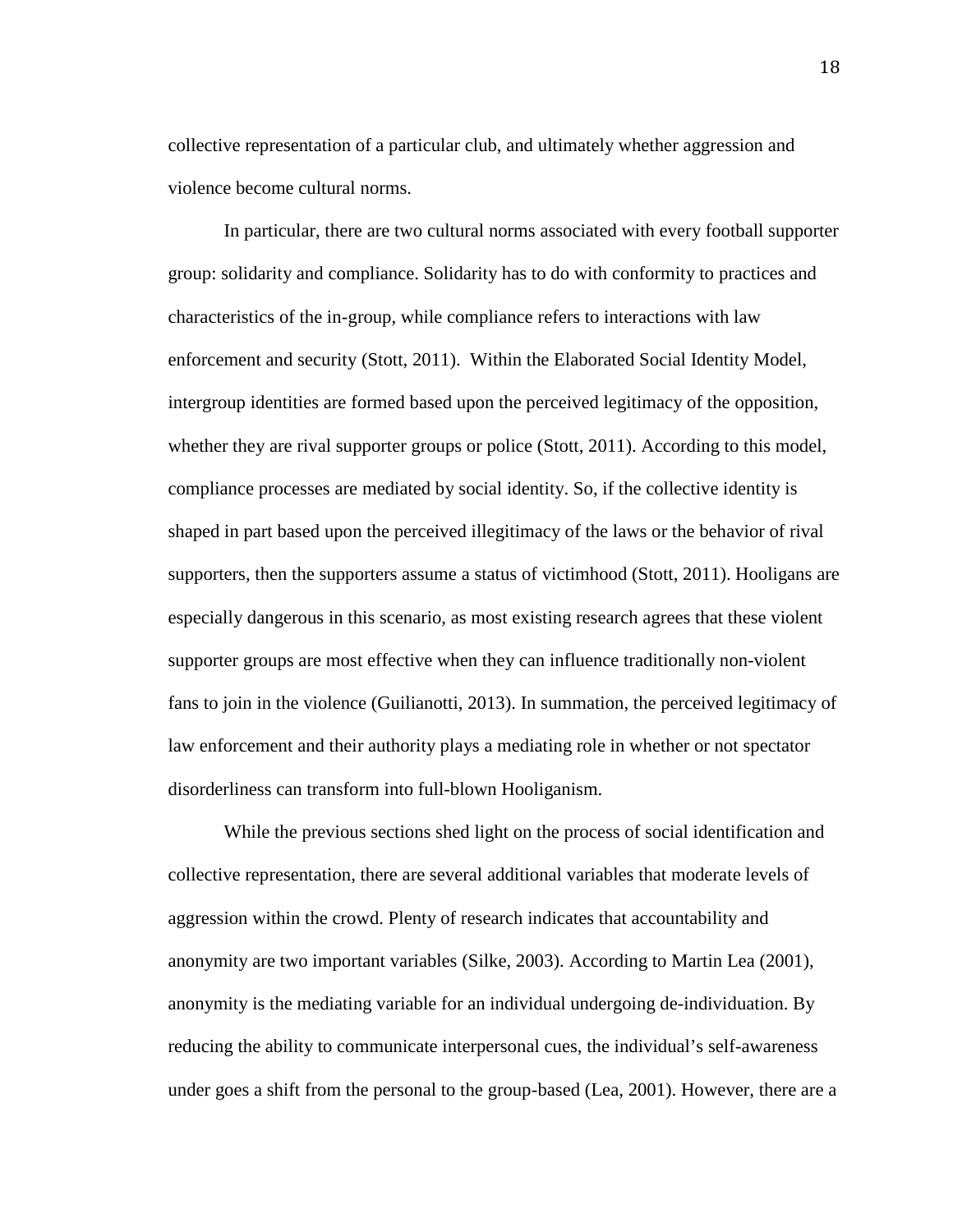number of situational variables and theories within social psychology that explain in further detail the mechanisms by which this process occurs.

One such theory that explains the mechanisms that help to describe this process is the procedural justice theory (Stott, 2011), which essentially states that normative compliance to laws occurs because citizens perceive a honorable, moral or some selfconstructed responsibility to do so. According to this theory, an increase in procedural justice, or normative compliance, leads to a similar increase in self-regulation (Stott, 2011). However, intoxication and communication serve as contrasting moderating variables for self-regulation. When open lines of communication are in place between police or club officials and supporters, normative compliance and perceived legitimacy of the laws increase (Stott, 2011. Conversely, as alcohol consumption and intoxication increases, there is a decrease in perceived legitimacy of consequences and increases disorderliness (Silke, 2003). So, much like the previous theories of social identity, supporter violence is largely mediated by accountability and anonymity. Furthermore, the regulation of certain variables such as intoxication, communication, and understanding of historical context can help to reduce the scope of any violent outbreaks (Stott, 2011).

# <span id="page-21-0"></span>**Self-Categorization, self-representation, and self-awareness theories**

There are a number of competing theories that draw on constructs from social identity models of de-individuation in order to explain supporter violence and Hooliganism. These theories are essentially an extension of the social identity model, but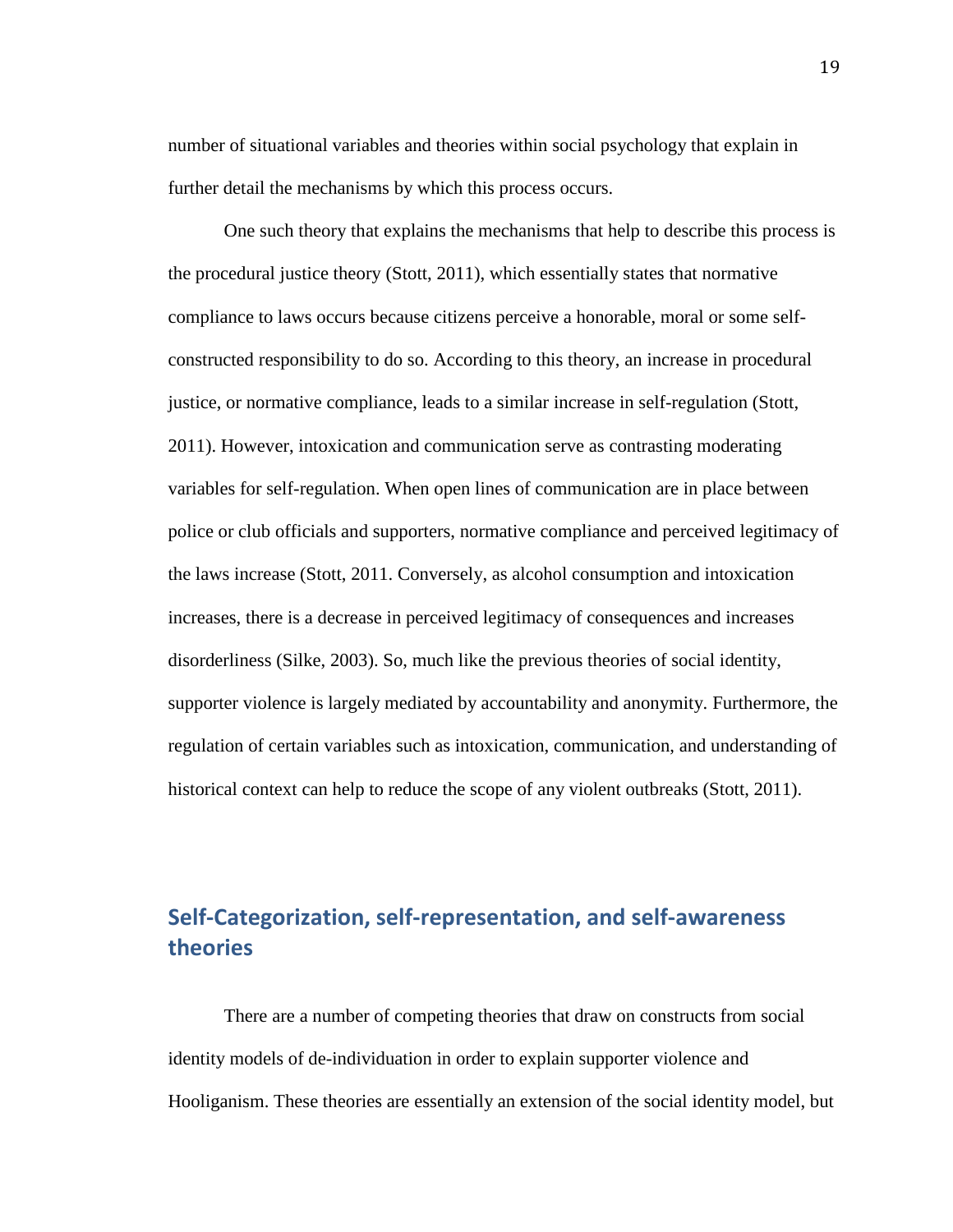focus heavily on the mechanisms that drive in-group and out-group dynamics.

Furthermore, theories of representation help to explain the intensive nature of supporting a particular club, as well as the behavioral outcomes of these supporter groups. However, unlike the social identity model and elaborated social identity model, these theories place a greater premium on individual difference variables. Finally, theories of tribe-like supporter groups and neo-tribalism are examined in order to further explain some of the peculiar cultural norms associated with particular supporter/Hooligan groups.

As stated in the previous section, social identification is salient and is made up of at least two major sub-groups: the individual and the collective. Self-categorization theory states that social identification salience mediates group behavior, social influence, and stereotyping. (Reicher, 1995). Moreover, the theory posits that selfhood is conceptualized by the individual through differing levels of inclusiveness such as the personal, categorical and the superordinate. Depending on which level an individual defines them; they will have different social interactions and conceptual understandings of intra and inter-group relations (Reicher, 1995). So, if an individual defines their own personal identity at the superorderinate, or group, level then they are more likely to conform to cultural norms of the collective. Supporters use emotional anchoring in order to help themselves form well-developed schema regarding an unfamiliar or misconstrued thing by linking it to a well-known and unique emotional response (Brewer, 2001). Essentially, fans make assumptions about the character of each individual supporter, both for their own club as well as the opposition, based upon sentiment rather than rational. One example of commonplace emotional anchoring at football matches is the manner in which supporters dress and decorate themselves, as it makes it easier for everyone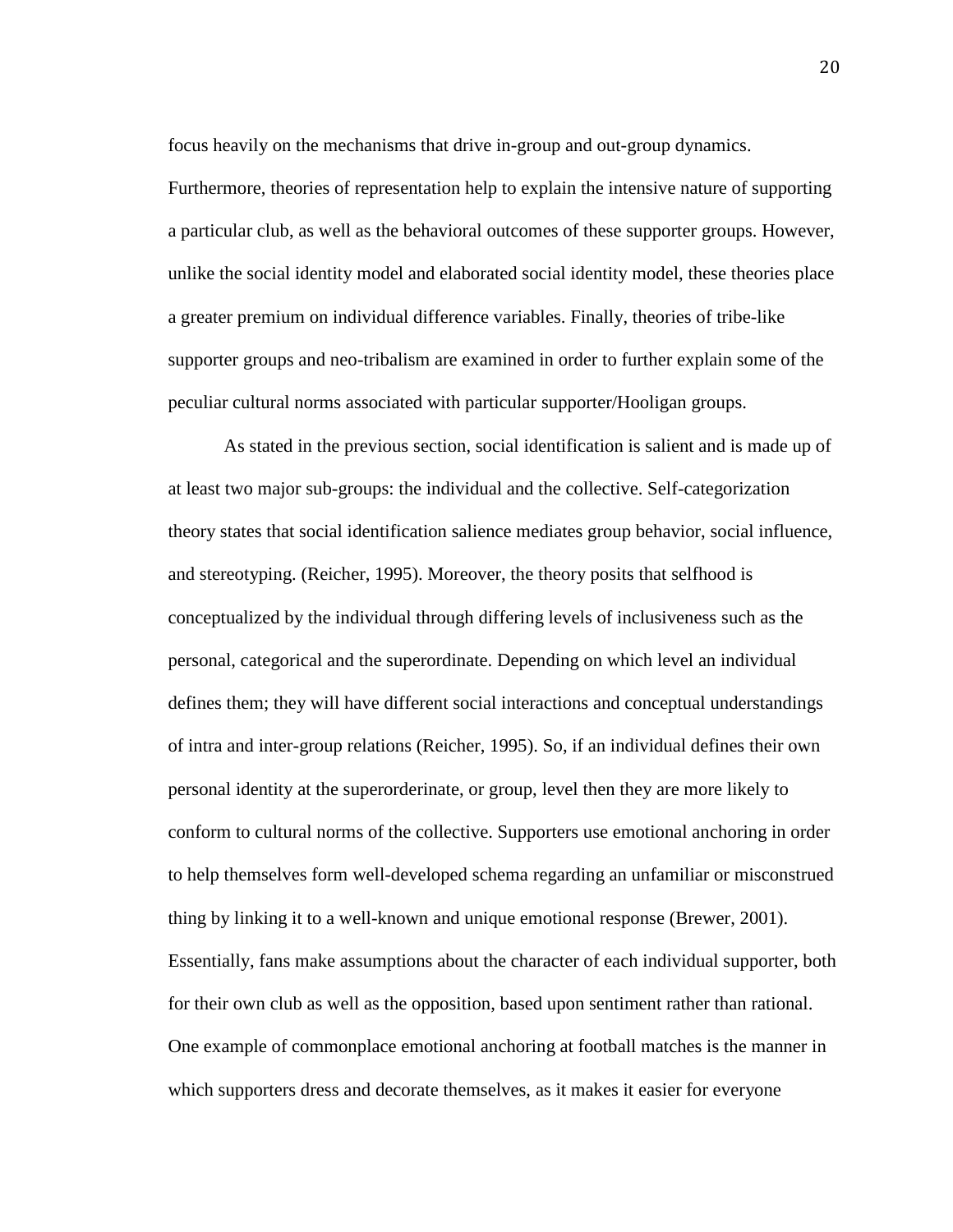attending the match to easily identify them and make quick assumptions (Van Houtum, 2002). However, if supporters categorize themselves and others at the personal level, they are less likely to relate closely with the group.

The Attribution theory of Emotion and Motivation also helps to explain some of the inter-group dynamics between supporter groups and law enforcement, as well as rival supporter groups. It is based on the notion that all cognitive and emotional systems are caused by a behavior. This leads to the individual attempting to establish causality for the behavior, which effects emotions, and also serves as a mediating variable for motivation and the instigation of behavior (Betancourt  $\&$  Blair, 1992). Within attribution theory, certain emotions are more strongly correlated with interpersonal emotions and relationships. Two variables in particular, anger and aggression, are linked with antisocial behavior toward the out-group (Betancourt, 1992). This occurs because emotions lead to more intense attributional processes regarding the character and personality of out-group members (Betancourt, 1992).

The processes involved within attribution theory share similarities with categorization theory, especially with respect to in-group and out-group dynamics. In order to distance themselves from a clearly defined out-group, in most cases rival supporter groups and law enforcement, supporters of a particular club will attribute negative characteristics toward the out-group. This will lead to a polarization in the relationship and attitudes of the supporter groups. Supporter groups that have cultural norms and rituals linked with aggression and anger toward a particular out-group are more likely to engage in conflict with members of the out-group.

21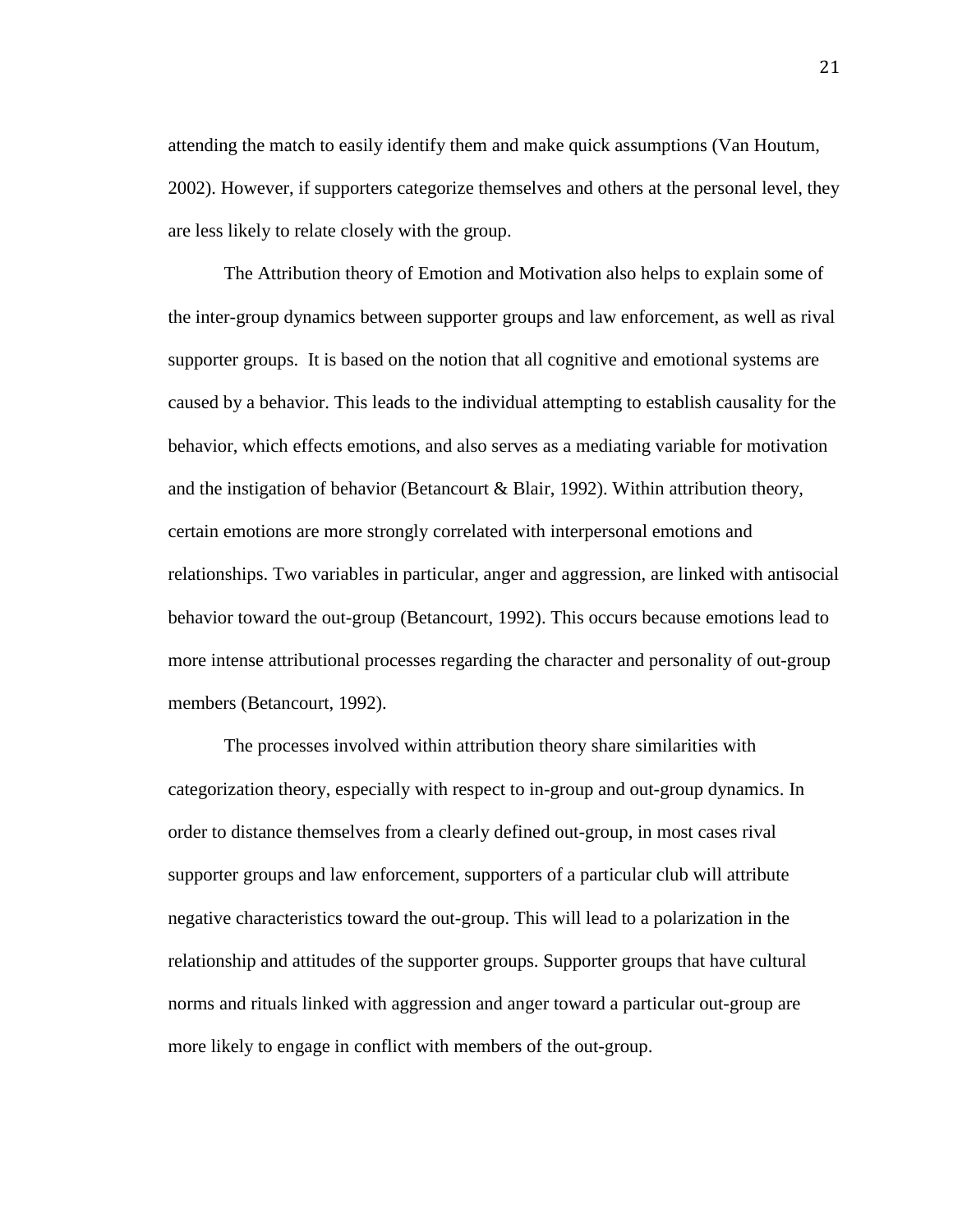The key aspect of the Attribution Theory is the inherent link to the salience of social identity. When individual supporters' salience is high, they will adopt the superordinate level of identity and align their behaviors with that of the group (Reicher, 1995). If their club has a history of violence and acts of aggression, this will mediate the aggressive nature of the group. When levels of aggression and anger are high, the individual supporters are more likely to adopt the identity of the collective crowd and engage in acts of violence (Brewer, 2001). In order to understand the nature of the crowd, as well as the demonstrations of collective identities, further examination of different classifications of these social representations is necessary. Power dynamics and the ability of the violent minority to influence the normally peaceful majority are two major components of supporter violence. Therefore, the different classifications of social representations shed light on the inter-group dynamics of supporter groups of the same club, as well as those of rival teams (Jones, 2000).

In his 1988 paper, Moscovoci describes these social representations as, "the ideas, thoughts, images and knowledge which members of a collective share: consensual universes of thought which are socially created and socially communicated to form part of a 'common consciousness'…Social representations shape our beliefs, attitudes and opinions, and the processes by which we construct social reality" (Moscovici, et. al, 1988). These social representations are incredibly nuanced, and therefore must be viewed with the historical and social context in mind. Additionally, social representations are intrinsically linked to styles of communication between different groups, especially rival Hooligans or law enforcement (Hoijer, 2011). For Hooligan groups that support historically violent and aggressive clubs, the projected identities they display in their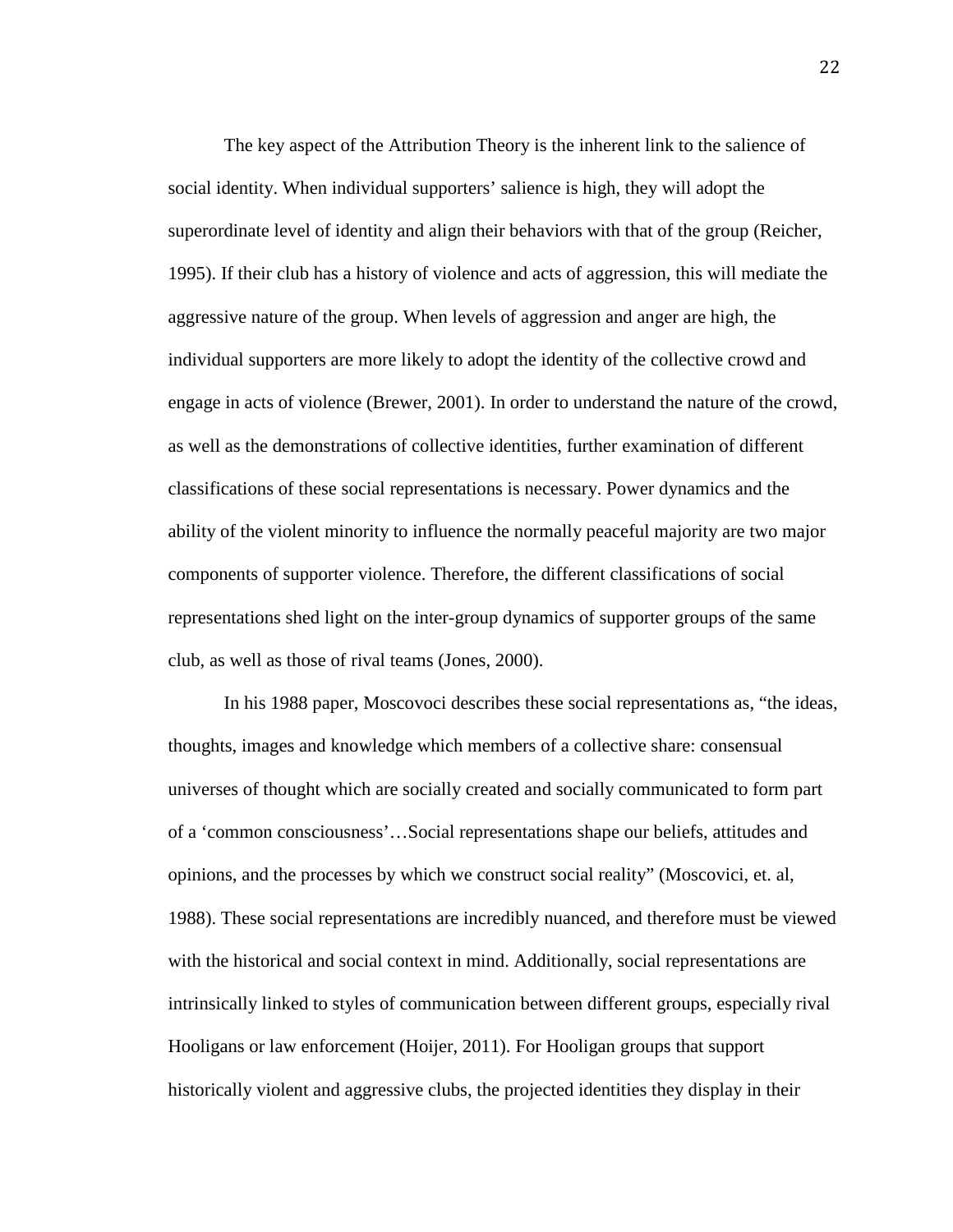social representations play a vital role in determining the dynamics within the in-group. Furthermore, individuals who are high on interdependence and value social representations are more likely to undergo de-individuation and engage in acts of supporter violence (Brewer, 2001). So, once again, the interaction between projected social identities and individual difference variables increase the likelihood of acts of Hooliganism or supporter violence.

According to the optimal distinctiveness theory, each individual supporter strives to strike a desired balance within their projected identities between inclusion in the ingroup and distinct categorical differences with the out-group (Brewer, 2001). This notion of distinctiveness between the in-group and out-group for supporter groups is extremely important in understanding the practices and cultural norms of these groups. Since many of the most well-documented cases of Hooliganism throughout the world seem like archaic, clan-like demonstrations of masculinity and aggression, the field of neo-tribalism has emerged in an effort to explain these practices. Neo-tribalism can be defined as a "post-modern form of sociality in which collective forms of identity are based on sentiment rather than rationality" (Hughson, 1999). This construct is very similar to attribution theory, in the sense that emotions serve as both mediating and moderating variables for supporter violence.

One noteworthy aspect of neo-tribalism is the importance placed upon identity being examined within a highly social context. The reason for this is that the social discourse within the neo-tribe is driven by on the daily practices that occur organically within the in-group, as opposed to adherence to a strict chain of command within the ingroup (Hughson, 1999). In order for researchers to truly understand Hooliganism, the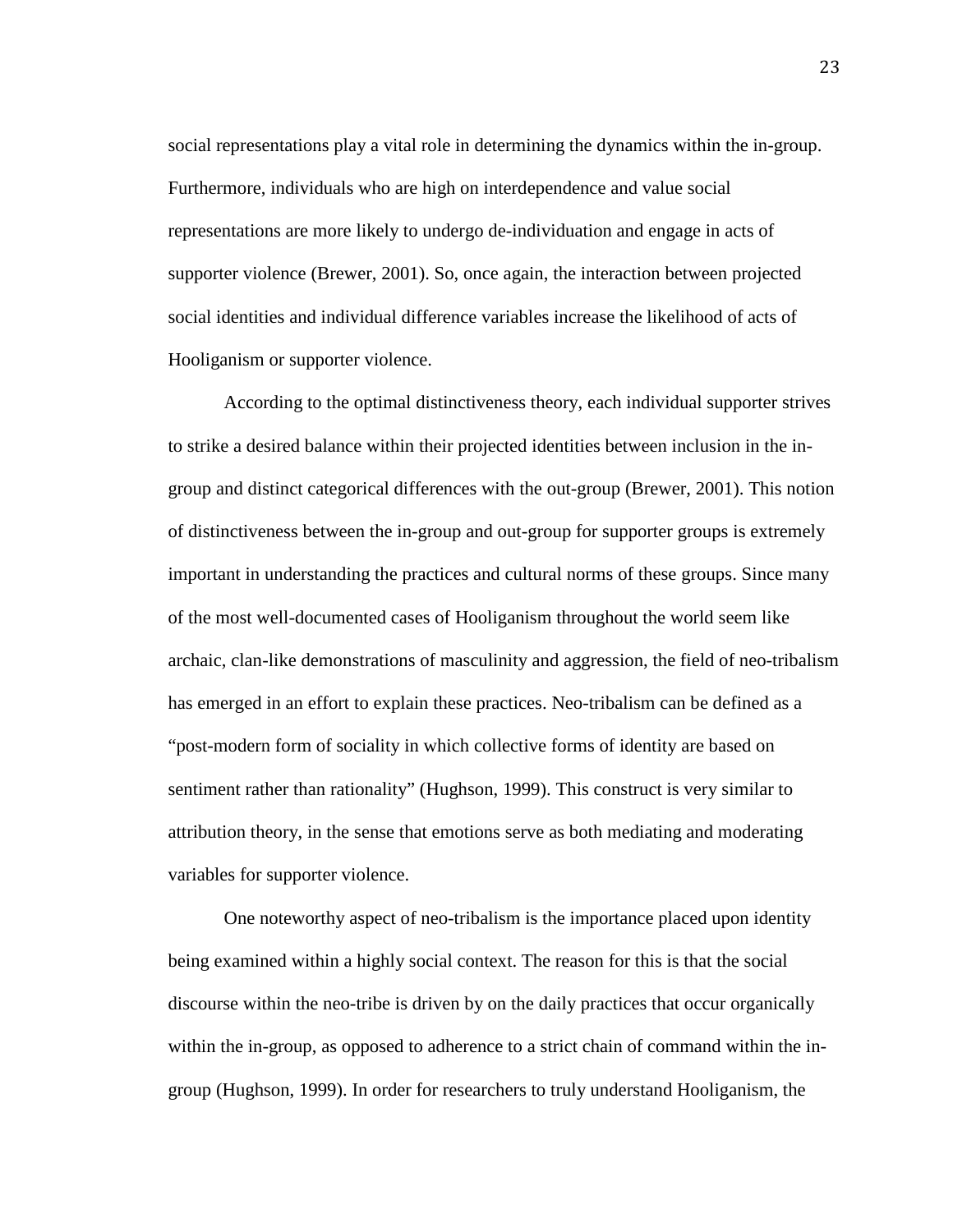social context must be used as a medium to examine their daily cultural practices and behavioral outcomes.

A key construct often observed in the neo-tribe is the importance of social centrality, or a certain setting that serves as the epicenter for members of official supporter groups to regularly gather in order to establish cultural norms and behavioral practices (Hughson, 1999). These sites of social centrality are important because the more concentrated individual supporters are in proximity, the more pronounced the demonstrations of their collective identity (Reicher, 1995). Soccer stadiums serve as a unique arena for social centrality, because they are places for average fans and neo-tribal supporter groups to gather together. If a particular neo-tribe feels ostracized by the rest of the people in the stadium, then the actions by the Hooligan members are carried out with the intent of upsetting rival supporter groups and creating conflict (Hughson, 1999). Furthermore, these sites of social centrality transform over time into what UCLA professor, Edward Soja, describes as thirdspace. This construct relies on a figurative notion on the understanding of space, in which it is both real and figurative and has no clearly defined borders, which ultimately means that it has no limits (Soja, 1996) behavior, and these displays ultimately define their projected collective identities and social representations (Hughson, 1999). So, while soccer stadiums are not only sites of social centrality, they are also a physical embodiment of thirdspace. It is in this space that Hooligans and violent supporter groups form their ritualistic cultural practices, and attempt to use their unbounded freedom in the thirdspace within the stadium to push the limits of socially acceptable support. However, the composition of differing social

24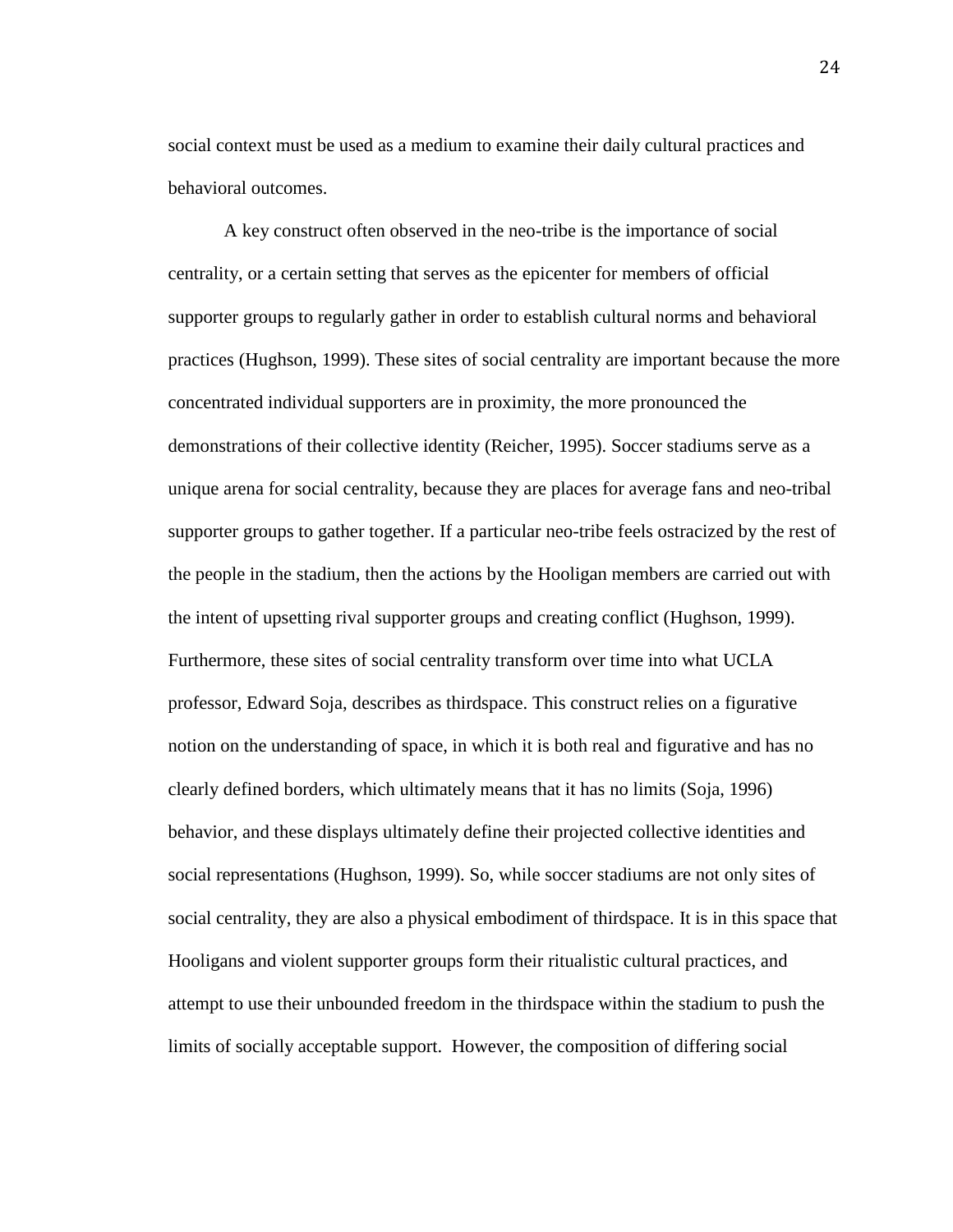representations within the thirdspace will ultimately dictate whether or not supporter groups are likely to engage in acts of violence or aggression (Lea, 2001).

According to Birgitta Hoijer, there are three primary sub-classifications of social representations. Since collective representations are mutually shared mechanisms for evaluating, thinking about and appraising the nature of reality within a highly socialized context (Moscovoci, 1988), these projected identities typically fall within a handful of major sub-categories. The most prevalent embodiment of these projections is hegemonic representations. Most people within hegemonic representations tend to share similar points of view with little difference in opinion (Hoijer, 2011). Essentially, these are fully conformed social ideas that individual members of the group buy into subconsciously. Meanwhile, with emancipated representations, only a subdivision of the majority social group shares similar points of views (Hoijer, 2011). This leads to unique behavioral outcomes by the vocal minority, which are not practiced by the larger population or specific social group. Finally, polemic representations are intrinsically tied to conflict between, or within, social groups (Hoijer, 2011).

If there are clearly pronounced negative inter-group dynamics between the ingroup and out-group, they are often the result of strong historical ties to conflict both within and between social groups (Patten, 2004). With respect to football supporters, most of the official and non-violent supporter groups typically employ hegemonic representations. Conversely, Hooligans and violent supporter groups fall more in line with emancipated or polemic representations. Furthermore, social representations are intrinsically linked to different styles of communication (Hoijer, 2011). This explains further why individuals who subscribe to emancipated representations and polemic

25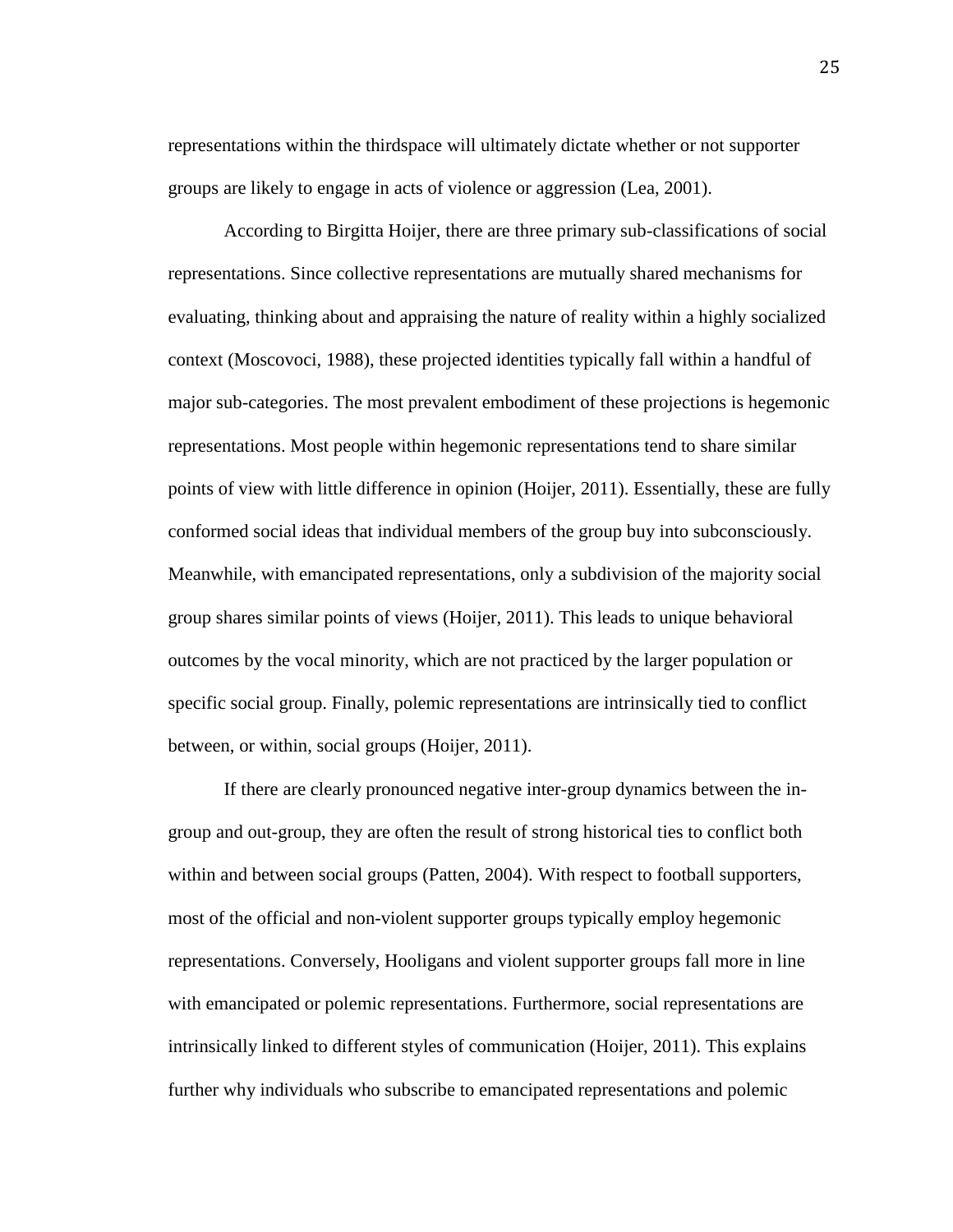representations are often Hooligans. High Empathy, open dialogue, and high identifiability are all strongly negatively correlated with violence and other negative behavioral outcomes (Betancourt, 1992; Stott, 2011). Polemic representations are particularly fitting for Hooligans because of he importance placed upon landmark historical events in the rivalry between rival supporter groups (Hoijer, year). Furthermore, the interaction between historical events and the importance of conflict in polemic representations mirrors the relationship between Hooligans and their rivals during derby matches. The fans all know of the history riddled with conflict between the two clubs, which maintains a cultural norm of violence and perpetual conflict between the rival supporter groups.

Most of these isolated and aggressive Hooligan groups possess several commonalities, regardless of which club or league they support. Much like the polemic representations, they tend to be the smallest minority of supporter groups for a certain club (Carnibella, Fox & Marsh, 1996). Additionally, many of these Hooligans also possess subterranean values, which are individual and communal, that lie below the accepted standards of cultural practices in regular society (Hughson, 1999). Soccer stadiums and other similar settings have high volumes of people in close proximity and low accountability, which are two key mediators for supporters to display their subterranean values (Hughson, 1999). Typically, they deal with taking risks and engaging in thrill-seeking activities as a means for coping with their dissatisfaction with their everyday lives (Hughson, 1999). Furthermore, the fundamental importance of displays of violence and aggression form part of an overarching discourse in which isolated and marginalized Hooligan groups feel the need to project their tribal like obsession with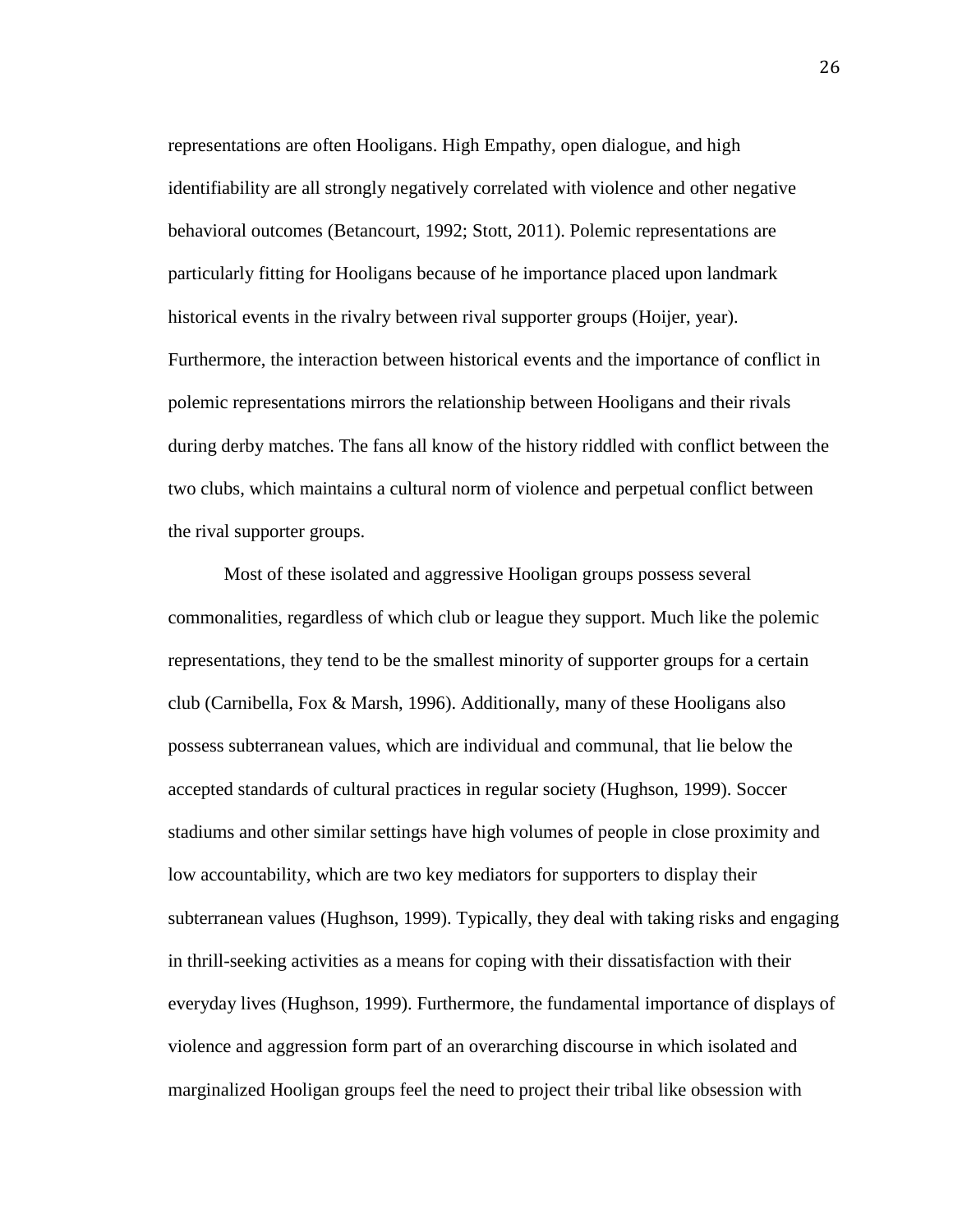their masculinity and impervious nature (Van Hiel et. al, 2007). So, football stadiums have effectively become a medium for people to express these hedonistic values and demonstrate their violent social representation (Hughson, 1999). Football stadiums and other sites of social centrality typically are where fans can exhibit subterranean values. This is especially true when Hooligan groups travel to away matches, because they are more likely to engage with the neo-tribal act of resistance. A key aspect of neo-tribal supporter groups, resistance is the formation of an ideology or in-group cultural practice in response to a widely point of view or belief (Hughson, 1999). Much like the importance of historical events in polemic representations, Hooligan groups have their collective, social identity molded over time by engaging in resistance at the opposing stadium during derby matches (Hoijer, year).

#### <span id="page-29-0"></span>**Other Theories and Individual Difference Variables**

Many of the findings from research into social identity models, as well as other competing theories of de-individuation and crowd behavior, generalize fairly well to the study of Hooliganism. However, in order to understand the nuanced process that individuals undergo when participating in supporter violence, these existing theories must be aggregated and combined with further research into individual difference variables. Most Hooligans are socially isolated in their daily lives and find solace in their minority group membership (Piotrowski, 2006). Therefore, it is important to understand which individual characteristics mediate and moderate violent behavior, so as to formulate a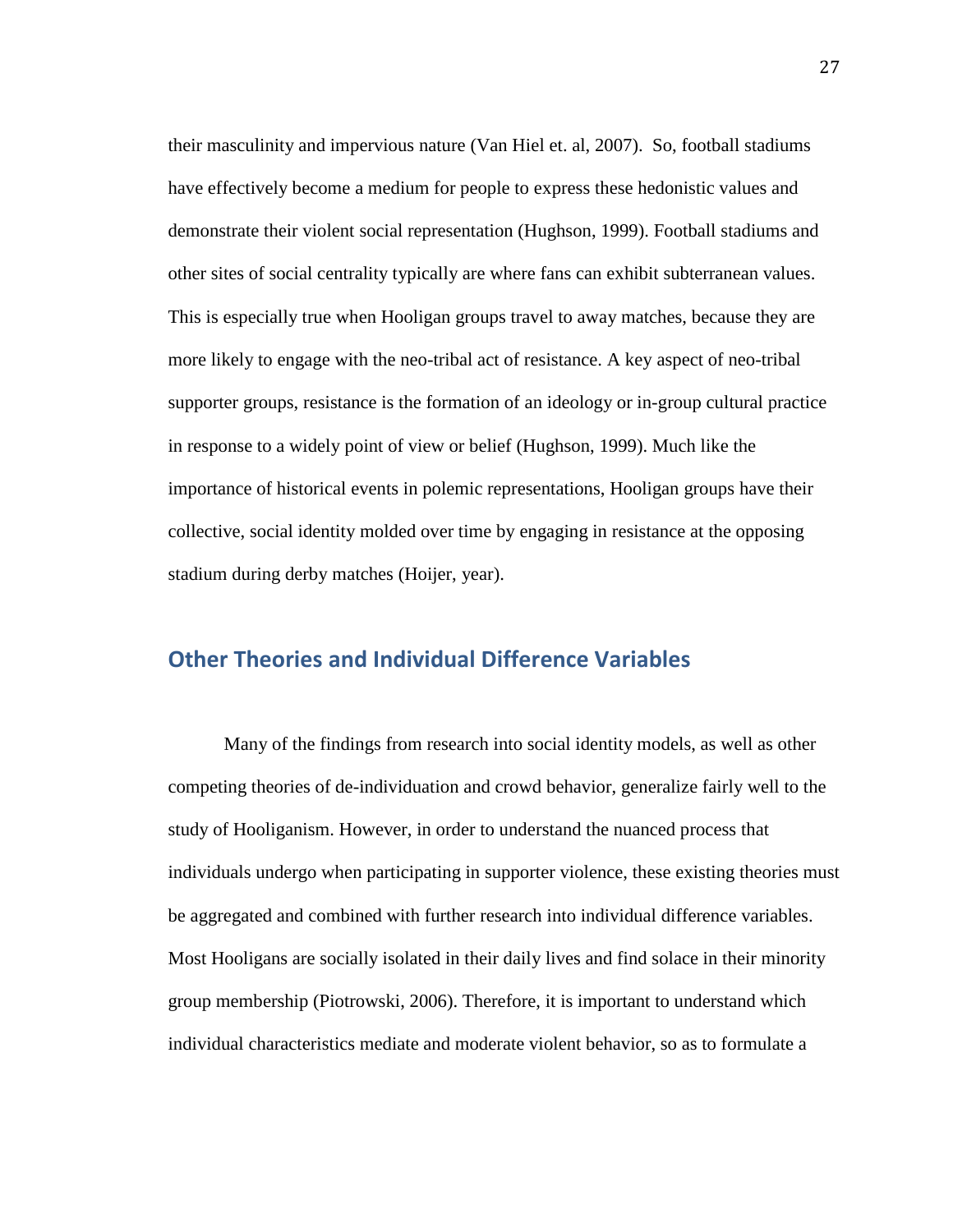more holistic model of Hooliganism and acts of violence at football matches (Piotrowski, 2006).

One of the more comprehensive studies on Hooliganism in European football was conducted by Alan Van Heil (2007), and included data on over 100 football fans, 37% of who identified as Hooligans. Van Heil and his team sought to understand which process variables (loss of private/public self-awareness and social identity model) serve as the best mediators for aggressive behavior at football matches, as well as which individual difference variables (ex: attitudes, conscientiousness, etc.) moderated the levels of aggression. This comprehensive dual-model research design effectively aggregates some of the more popular theories on group behavior and seeks to paint a complete picture of Hooliganism, as well as the individuals with the greatest likelihood of joining a violent supporter group. They found that the loss of private self-awareness is less effective than the social identity model when predicting acts Hooliganism, although the process variables are strongly correlated and both are predictors of mass violence (Van Hiel et. Al, 2007). Meanwhile, the use of self-categorization theory to examine Hooligan organizations sheds further light on a number of predictor variables for group membership (Piotrowski, 2006).

The social, economic and historic context surrounding acts of violence at football matches is vital to understanding both how and why Hooligan groups are formed. Hooligans tend to be in their late-teens or twenties, male, and from low to working class families (Carnibella et. al, 1996). Research has shown that deviant and antisocial behaviors are simply a means for people who feel highly alienated to express themselves in an attempt to combat their loneliness (Piotrowski, year). Similarly, individuals who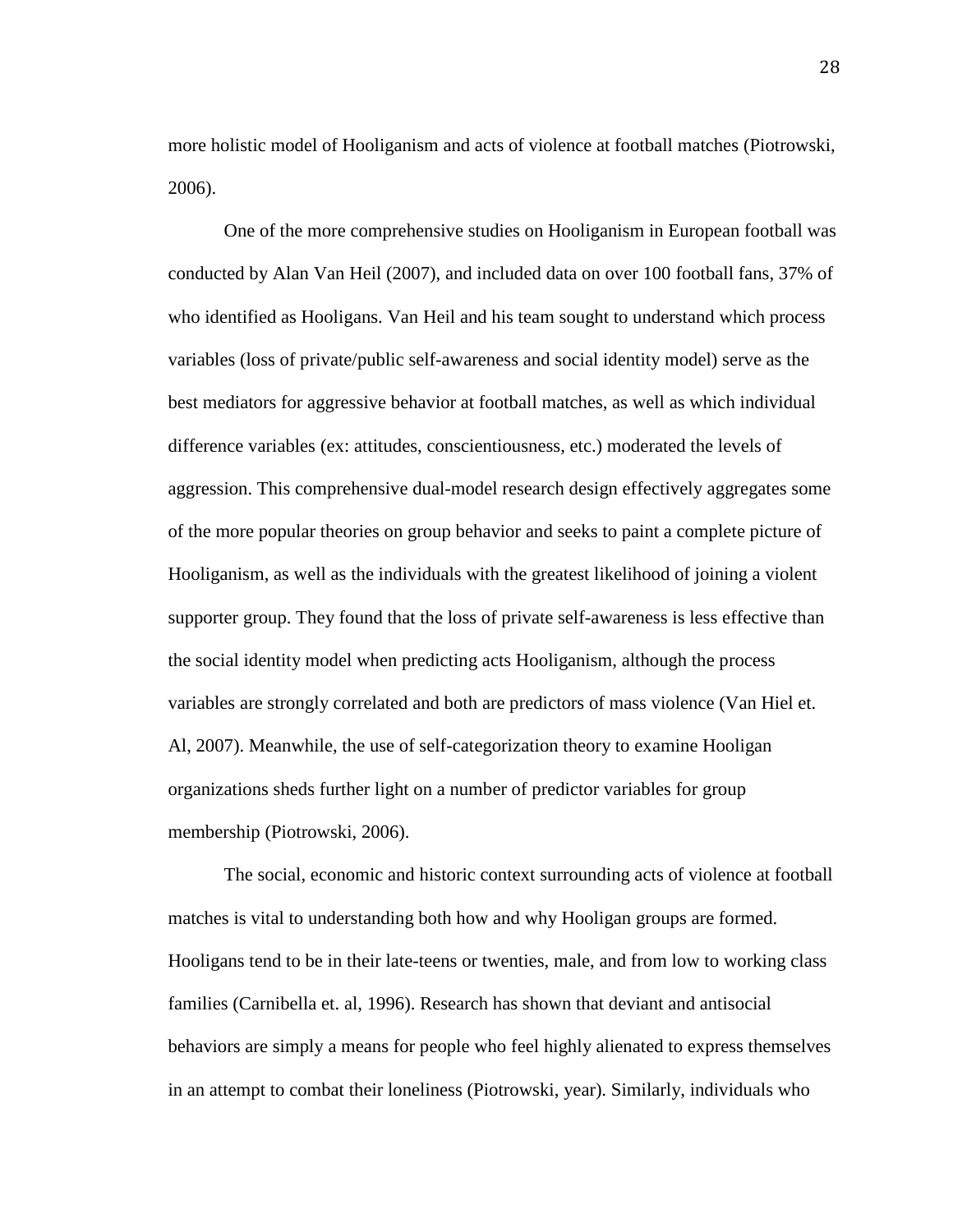demonstrate low self-esteem tend to have unstable beliefs about their own societal value and are more likely to engage in violence, aggression, and outward blaming of others (Baumeister, 1996). Essentially, when young people are deprived of a stable and healthy support network, they are more likely to experience alienation. Hooligan groups are therefore formed by a group of alienated people who are all mutually looking toward the same goal of inclusion (Piotrowski, 2006). However, given their prolonged social isolation in the past, many of the activities that these Hooligan groups partake in are antisocial in nature and rooted in aggression (Van Houtum, 2002). Meanwhile, the need for continued support after joining the group contributes to violent behavior, as individuals aim to mold their identity to the norms of the group while simultaneously attempting to prove that they belong (Piotrowski, 2006). All of these violent practices and antisocial behaviors are exhibited as a symbol of every Hooligan groups' most prominent creed: Defend your club, and all of the things that your club stands for. (Piotrowski, 2006).

In addition to sharing similar backgrounds and values, research has shown that a large number of Hooligans most likely possess similar attitudes, and perhaps a common personality profile. Many Hooligans tend to show low levels of Agreeableness and Consciousness (Van Heil, 2007). Furthermore, positive predispositions towards violence are a strong predictor of both de-individuation within the social identity model and likelihood of engaging in acts of group violence (Van Heil, 2007). Additionally, Hooligans tend to have low levels of social interactions in their daily levels and exhibit high levels of aggression (Piotrowski, 2006). Within the confines of the stadium, there are three widely recognized release factors, or occurrences that precipitate violence at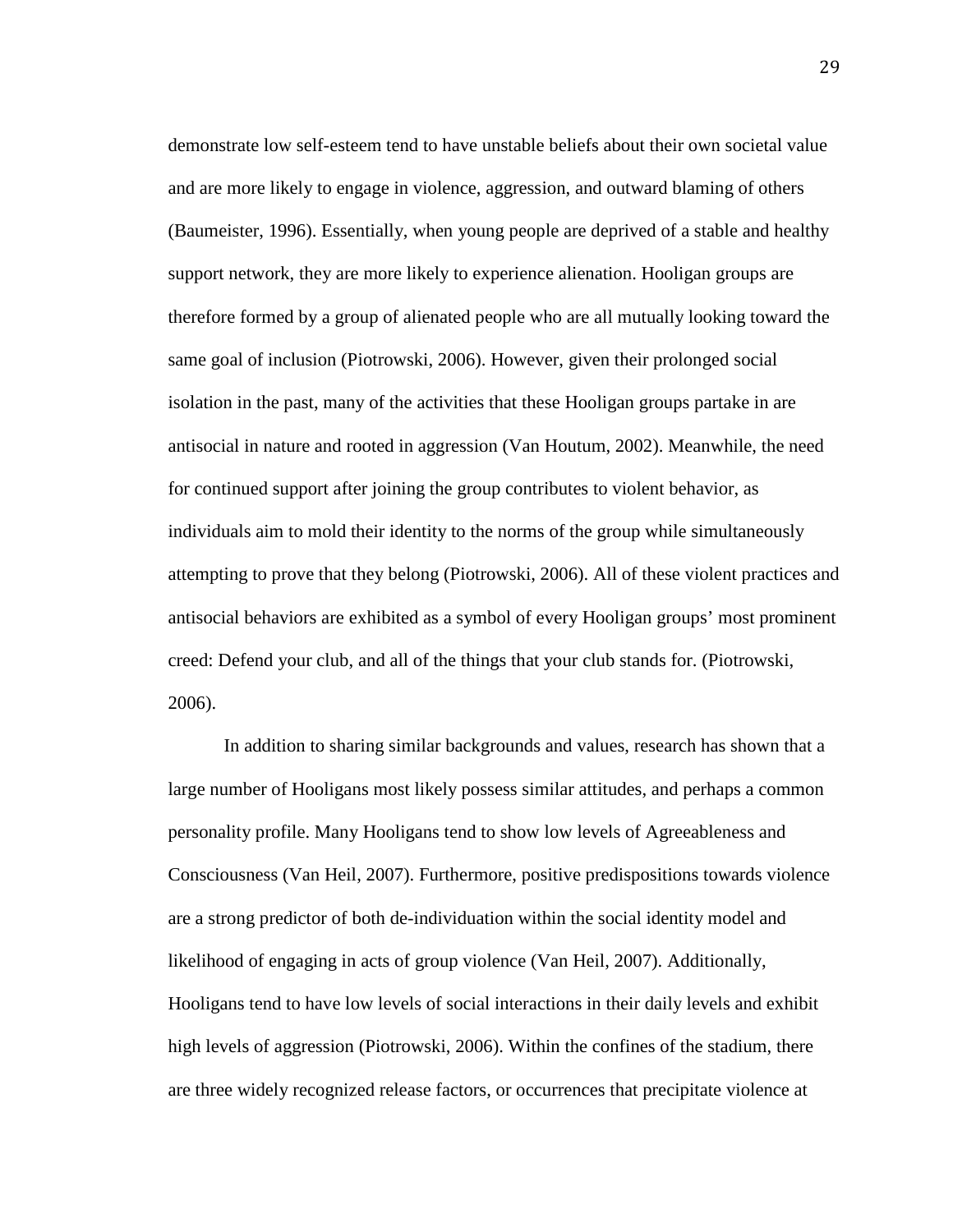football matches (Piotrowski, 2006). Since arousal, involvement, and excessive sensory stimulation are mediating variables violent crowds, certain intense moments in the flow of the match are likely to spur supporters to display antisocial behavior (Zimbardo, 1969).

One common release factor is when, within the social context of the stadium, supporters of one team are under the impression that some harm has come to them (Piotrowski, 2006). It can come in many forms, such as a verbal abuse from opposition supporters, the invocation of a certain incident in the history of their rivalry, and in some leagues, the oppressive government supporting the other team (Carnibella et. Al, 1996). Another common release factor is if an incorrect or harsh call is made during the run of play that shifts the tide in favor of the opposition-group, or that drastically affects the outcome of the match (Piotrowski, 2006). While this pattern is more often observed in South American football leagues, the historical context of derby matches can mediate violent reactions in these situations. Finally, with respect to the in-group, when a compelling sense of solidarity increases within the group over the course of the match, influential members of the group tend to take advantage and spur their fellow members to act aggressively (Piotrowski, 2006). Once again, widespread acts of supporter violence at football matches hinges on the ability of the vocal minority to manipulate normally peaceful fans.

Individuals with excessively high self-esteem often compose unstable schema regarding their own self-worth. As a result, they tend to lash out and exhibit increases incidences of violence, aggression, and blaming of others (Baumeister, 1996). For example, a Hooligan with volatile levels of high self-esteem is attending a derby match.

30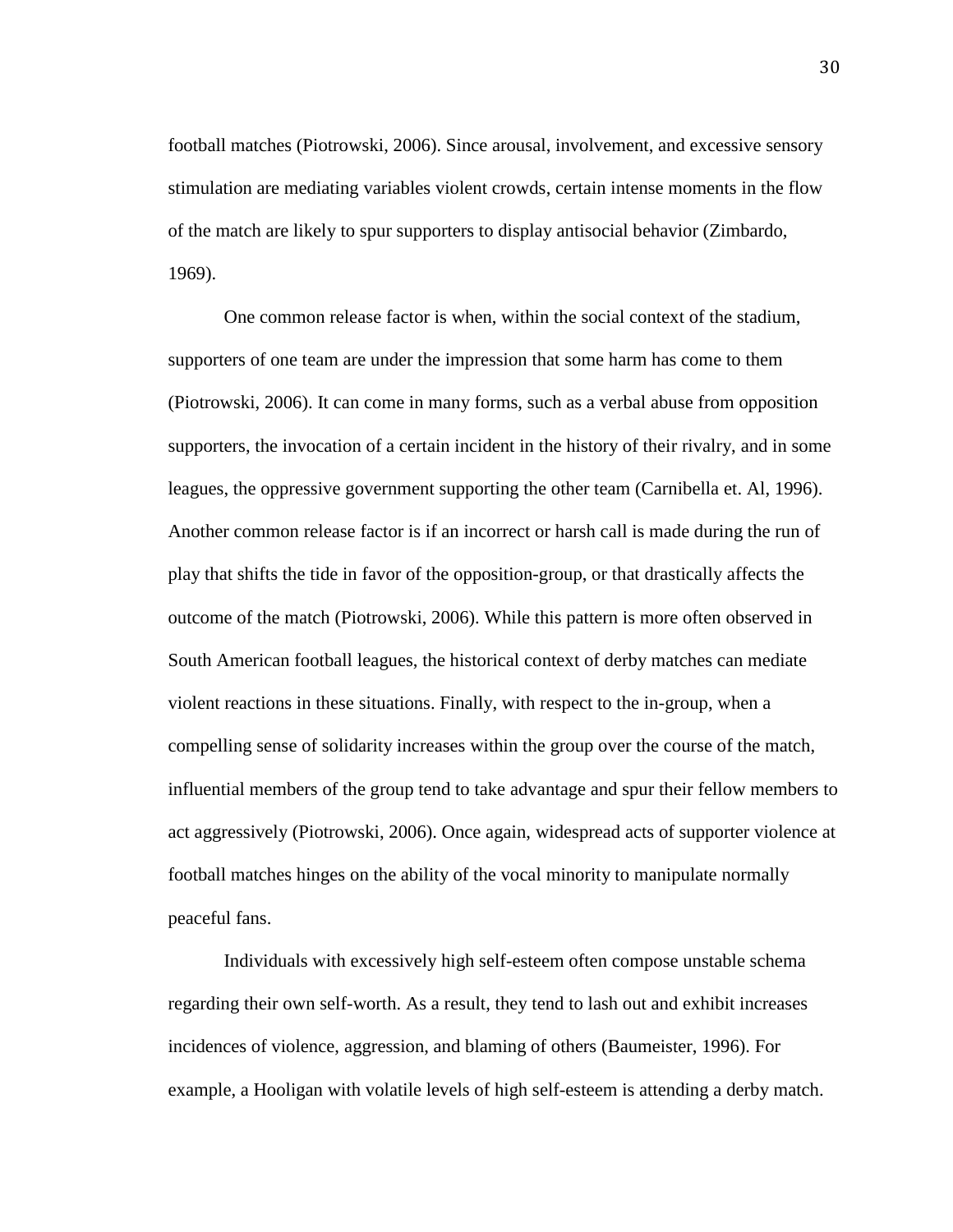His team goes down a goal to their rivals, and the opposition supporters start singing abusive songs about his club and its supporters. With so much of his self-worth tied up in his club, the failures of his team against his most hated rivals seriously threatens the reality of his ego (Baumeister, 1996). He will lash out, often violently, at the source of his threatened egotism [opposition supporters] as a means of coping with his own insecurities by not accurately appraising his own self-worth. Therefore, unrealistic optimism regarding the self and inconsistency in constructed identities are both mediating variables for violence (Baumeister, 1996)

In addition to expanding upon previous theories of crowd behavior and group violence, research into individual difference variables in Hooligans has also confirmed several findings. For example, the elaborated social identity model showed that the probability of wide-scale violence breaking out at a football match hinges on the ability of the vocal minority Hooligan groups to influence the typically peaceful fans (Stott, 2011). Meanwhile, research on individual difference variables shows that people with unrealistically high levels of self-esteem tend to adopt leadership roles within the group, and are also more likely to display violent outbursts (Baumeister, 1996). Additionally, Ian Jones (2000) found that one of the primary reasons that football supporters consistently violate the profit hypothesis in their identification with certain club is that membership within social groups of fellow fans offers unrealistic optimism. For football supporters who fit the general personality profile of Hooligans, unrealistic optimism regarding their own constructed view of the self is a mediating variable for violence (Baumeister, 1996). So, for both traditionally non-violent and violent supporter groups, the unrealistic optimism provided by group membership drives their continued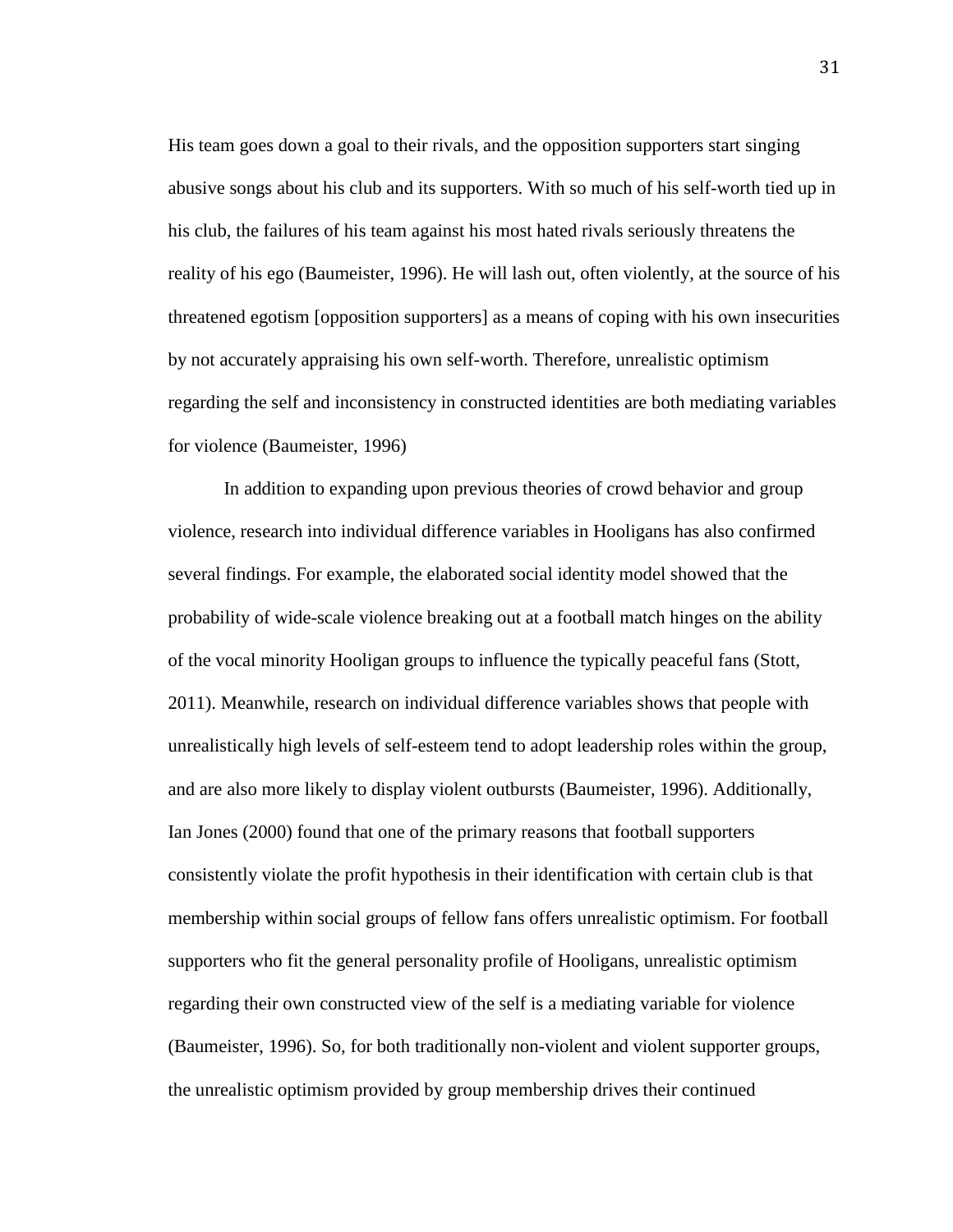participation social environment and ritualistic displays of collective identity.

Furthermore, since unrealistic optimism is a mediating variable for violence, when things go wrong at a football match, the Hooligan groups are able to take advantage of release factors before or after a match and influence the traditionally non-violent supporters to engage in the conflict. Finally, there are a number of ritualistic practices observed in Hooligan groups all over Europe.

#### <span id="page-34-0"></span>**Different Cultural Practices Around Europe**

The practice of Hooliganism first spread around Europe in the 1970's and 80's, although today the tradition goes by many names. In England, the most notorious and aggressive Hooligan groups are called Football Firms. Meanwhile, in Italy the supporters call the most dangerous groups 'Ultras', and they tend to possess extremist political and racial views (Roversi, 1991). Regardless of the vernacular, Hooliganism plagues European soccer. The widespread coverage and moral panic regarding Hooliganism in England has led to modern day situation where European football fans have well-refined schema regarding the role of spectators at matches (Spaaij & Anderson, 2010). Over the decades, the most prominent Hooligan groups have used their vast media coverage at the center of public attention to voice their displeasure with political movements or state institutions (Spaaij & Anderson, 2010). As the globalization of football continues in the  $21<sup>st</sup>$  century, domestic club teams and the society they represent have become closely intertwined (Roversi, 1991). Furthermore, territorial identities are formed at the local level as a by-product of football matches, which increases the link between society and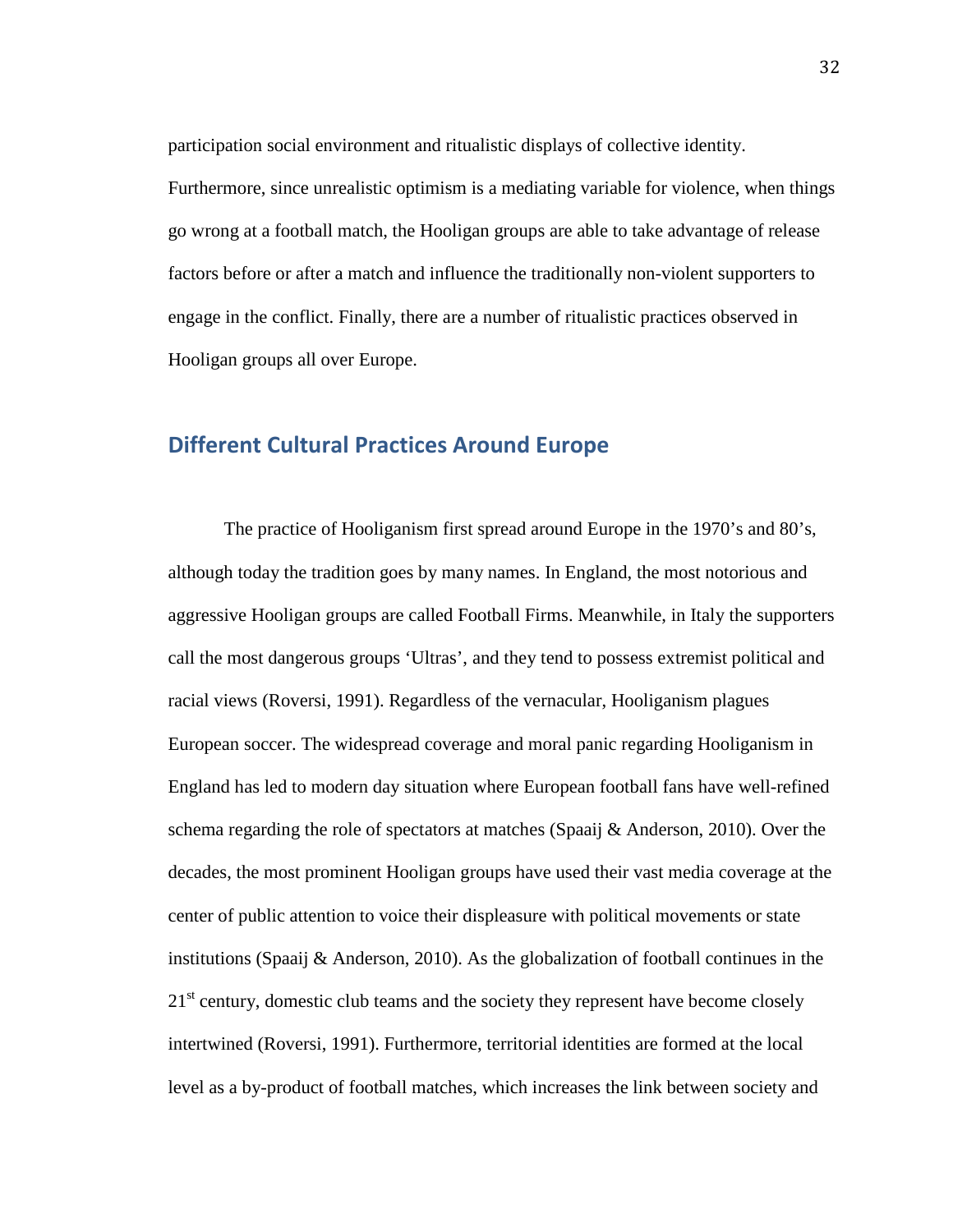football (Van Houtum, year). While there are a number of universal practices and values shared in Football Firms across Europe, each league and country has its own unique manifestation. Therefore, it is necessary to understand the interaction between culture and supporter violence.

Since each European league possesses unique characteristics and traditions of support, any conclusions about the causal factors of supporter violence must include culture-specific information. However, there are three general phases of the development of Hooliganism witnessed in every European nation. The first phase typically occurs inside the stadium, with match officials and players receiving a majority of the abuse (Carnibella et. Al, 1996). Meanwhile, stage two is marked by violence both between rival supporter groups, as well as between fans and law enforcement (Carnibella et. Al, 1996). During this phase cultural traditions, such as invading the terraces of rival supporters and stealing items such as flags, banners, and in extreme cases, the seats themselves (Van Hiel, 2007). In the third and final phase, the locus of violence shifts away from the stadium to the surrounding area. Furthermore, the attacks on rival supporters become much more militarized and organized. Most importantly, Hooliganism during this phase has more to do with engaging in violence and promoting territorial identities than genuinely supporting a football club (Carnibella et. Al, 1996). In addition to commonalities in the general development of Hooliganism across European nations, there are several societal variables that influence the established norms of supporter groups

According to Spaaij and Anderson (2010), there are four macro-level factors that impact the level of violent displays of certain clubs and their supporter groups: economic, political, social, and cultural. Throughout the world local and regional rivalries are often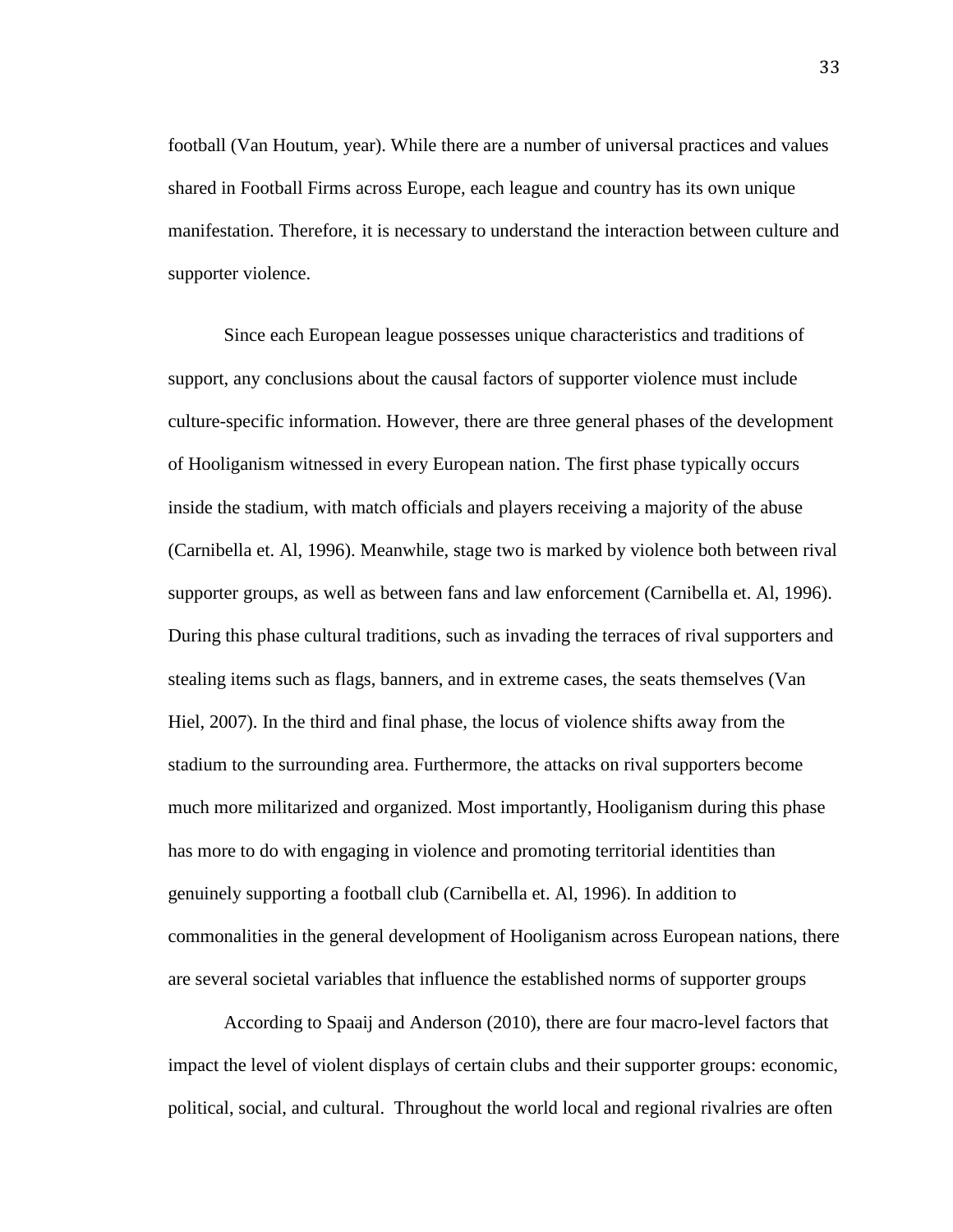formed on economic disparities, polarized political views, as well contrasting social views. Furthermore, Spaaji and Anderson's (2010) described the rivalries that forming along these lines as the result of deep particiularism, or supporting a certain football club based upon how their identity aligns with the collective identity of the club. These issues, which fuel the deep particularism between rival supporter groups, are called societal fault lines, and they often form at the local, regional, and national levels (Spaaji and Anderson, 2010). Essentially, the stark juxtaposition between the collective identity of supporters for two rival clubs not only determine the cultural norms within the ingroup, but also shapes the identity and rituals of each individual. Additionally, the more polarized the views on either side of the societal fault lines, the more violent and aggressive the derby matches (Spaaij & Anderson, 2010). The fact that the collective identity of a football club is based upon economic, political, social, and cultural issues demonstrate how enmeshed football and identity are for supporters. The projected identities are displayed at football matches in order to fulfill particular desired stereotypes. The contents, as well as the scope, of these displays are continually moderated by the results on the field (Van Houtum, 2002). These patterns are especially prominent within the culture of Italian football in the Serie A, although similar patterns can be observed across most European domestic leagues.

Heated derbies and other intense football matches play a large part in the formation of collective identities and ritualistic practices. This process of cultural diffusion begins within the confines of the stadium, molded over-time in a physical embodiment of thirdspace, before spreading to all of the clubs supporters like contagion (Roversi, 1991). Furthermore, according to Spaaij and Anderson, "Identification with a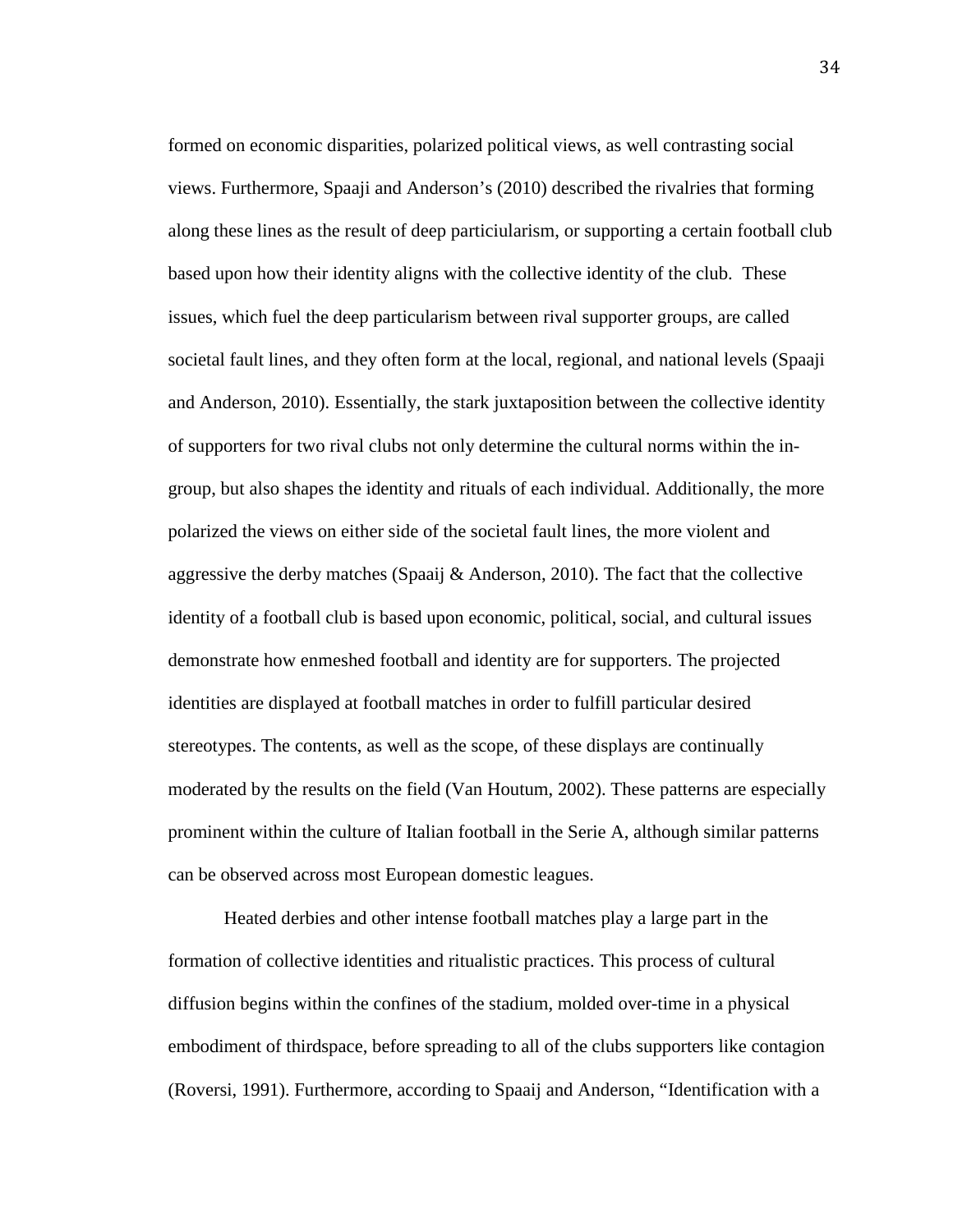collective is what makes group behavior possible" (2010). So, the occurrences and practices honed in the stadium mold and inform the culture and identification of supporter groups over time. Once this collective identity has been formed, the supporters in the group transition from the personal to the group identity, and subsequently align their behavior and views with that of the collective (Van Hiel, 2007). Not only does the collective identity enable group behavior, but the basis upon which the identity is formed also determines the types of ritualistic practices that supporters engage in. If the Habitus of supporter groups is inherently tied to violence and aggression, then the embodied social learning will lead to the development of certain discourses concerning conduct and cultural practices (Spaaij & Anderson, 2010)

When individuals align themselves with the collective representation of the club, they feel less accountable for their actions. Therefore, given the presence of certain precipitating conditions, they are likely to exhibit aggressive and antisocial tendencies. Since a majority of ritualistic and behavioral practices are formed within the confines of the stadium, a site of social centrality, there are two distinct-classes of issues that lead to violent outbreaks. This model mirrors the one adopted by S.D. Reicher (1995) that compares the effectiveness of the social identity model with categorization theories. According to Spaaij and Anderson (2010), both issue-relevant and issue-irrelevant factors are mediators for supporter violence. Issue-relevant factors are individual difference variables, which, informed by societal stereotypes, lead to symbolic othering and polarization of attitudes between the in-group and out-group (Spaaij & Anderson, 2010). Additionally, issue-irrelevant factors deal with a clear understanding of the environment inside the arena, because certain situational variables mediate supporter-violence and acts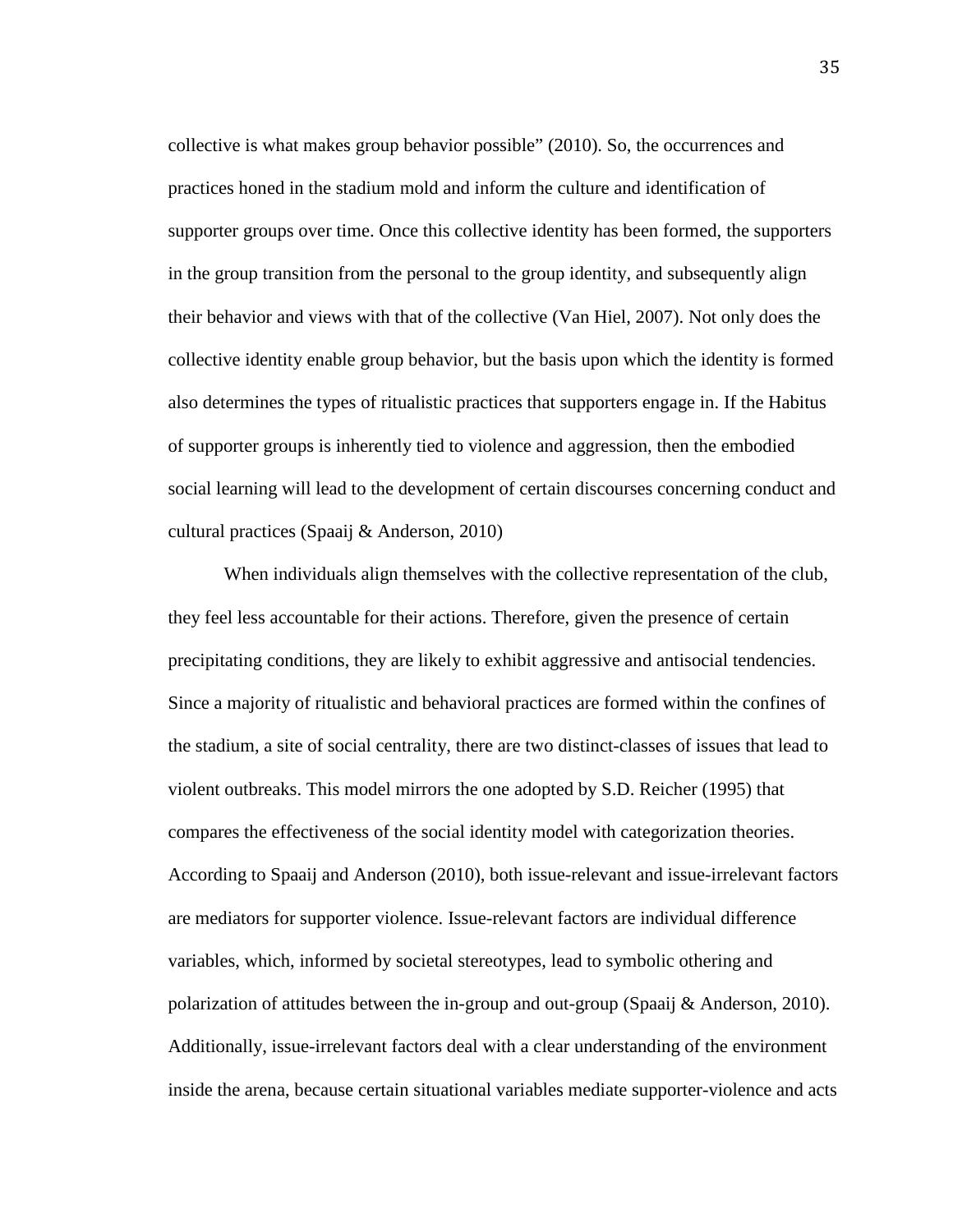of Hooliganism (Spaaij & Anderson, 2010). Once again, research has shown that in order to have a holistic understanding of Hooliganism, a comprehensive understanding of the effects of both circumstantial and individual difference variables is of vital importance. So, the typical personality profile of a supporter that a certain club attracts drives the nature of the collective identity for the supporters and any Hooligan groups. Therefore, one cannot make any conclusions about the nature of Hooliganism and the differing mediating models without knowledge of the distinct cultural practices in each European league. Since each league has its own unique history, the current state of supporter groups should be viewed through a dichotomy in which the past and future are constantly affecting the present.

# **Football in Italy**

Italian football, especially the Serie A and Serie B leagues, has a long history of violence dating back to the 1970's. The vast majority of displays of masculinity and aggression that are intrinsically linked to Italian football fans are adapted from the English model of Hooliganism. However, the Italian Hooligans, or 'Ultras' as they are commonly called, are driven by a wide array of extreme political, social, municipal and racial views (Roversi, 1991). Therefore, historic Italian football grounds such as the Stadio Olimpico in Rome and the San Siro in Milan now serve as a canvas of Italian culture and society (Guschwan, 2007). Rivalries form along intense political, geographical, and racial societal fault lines in Italian football (Carnibella et. Al, 1996)..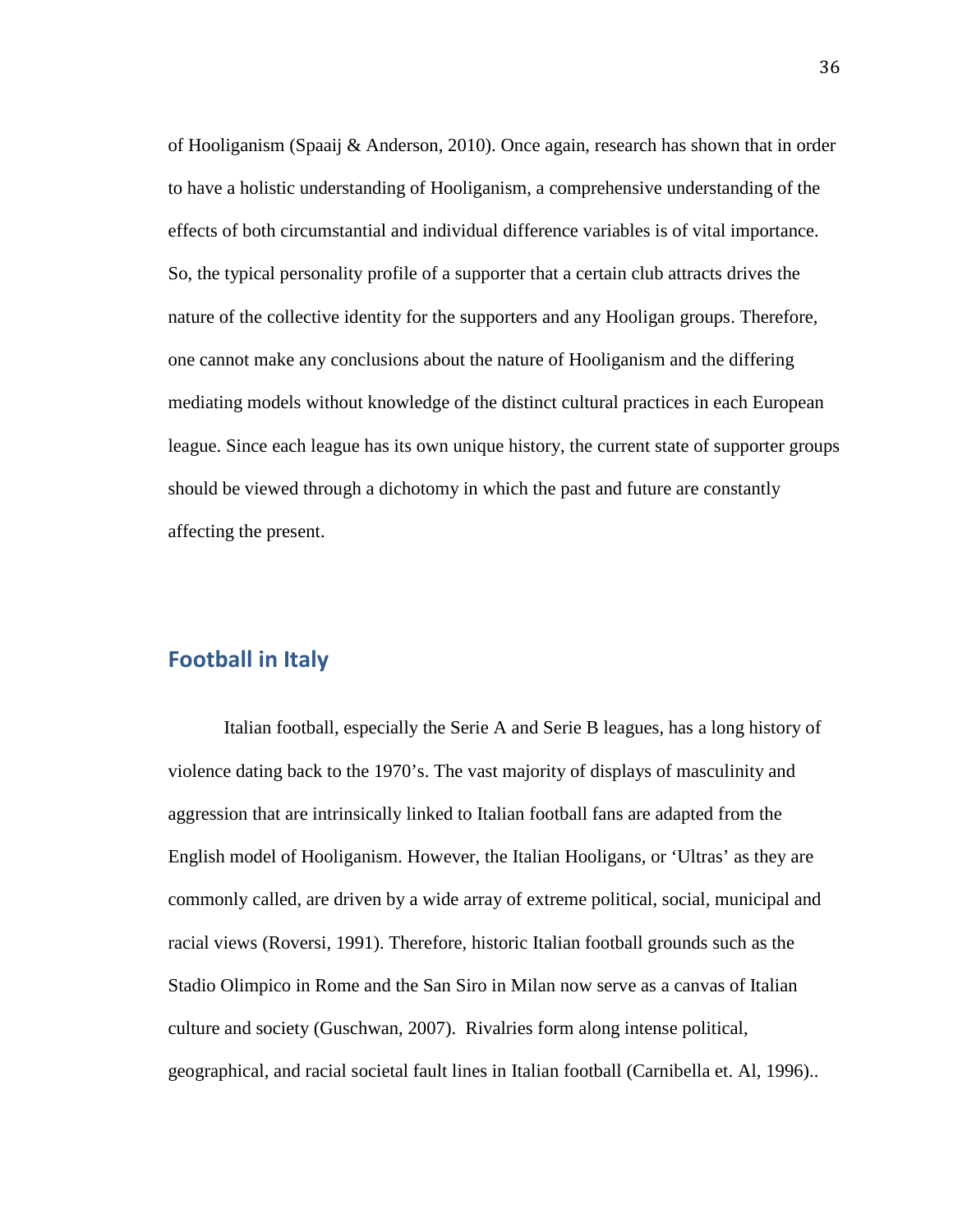The intensity of the emotional anchoring present in the social representations of different Ultra groups creates a negative feedback loop that exacerbates these divides. An additional important aspect of Italian football is the evolution of police strategy in response to the emergence of Hooliganism, and how it has adapted over the different phases in the evolution of the Ultras.

The historical development of the Ultra culture in Italian football, dating back to the 1970's, can be broken down into three primary phases (Roversi, 1991). Not only do the three phases highlight changes in the styles of violent displays by Ultra groups at matches, but they also show how the victims of attacks and the locus of the clash changes over time. Furthermore, the contents of the issue-irrelevant and issue-relevant factors continue to change over time in order to reflect the three phases of Ultra culture (Spaaij  $\&$ Anderson, 2010). These sub-groups are formed on the basis of sharing similar views toward Italian society, and therefore they also tend to drive the culture and ritualistic practices observed in a certain supporter group.

The first phase occurred throughout the 1970's, and it introduced a number of the (Roversi, 1991). During this phase, stark dividing lines between rival groups tended to form on the basis of extreme political ideologies. These associations originated as small, local and informal social networks of friends and family. Over time, these unofficial alliances became extremely refined and polarized, usually with regards to political views (Roversi, 1991). In fact, until the most violent period in the history of Italian football during the late 1980's, 'Ultra' referred to supporter groups that were extremely leftist (Roversi, 1991). Therefore, many of the most extreme rivalries in Italian football are based on constructs that have nothing to do with the match itself (Guschwan, 2007).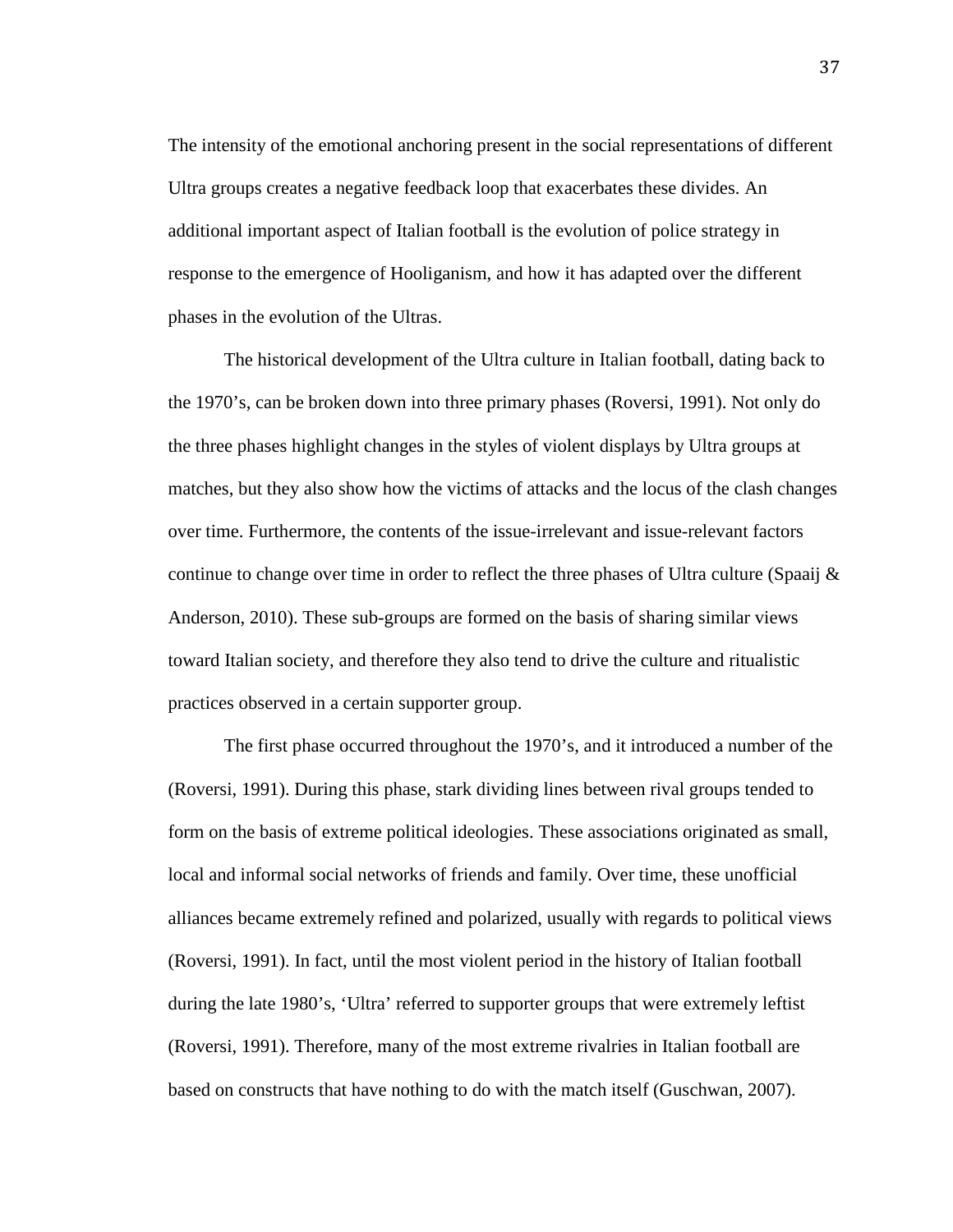Ultras use emotional anchoring with respect to political, cultural, and socio-economic paradigms in order to perpetually polarize in-group and out-group dynamics within the confines of the stadium. In fact, the ritualistic practice of sneaking into the opposition terrace behind the goal and attempting to steal their flags and banners serves as a perfect example (Roversi, 1991). This violent re-tooling of Capture the Flag demonstrates two key aspects of Italian Ultras: most ultras are young men, and passionate displays of aggression are the most prominent feature of support. So, while English Hooliganism is largely driven by social factors, Italian Ultras are motivated by municipal rivalries (Guschwan, 2007). However, with the introduction of the English Hooligan model during the 1980's, as well as the enactment of misguided policing strategies, Ultras began placing more value on violence and fighting than the actual result of the match.

The first phase of the rise of Hooliganism in Italian football is identifiable by the gradual formation of social sub-groups of supporters. Meanwhile, the second-phase begins the process of establishing extremist views regarding politics, regionalism and race. Many of the key characteristics that mark the second-phase in the rise of Ultras came about as a response to football officials and police policies (Roversi, 1991). In response to the rise of incidences of violence during the 1970's, police presence increased at all matches, while seating arrangements were constructed in order to segregate home and away fans (Roversi, 1991). As a result, Ultras would often fight before or after the match, but ultimately outside of the confines of the stadium (Roversi, 1991). During this era, the football matches became less about opportunities to watch good soccer and support your team, but rather to provide a setting for openly clashing with opposition supporter groups, but ultimately away from the stadium. As a result, incidences of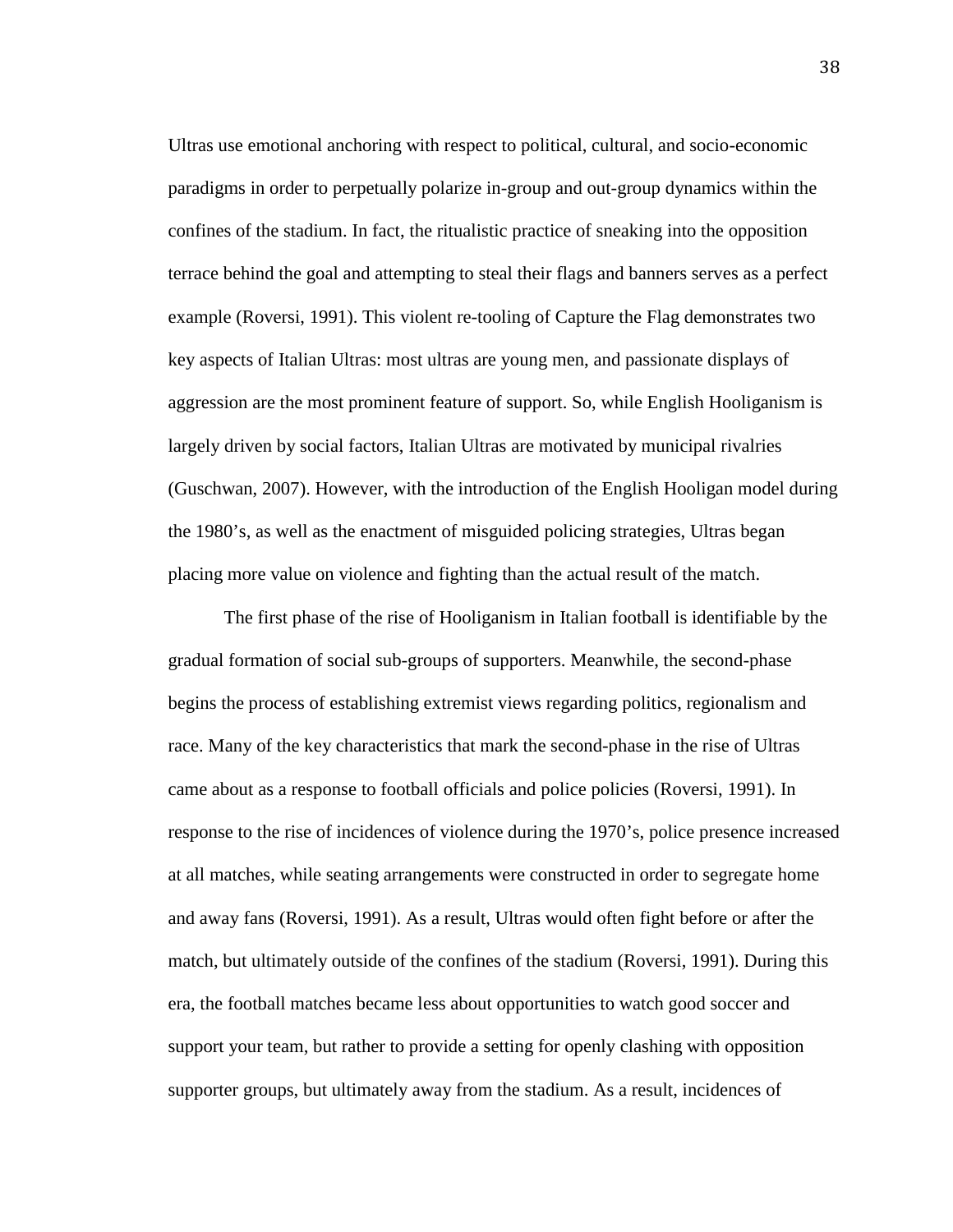violence inside the stadium went down (Carnibella et. Al, 1996), but drastically increased in less controlled environments outside of the arena. Furthermore, during this phase Ultras became noticeably more militarized (camoflouge, armor, lethal weapons, etc.), and their attacks became much more organized and strategic (Roversi, 1991). So, what started as an unorganized collection of social sub-groups from the same region morphed into a militaristic gang that claimed authority from their respective clubs. In fact, during the 1990 World Cup, Italian fans often cheered for national teams that possessed players on their club team rather than the Azzuri (Carnibella et. Al, 1996).). Furthermore, a clear hierarchical structure began to emerge in the groups, with carefully crafted roles for each member of the group (Roversi, 1991). Finally, the combination of media attention and poor policing policies led to the final stage, in which the 'Ultras' culture spread like a contagion around Italy.

During the third and final phase, the violent practices and importance of grandiose displays became consolidated and ingrained in the lives of supporters. Additionally, this period is marked by the emergence, and often times collapse, of thousands of new Ultra groups and sub-divisions (Roversi, 1991). As a result, violent outbreaks occurred at 10.5% of Serie A and Serie B matches during the 1988/89 season (Carnibella et. Al, 1996). Furthermore, the sense of solidarity for individuals supporting the same club evaporated as more and more sub-divisions of supporters from the same club emerged (Guschwan, 2007). While Ultra groups originally formed on the basis of shared extremist views, these new factions of violent supporter groups were formed as a result of marginal variations in ideologies (Roversi, 1991). The newest and most violent Ultras during this period did not care about football at all. The demonstrations became more centered on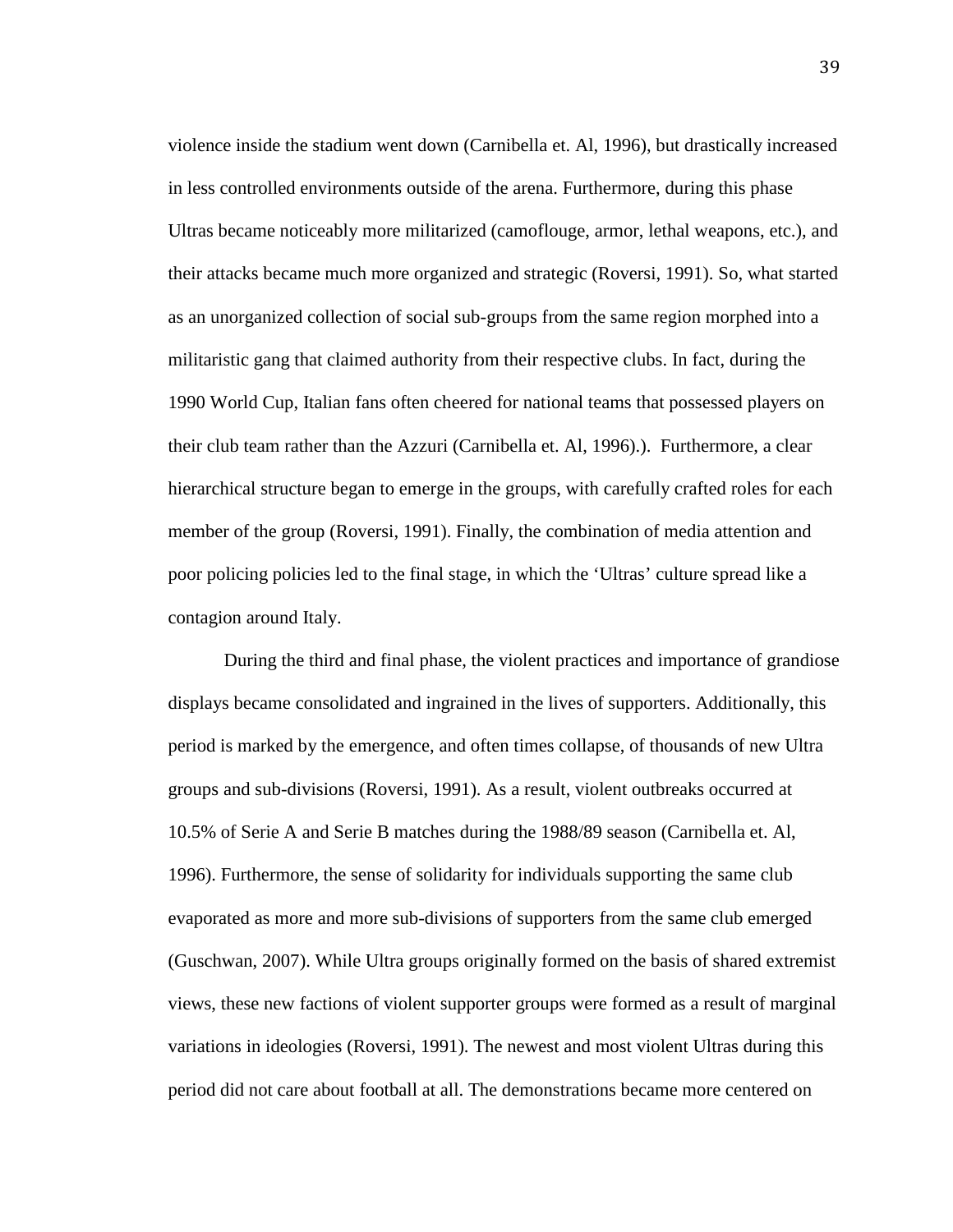civil disobedience and passionately expressing well-refined, intense ideologies. In fact, in 1994 Silvio Burlesconi used football vernacular and appeals to regional identities to take office (Carnibella et. Al, 1996). This demonstrates how intricately connected municipal identification and football are in the daily lives of Italian citizens. Furthermore, the fact that he only lasted in office for a solitary year demonstrates how deeply-seed these regional rivalries are, as he could not satisfy one group without marginalizing another.

Football is an inherent aspect of the daily lives of the Italian people. The evolution of Ultras since the 1970's demonstrates that this relationship, when handled improperly, leads to extremist and violent groups of supporters. In fact, what started as social groups coming together to support a common cause evolved over the years into unstable associations based upon male aggression and acts of violence. These aggressive, young, and blue-collar workers use displays of violence to seek pleasurable excitement and emotional arousal (Piotrowski, 2006). Ultimately, the violent and politically extreme ultras are a small minority, but they are very vocal and they use their influence to mold the culture of Italian soccer.

# **Football in Portugal**

While Ultra culture first emerged in Italy a decade after Hooliganism began in England, it took another two decades before becoming an Issue in Portugal. In fact, Portuguese football was often used by the right-wing dictatorship to appease the masses, so as to distract them from the oppressive regime (Boyle & Montero, 2005). As a result, Hooliganism reached Portugal much later than most European nations because the Estado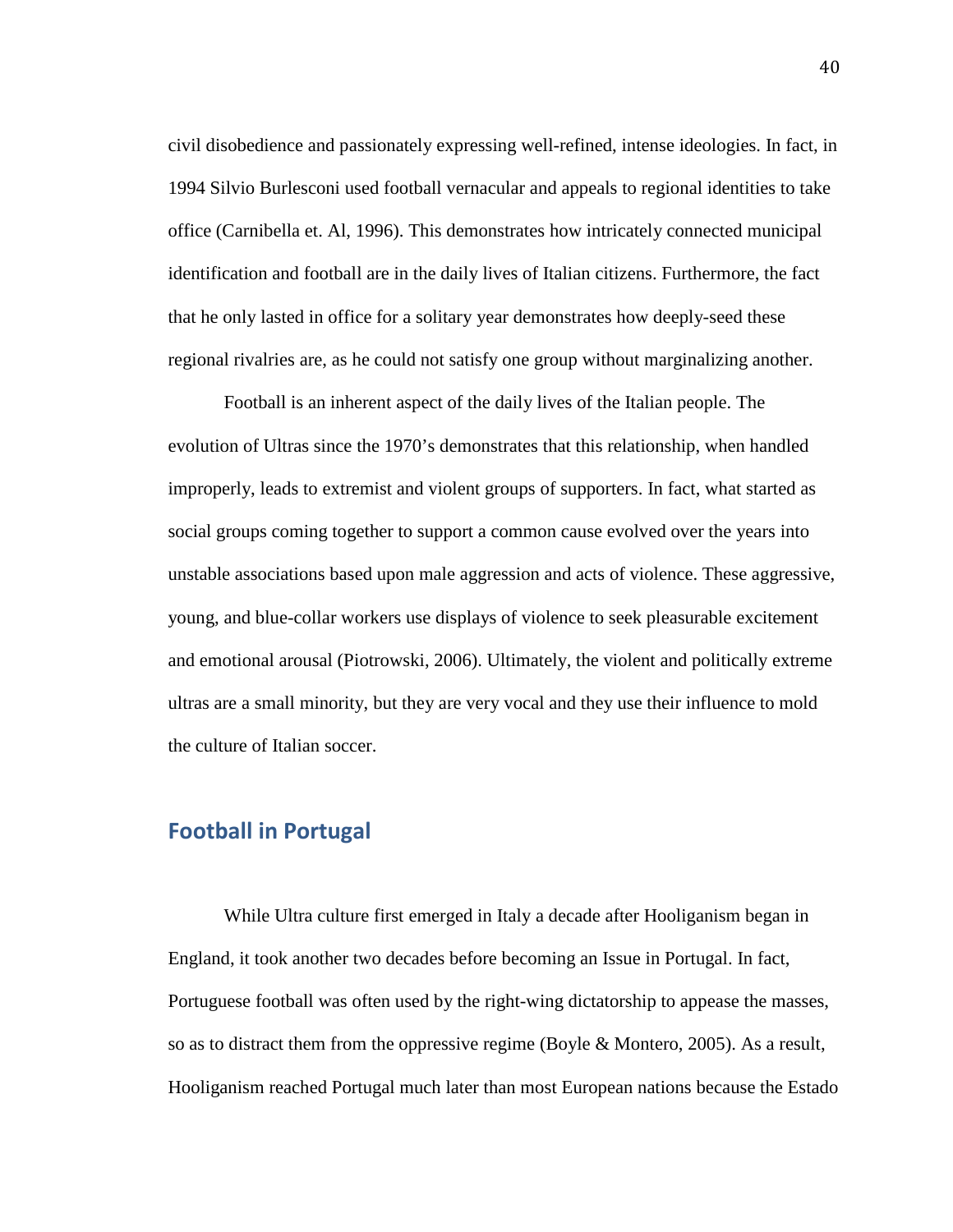Navo (Boyle & Montero, 2005) feared football as a form of social protest. By the mid 1990's, there were several indicators of an emerging Hooligan culture. In an attempt to move away from the sedative effect of football witnessed during the Second Republic, Portuguese supporter culture began placing more emphasis on flamboyant and extravagant displays of (Carnibella et. Al, 1996). However, tribe-like clashes between supporters of smaller clubs from lower divisions and village teams emerged (Carnibella et. Al, 1996). Furthermore, several anti-social practices not rooted in violence, such as graffiti and offensive songs, occurred more frequently at first division matches (Carnibella et. Al, 1996).

While Italians typically use football teams to promote their regional identities, the performance of the national team often serves as a symbol for Portuguese nationalism (Boyle & Montero, 2005). When the national team lost, fans feared a reversion to the cultural norms of the Second Republic. However, when they won, supporters felt that it was an indication of Portugal's emergence as a European power (Boyle & Montero, 2005). These patterns of emotional anchoring demonstrate how closely the success of a football team is closely related to external validation of one's identity. Since football plays such a vital role in the daily lives and narratives of supporters, it is an extremely effective medium for the implementation of particular behavioral discourses.

### **Football in Greece**

Football in Greece possesses stronger historical ties to crowd violence than Italy and Portugal, although Hooliganism spread around the Greek Superleague during a

41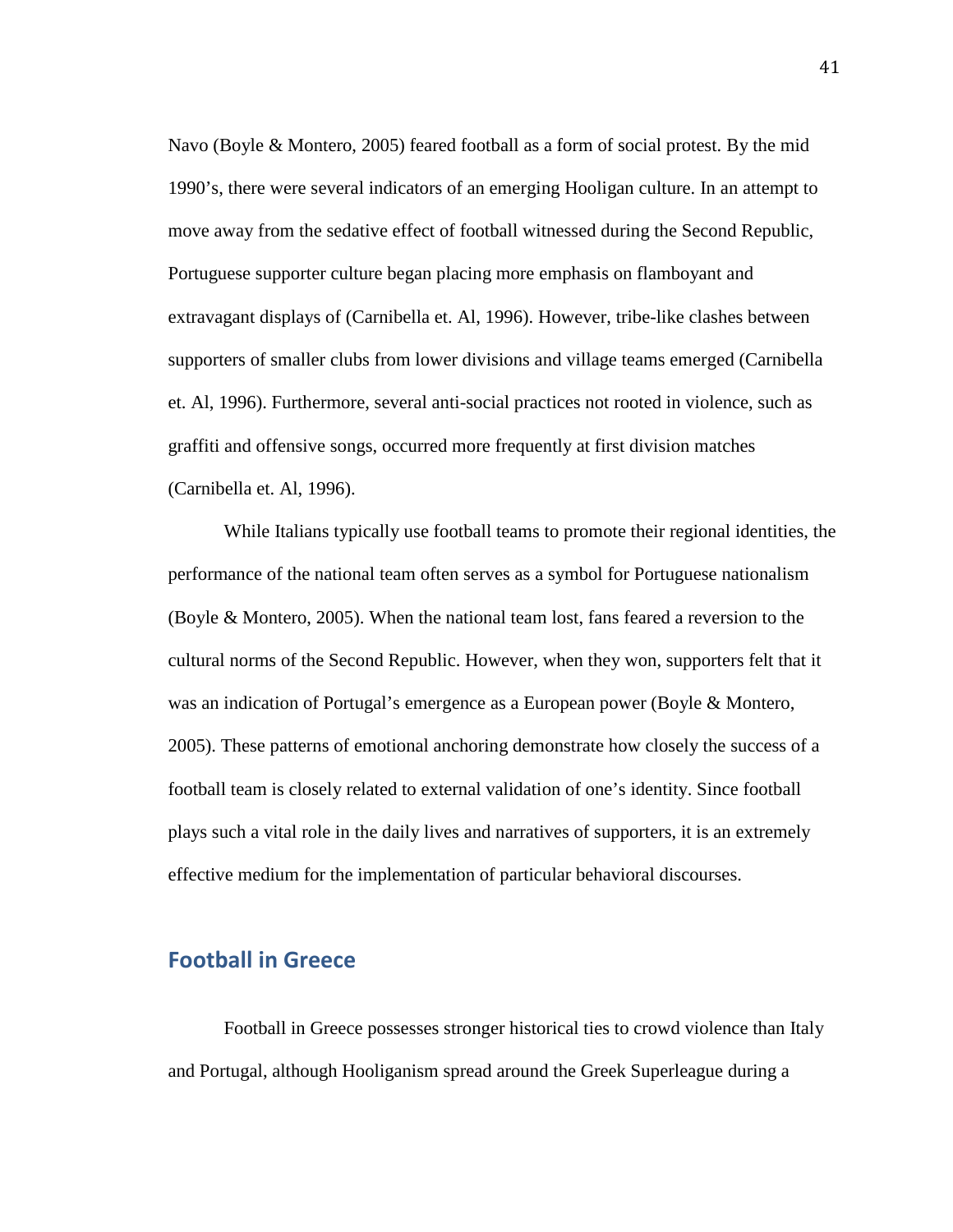similar time frame to the two previous nations. The primary reason for the time-delay in Hooliganism reaching Greece was the oppressive dictatorship from 1967-74 (Tsoukala, 2011). Therefore, the first official and highly organized supporter groups emerged in the late 1970's. These early groups tended to either be fascist or anti-fascist, and as a result, Hooliganism in Greece is intrinsically linked to extremist political ideologies. However, the massive uptick in violent outbreaks either inside or near the stadium skyrocketed during the 1980's, solidifying hooliganism as a powerful tool of political protest (Tsoukala, 2011). According to Yiannis Zaimaki of the University of Crete, "Football functions as a cultural space that dramatizes and codifies wider political and ideological confrontation under the football subcultures' way of thought" (2016).

Essentially, Greek football matches are an embodiment of thirdspace in which individual and collective identities are molded by displays of socio-political protest. Over time, this process has transformed the nature of the Greek Superleague into a competition riddled with violence and corruption (Carnibella et. Al, 1996) . As a result, Greek supporters now view the Superleague in a similar fashion to how they view their government: a state of crisis. Furthermore, Greece is one of the few nations around the world that experiences supporter violence at basketball games (Tsoukala, 2011). This demonstrates that sport and political activism in Greece are strongly correlated. Finally, the history of violence between rival groups and law enforcement has led to welldeveloped schema and deeply-seeded symbolic othering.

The Junta of the Colonels, which spanned eight years during the late 60's and early 70's, regularly used the success of Greek football teams as a propaganda tool promoting the military regime (Zaimakis, 2016). In response to the government taking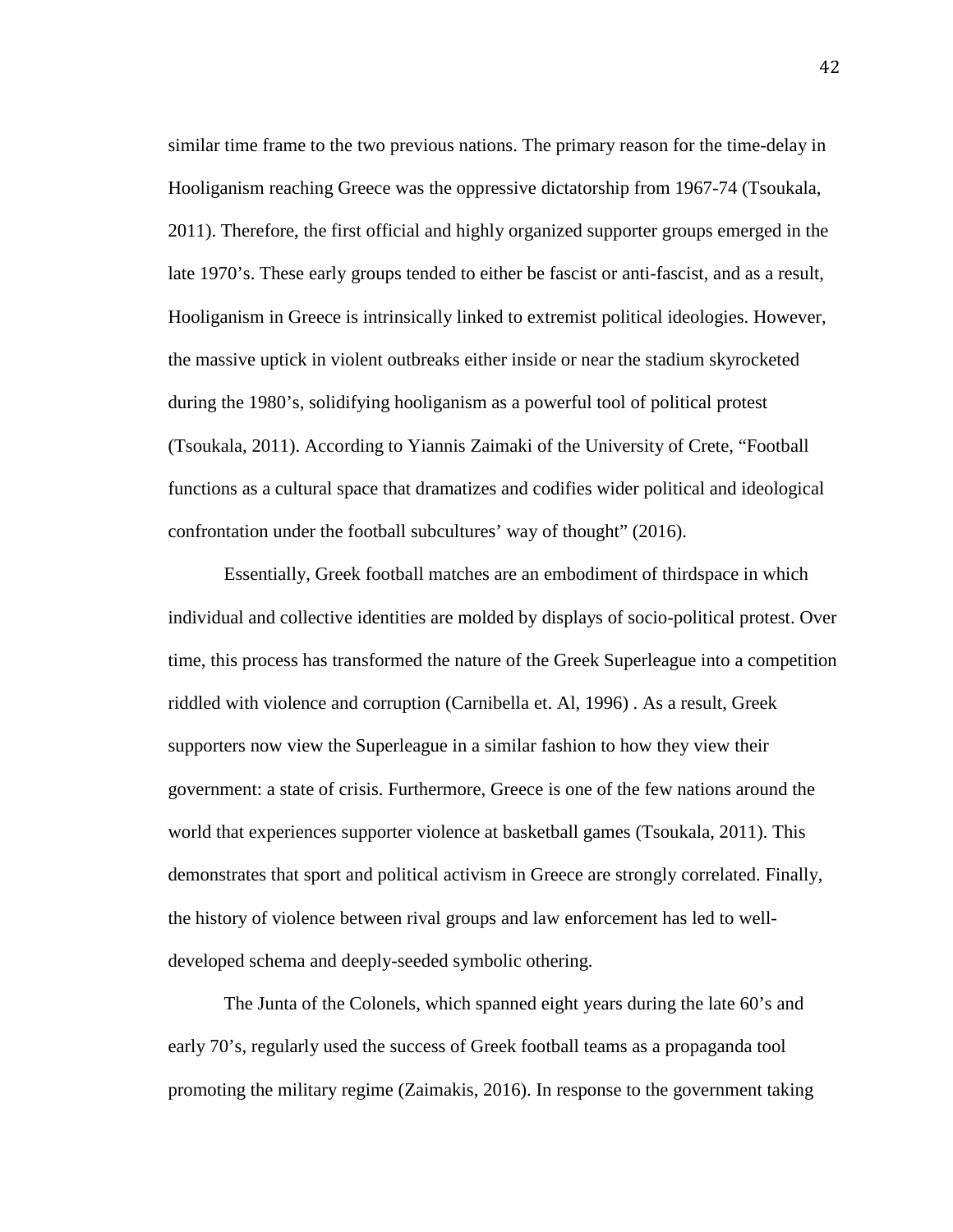control of their beloved sport, younger groups of football supporters became highly politicized . This introduction of politics into the nature of identity for football supporters forever linked the two spheres. For example, club owners during the 1970's would voice their support for the Junta of Colonels to their supporters in exchange for favors from the regime (Zaimikis, 2016). Even after Democracy was reinstated after the collapse of fascism, young supporter groups continued to form on the basis of supporting a particular club and radicalized political ideologies.

The Hooligans in Greece share many ritualistic practices and displays of identity with the Ultras in Italy. Ultras in both leagues tend to be young, socially alienated and demonstrate positive attitudes toward violence. Supporter groups from both leagues use tribal displays to promote the collective identity. These displays are carried out in an effort to both project group values, as well as establish sites of social centrality for Ultras within sections of the stadium.

In an effort to combat rising incidences of violence at football matches, Greek law enforcement began constructing gates to compartmentalize and segregate different supporter groups (Zaimakis, 2016). These borders harken back to the construct of containment, and how Italian supporters establish group norms within the confines of the stadium (Van Houtum, 2002). Essentially, this enclosed arena serves as a thirdspace where fans can mold their collective identity by competing with rival supporter groups inside the stadium. The effect of containment is exponentially greater in Greek football, because each gated off section in the arena serves as the thirdspace for that particular supporter group. In fact, these two constructs are so closely linked that Greek Ultras often derive their name from their section of the stadium, such as the Gate 7 and Gate 13 Ultras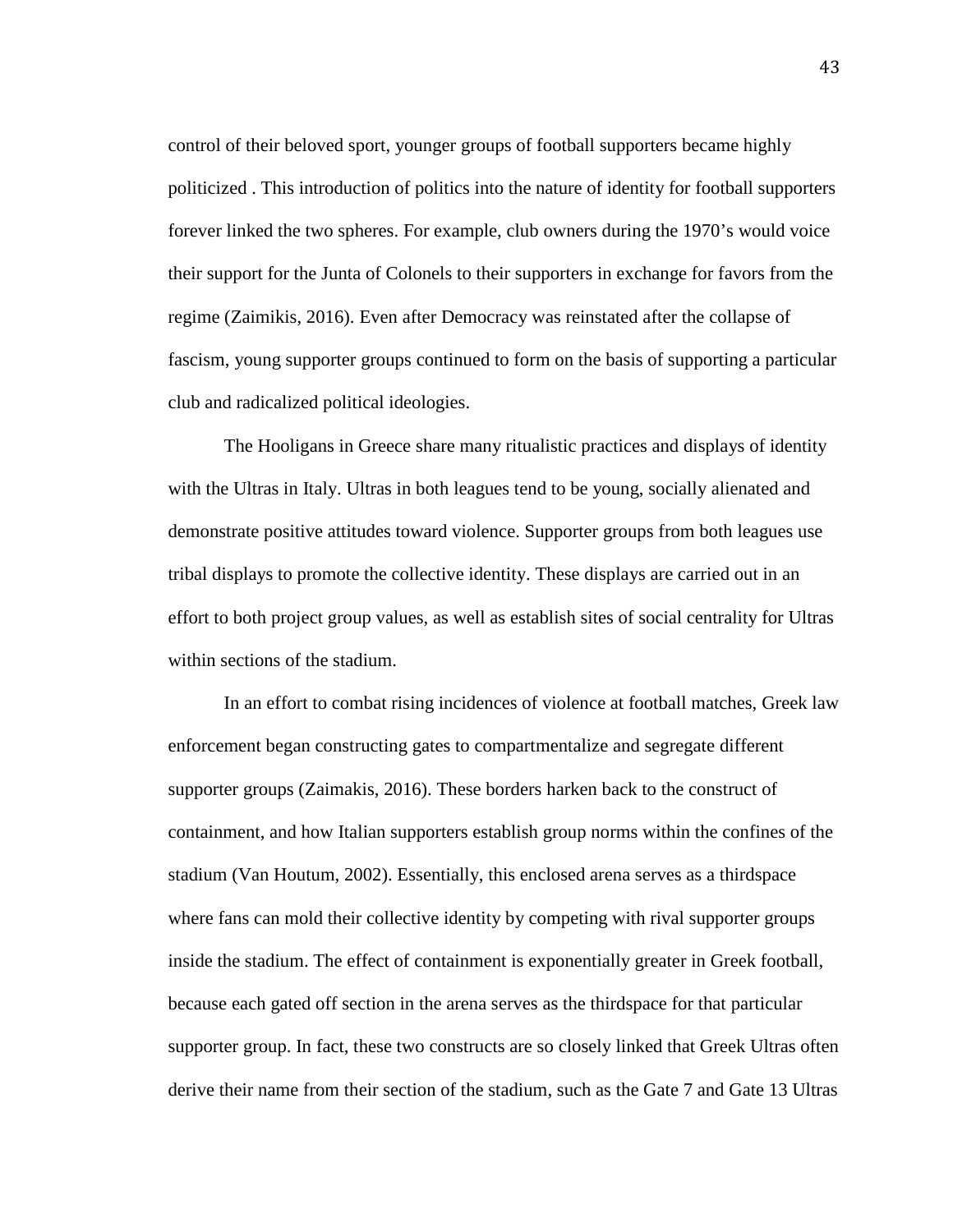of Olympiakos and Panathinaikos respectively (Zaimakis, 2016). These groups first formed during the 1980's, which coincided with one of the most violent periods in Greek football. From 1983-86, there were three reported deaths and hundreds of serious injuries (Tsoukala, 2011).

One major way in which Hooliganism in Greece differs from Italy is the importance placed upon nationalism within these groups. In fact, this is the antithesis of Italian culture, which has intense regional and local identities (Van Houtum, 2002). During the 1990's and early 2000's, Hooligan culture pervaded all of Greek soccer and bled over to support for the national team (Zaimikis, 2016). However, this strong sense of nationalism was severely unstable. For example, when Greece lost a friendly to Albania in 2004, supporters all over the country would launch surprise attacks on Albanians, which resulted in the death of a 20 year-old Albanian supporter (Tsoukala, 2011). This toxic relationship between politics and football in Greece has led to an irreparable environment of violence in the Greek Superleague.

### **Basic Model**

With a more comprehensive understanding of the mediating, moderating, individual difference and cultural variables, the most passionate derbies in Italy, Portugal, and Greece may now be examined. As stated in previous sections, a number of these variables and explanations can generalize well to each of these rivalries. However, in order to fully understand Hooligans and Ultras in each nation, these overarching theories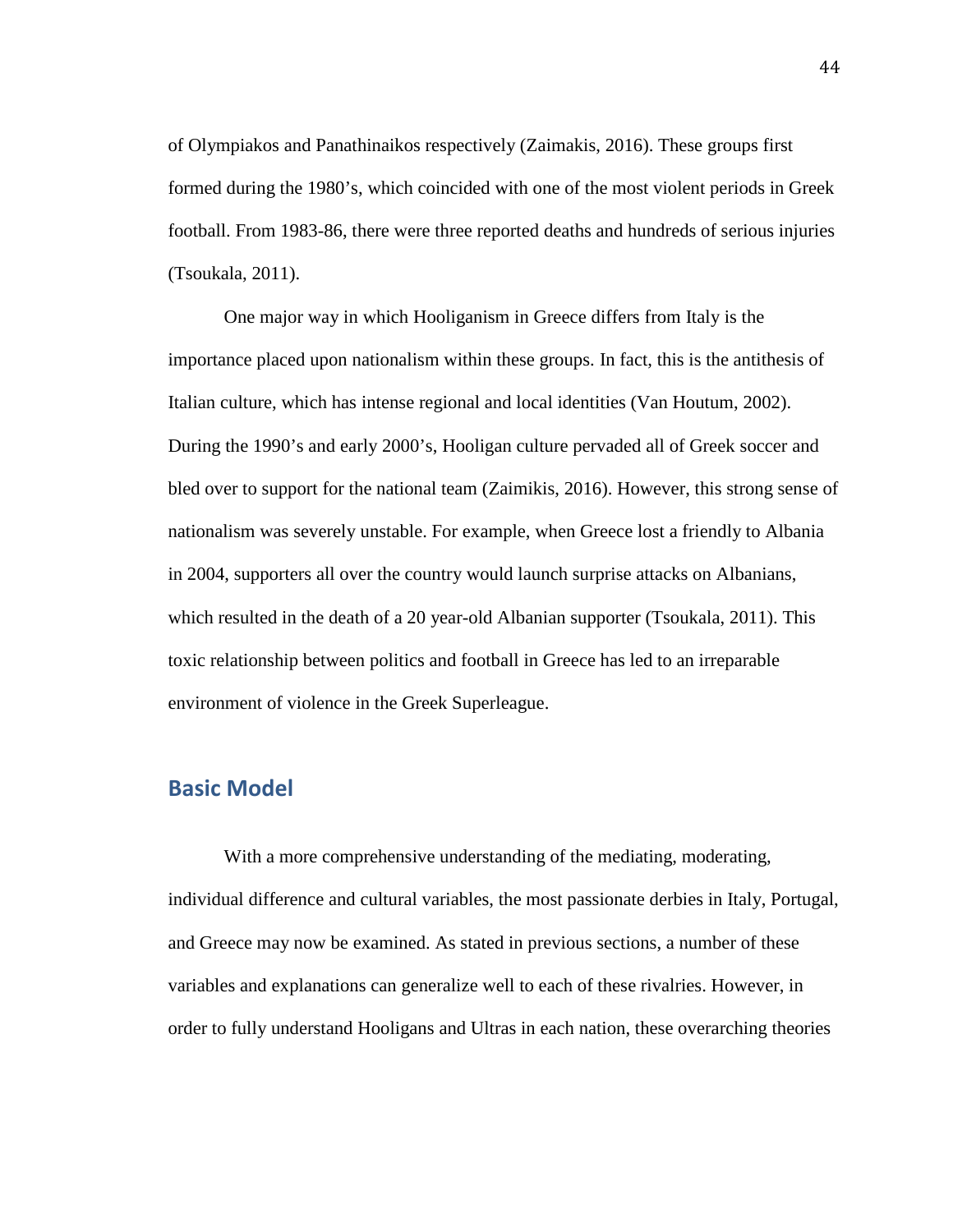must be aggregated with journalistic coverage of the rivalries and examined within a social context specific to each country.

Since research has shown that Hooliganism is most likely to occur in derby matches, all three case studies examined are local derbies. Additionally, since the first phase in the development of a Hooligan/Ultra culture is marked by clashes with police inside the stadium, analysis of procedural justice theory is necessary. Furthermore, the very definition of Hooliganism implies that each of these groups adopts polemic and emancipated social representations. However, given the long-term development of Hooligan culture in any given country, both the mediating and moderating factors must be broken up into situational-dependent and historically developed. Finally, since Hooligan groups are shaped by culture and history, one must understand the common narratives that supporters of each team tell, which ultimately drives the nature of the group.

#### **Figure 1**

Situational Mediating Factors

• Emotional anchoring, attribution theory (anger and aggression), sites of social centrality, neo-tribal group membership, release factors, arousal, anonymity, voice, unrealistic optimism, in-group favoritism, out-group derogation, and immersion in a crowd.

**Historical** Mediating Factors

**Figure 2**

• Procedural Justice Theory, regional boosterism, salience of social identity (superordinate level), emotional anchoring, optimal distinctiveness theory, social representation of club, socio-economic context, private and public self-awareness, territorial categorization, symbolic othering, and deep particularism.

45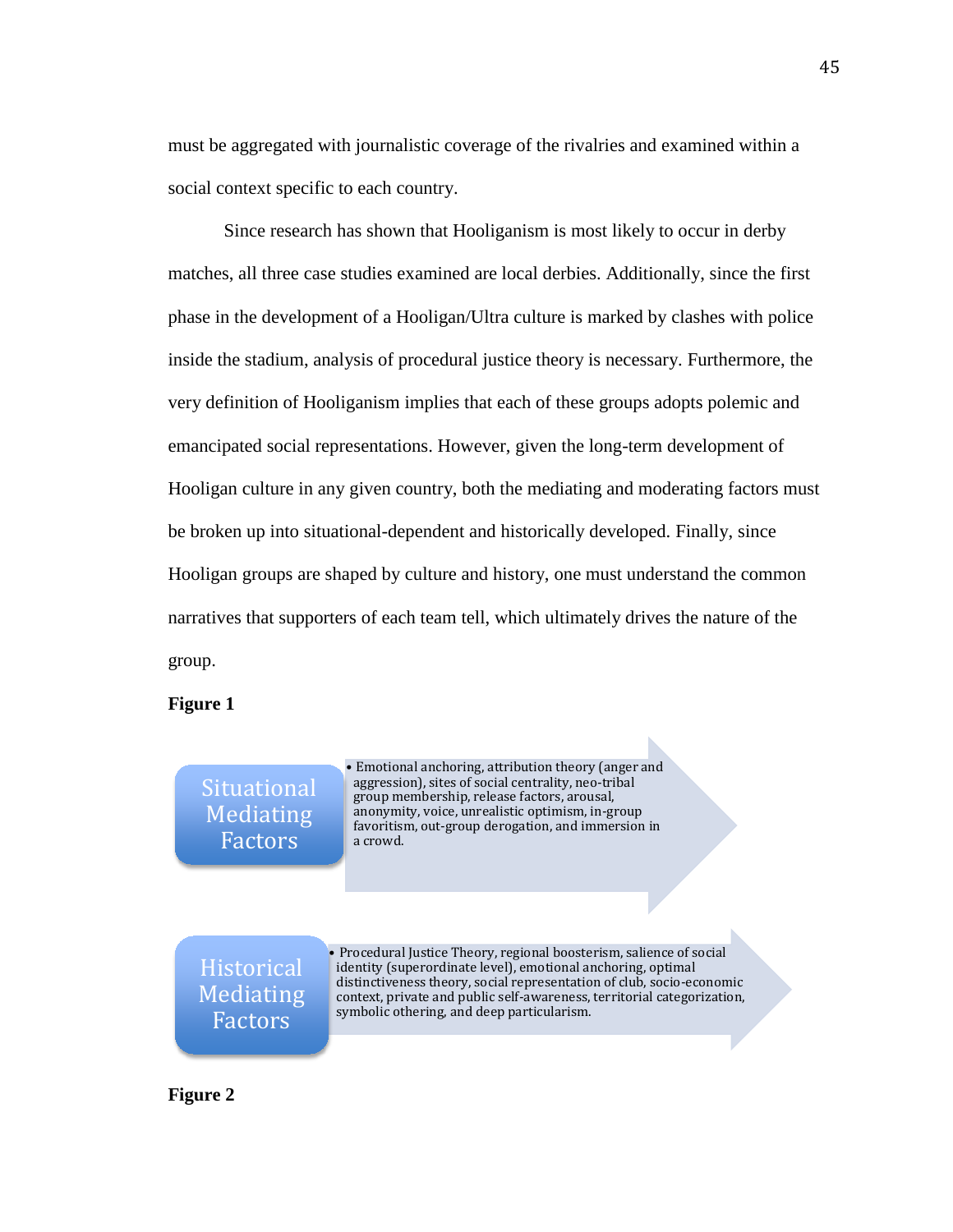

.

Situational Moderating Variables: contents of songs and chants, interpersonal cues, influence, suggestability, alcohol, style of communication, thirdspace, social representations, physical proximity, mental distanciation, identifaiability, emotions, attitudes, self-evaluation, sensory overload, excitement, diminished accountability, disguises, chanting, costumes, societal fault lines, and emulative reproduction.

Long-term Variables: Subterranean Values, interpsonal cues, immersion in thirdspace, mental distanciation, societal fault lines, and emulative reproduction.

**Individual difference variables**: Socially isolated, positive attitudes toward violence, postive attitudes toward group membership, excessively high self-esteem, conscientiousness, positive attitudes toward leadership, high on interdependence, low neroticism, high on extraversion, anxiety, pride, aggressive, difficulty with communication, socio-economic background, and negative attitudes toward race.

# **AS Roma vs. SS Lazio: Derby de Capitale**

The biggest derby in Italian football, between AS Rom and SS Lazio, began in 1927. Beforehand, there were four clubs that represented the Italian capital: SS Lazio,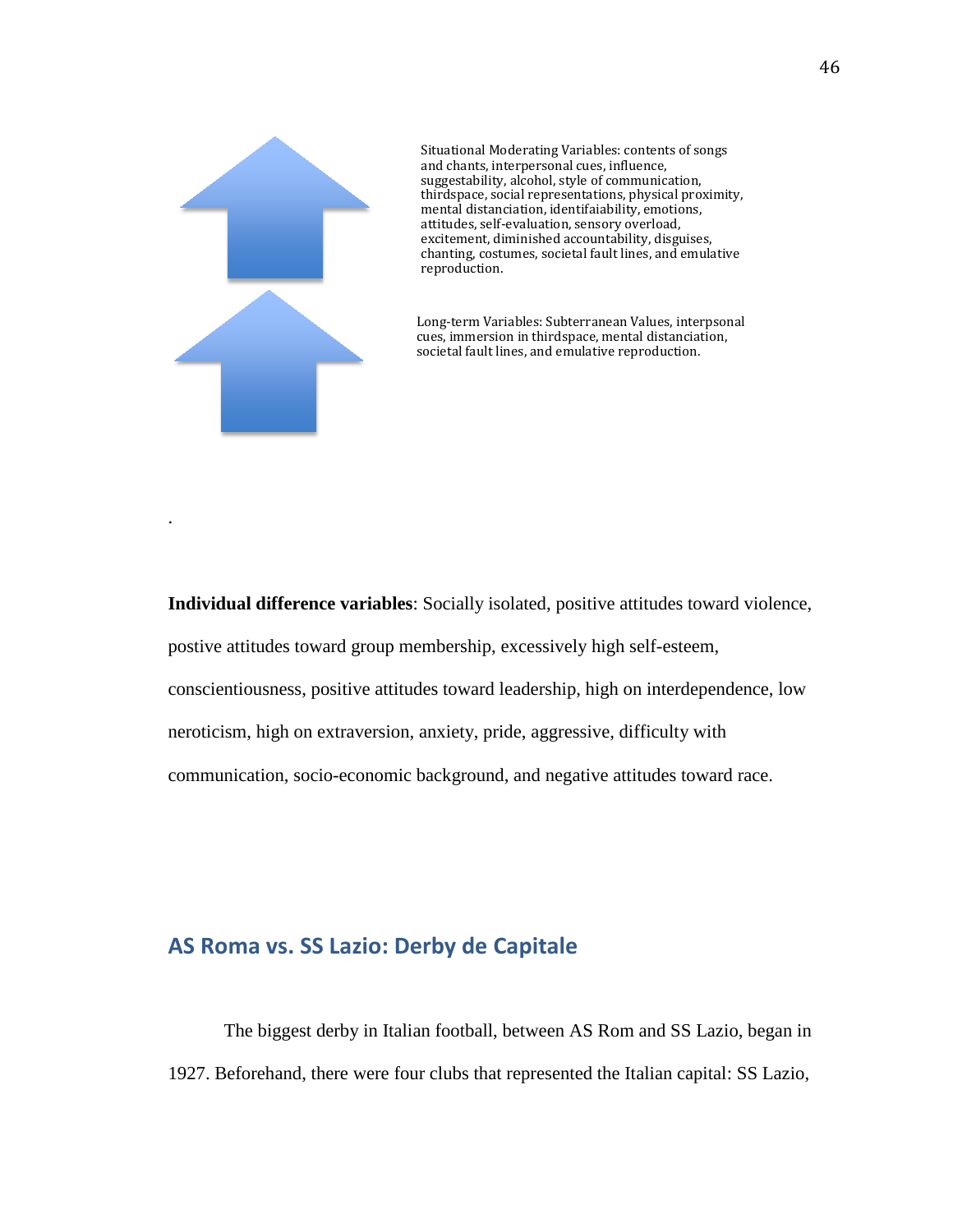Roman, Alba Roma and Fortitudo (Guschwan, 2007). In an effort to strip power away from the dominant teams in northern Italy, ruthless dictator Benito Mussolini tried to force all three clubs to merge, but Lazio refused. Meanwhile, the three clubs Mussolini was able to merge became AS Roma, and he venerated this new club as the symbol of Italy (Roversi, 1991). Adding insult to injury, the newly formed Roma narrowly won the first ever fixture in this derby by a score of 1-0 in 19[2](#page-49-0)9.<sup>2</sup> Therefore, Lazio view the formation of AS Roma as an attempt to steal the dominance in Rome. This rivalry served as a catalyst for Ultra culture in the Italian Serie A. Massimiliano Maidana, a professor at Goldsmith University of London, defines an Ultra as, "Someone that puts the team at the center of the attention. To be an Ultra is to give 100 percent of yourself, sing 90 minutes in the Curva without stoping. To be an ultra does not mean watching the game. You go to the stadium to support the team, because that is better than watching the game…Then, for some people…it's not just about supporting, it's also about confronting and defending the honor of your team".<sup>[3](#page-49-1)</sup> As a result, this fixture is forever intrinsically linked to political, religious and economic ideologies.

<span id="page-49-0"></span><sup>2</sup> ForzaItalia. (2011, October 16). Everything You Need To Know About The Rome Derby: Lazio vs Roma. Retrieved April 25, 2016, from http://forzaitalianfootball.com/2011/10/everything-you-need-to-know-about-the-romederby-lazio-vs-roma/

i<br>I

<span id="page-49-1"></span><sup>3</sup> Bandini, P. (2015, July 9). Lazio and Roma derbies remain the be-all and end-all to fans of each club. Retrieved April 25, 2016, from http://www.espnfc.us/blog/espn-fc-unitedblog/68/post/2512302/lazio-roma-rome-eternal-city-derby-paolo-bandini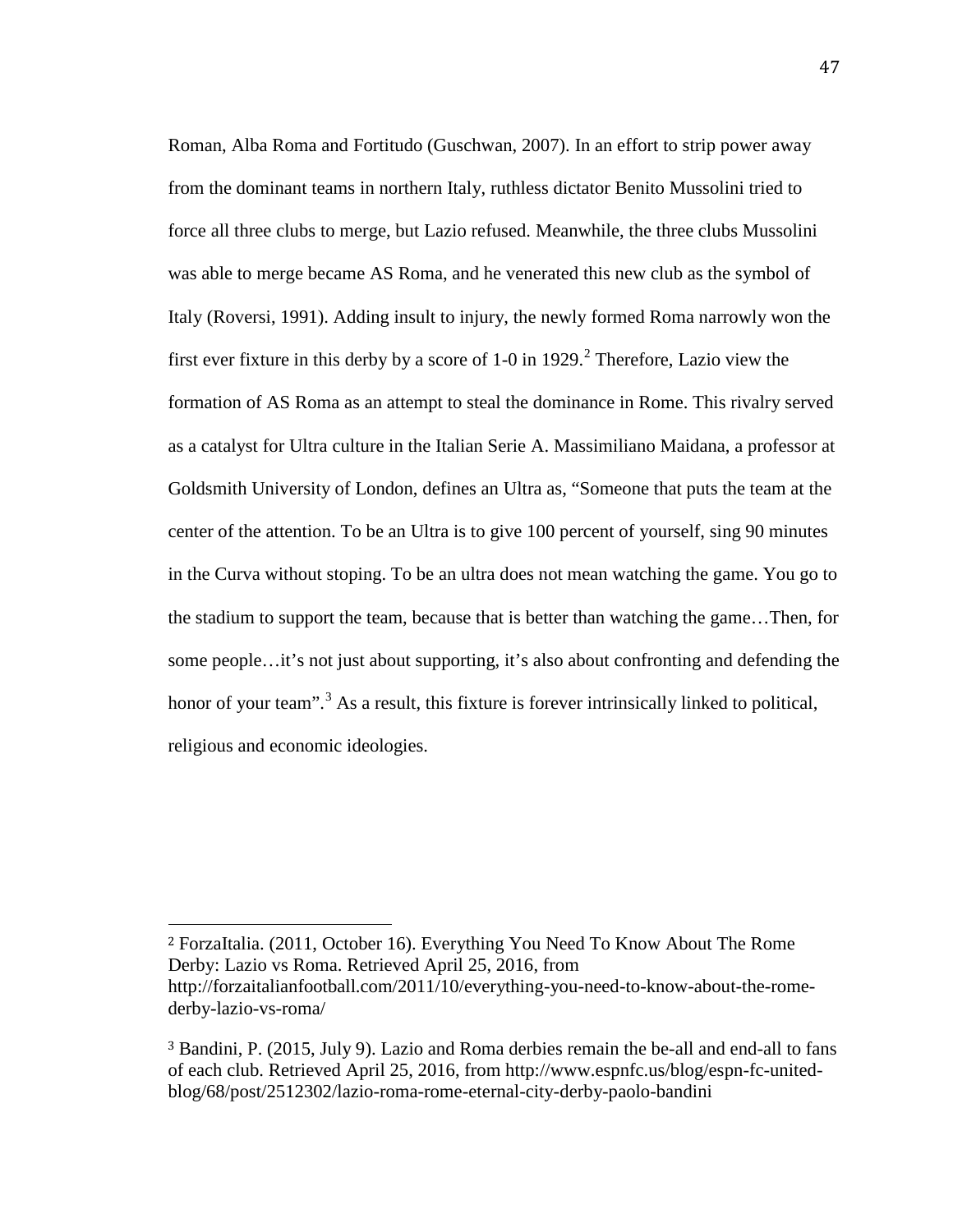Since AS Roma displaced Lazio as 'Rome's team', the collective identity of a given Lazio supporter group tends to focus on the notion of taking back their city. [4](#page-50-0) This issue is further exacerbated by the fact that both clubs share the same stadium, the Stadio Olimpico in the heart of Rome. Additionally, the mascot of each club is a major figure in Ancient Roman theology, with Lazio donning Jupiter's eagle and Roma identifying with Mars' wolf.<sup>[5](#page-50-1)</sup> Therefore, many of the ritualistic practices and social representations of supporter groups that have emerged fall in line with optimal distinctiveness theory. With so many things in common, the Ultras of both clubs tend to distinguish themselves by adopting extremely polarized views on important issues. For example, since Lazio fans were originally farmers from the outskirts of Rome, Roma supporters view them as lower class (Guschwan, 2007). In fact, members of the most prominent Roma Ultras, the Commando Ultra Curva Sud [CUCS] and the Boys Roma, often refer to Lazio supporters as 'Burini', which effectively translates to 'peasant'. [6](#page-50-2) Additionally, AS Roma is often venerated as the symbol of Catholicism within the Serie A, and their flags share a similar color scheme with Vatican City. Finally, although both clubs have sections of support made up of right-wing extremists, Lazio Ultras often identify as right-wing will the average Roma fan is far to the left. Supporters of both clubs define their collective

<span id="page-50-0"></span> $4$  Impiglia, C. (2013, August 7). Why Roma-Lazio Is One of WF's Fiercest Rivalries. Retrieved April 25, 2016, from http://bleacherreport.com/articles/1730264-why-romalazio-is-one-of-world-footballs-fiercest-rivalries  $\overline{1}$ 

<span id="page-50-1"></span> $<sup>5</sup>$  Bandini, P. (2015, July 9). Lazio and Roma derbies remain the be-all and end-all to fans</sup> of each club. Retrieved April 25, 2016, from http://www.espnfc.us/blog/espn-fc-unitedblog/68/post/2512302/lazio-roma-rome-eternal-city-derby-paolo-bandini

<span id="page-50-2"></span><sup>6</sup> Ramon, L. (2015, November 08). The Ultras of Roma. Retrieved April 25, 2016, from http://beyondthefieldofplay.com/2015/11/08/the-ultras-of-roma/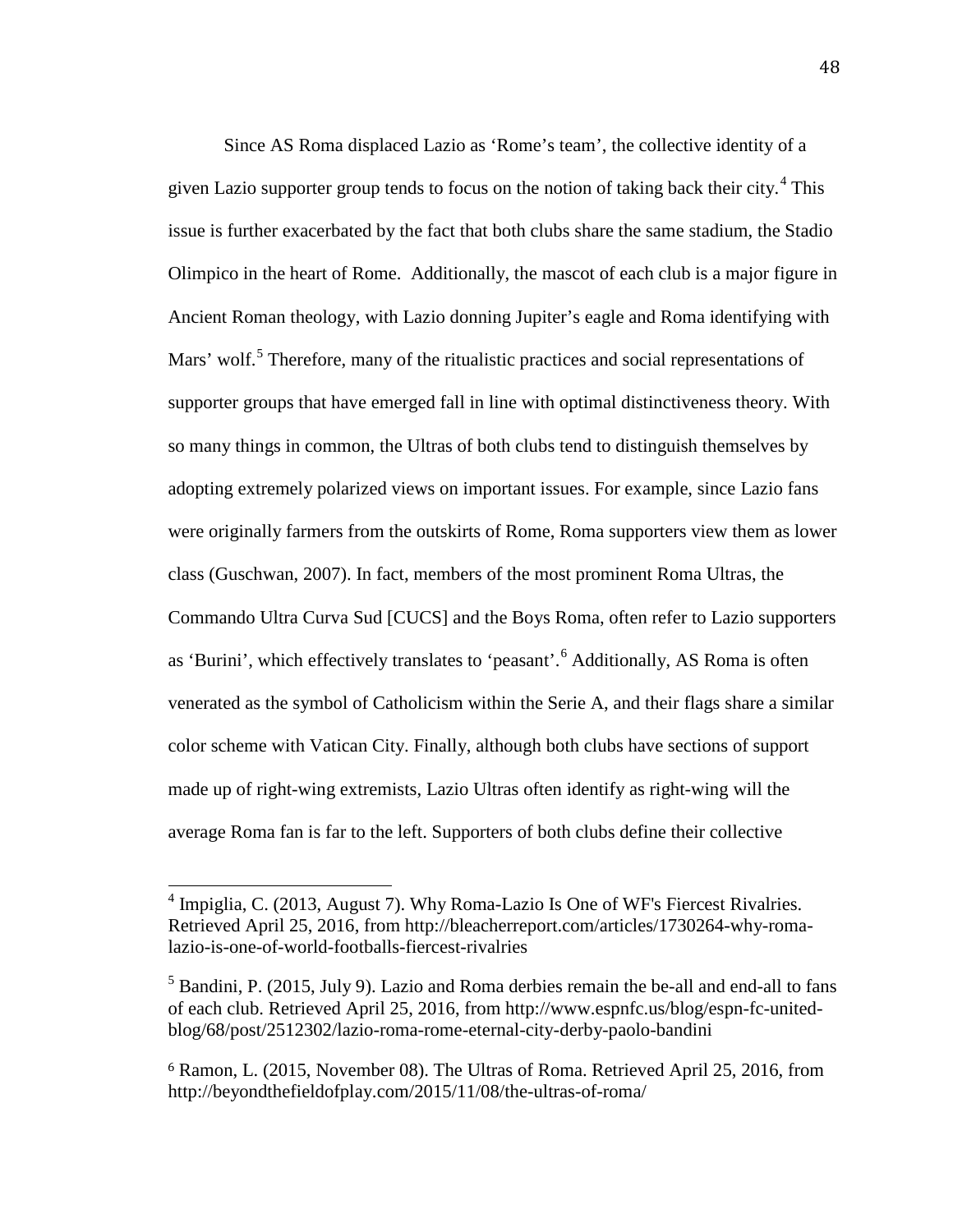identity by where the fall along societal fault lines. Therefore, one must understand both the historical events and ritualistic practices that continue to influence this rivalry.

In accordance with optimal distinctiveness theory, many of the key rituals and traditions for Ultras on both sides are employed as means of distinguishing themselves. For example, the most prominent group of Lazio Ultras, the Irriducibili, gather along the north bank of the Tiber river a couple of hours before kick-off. They then march to the match together while singing songs about fascism, racism, Mussolini and their hatred of the north.<sup>[7](#page-51-0)</sup> Furthermore, they throw flares, smoke bombs, wave flags and use English Hooligan-style songs to create a sense of solidarity within the group (Roversi, 1991). Conversely, the Roma Ultras gather toward the southern end of the stadium, and make their way over to the Stadio Olimpico. One important note about Italian football is the cultural importance of occupying the terraces behind the goals. These tiered stands serve as sites of social centrality for the Ultras to develop ritualistic practices and establish cultural norms (Roversi, 1991). For example, the juxtaposition between the Irriducibili occupying the Curva Nord [northern terrace], while the prominent Roma Ultras gather in the Curva Sud, symbolizes the polarization in collective representations for each club.

When the Ultras arrive at the Stadio Olimpico before the match, they are subjected to 'tessera del tifoso' law enforcement policy. In Italy, 'tifoso' refers to 49

<span id="page-51-0"></span> $<sup>7</sup>$  Bandini, P. (2015, July 9). Lazio and Roma derbies remain the be-all and end-all to fans</sup> of each club. Retrieved April 25, 2016, from http://www.espnfc.us/blog/espn-fc-unitedblog/68/post/2512302/lazio-roma-rome-eternal-city-derby-paolo-bandini  $\overline{1}$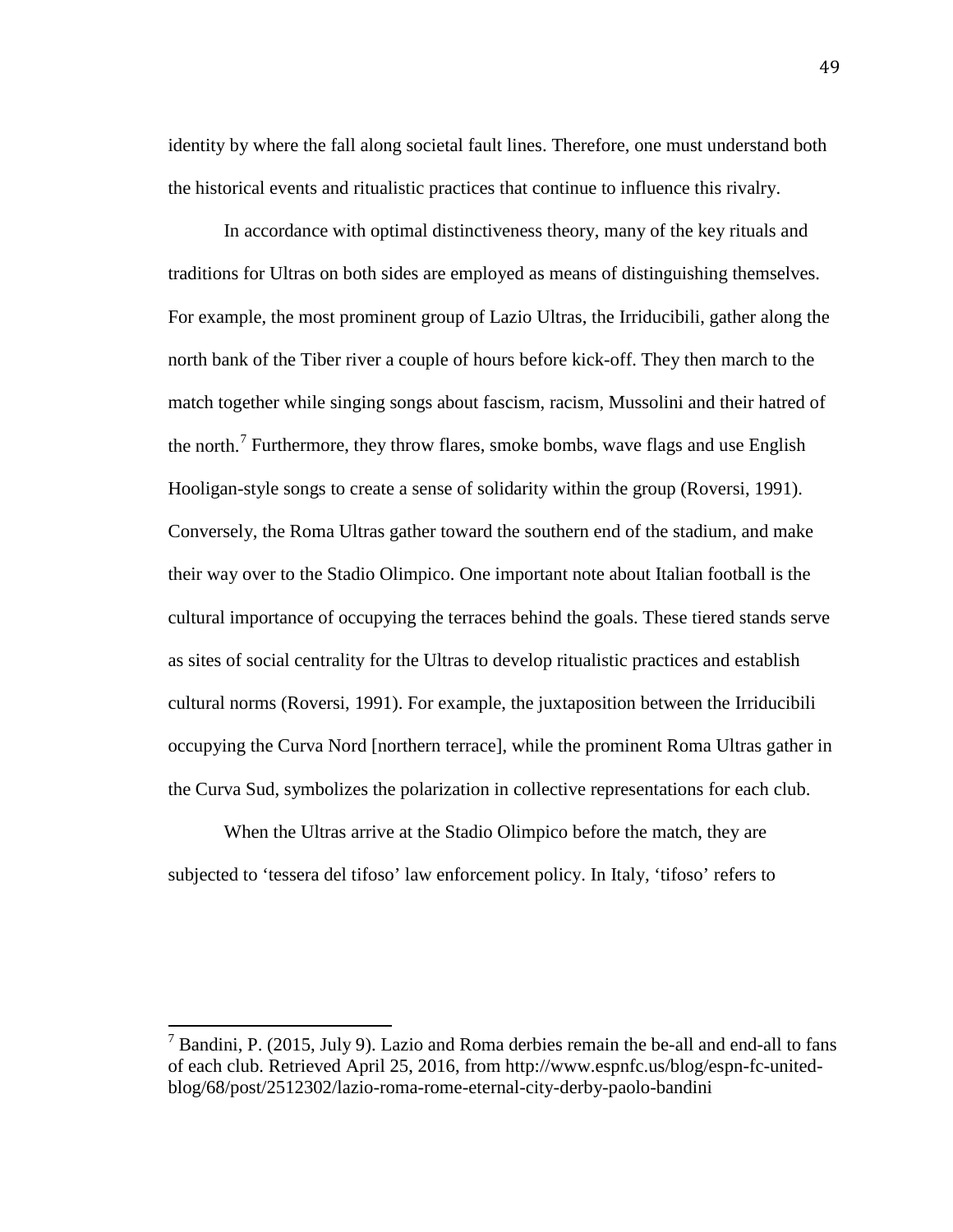members of official supporter groups that have no affiliations to any known Ultras.<sup>[8](#page-52-0)</sup> Therefore, the legislation is essentially an identification scheme for supporters, which Italian clubs carry out in conjunction with local police. The policy aims to reduce violent outbreaks in the terraces by requiring applications or recommendations from tifosos vouching for new applicants. However, many Italian fans have a firmly held conviction referred to as 'dietrologia'<sup>[9](#page-52-1)</sup>, or the belief that public officials will always conceal their true motives. Not only does this demonstrate how closely related politics and football are in Italy, but it also reveals some of the prevailing attitudes toward Italian police. Once inside the stadium, supporters are ushered into cramp holding pens where the police search them.<sup>[10](#page-52-2)</sup> Furthermore, the police distrust the supporters so much that in addition to banning night-time derbies, law enforcement deployed 1700 officers for the fall 2015 fixture.<sup>[11](#page-52-3)</sup> Since supporters of both clubs define their collective identity by where the fall along societal fault lines, one must understand the historical events that have influenced this rivalry.

<span id="page-52-0"></span><sup>8</sup> Bandini, P. (2015, July 9). Lazio and Roma derbies remain the be-all and end-all to fans of each club. Retrieved April 25, 2016, from [http://www.espnfc.us/blog/espn-fc-united](http://www.espnfc.us/blog/espn-fc-united-blog/68/post/2512302/lazio-roma-rome-eternal-city-derby-paolo-bandini)[blog/68/post/2512302/lazio-roma-rome-eternal-city-derby-paolo-bandini](http://www.espnfc.us/blog/espn-fc-united-blog/68/post/2512302/lazio-roma-rome-eternal-city-derby-paolo-bandini) i<br>I

<span id="page-52-1"></span><sup>&</sup>lt;sup>9</sup> Bandini, P. (2015, July 9). Lazio and Roma derbies remain the be-all and end-all to fans of each club. Retrieved April 25, 2016, from [http://www.espnfc.us/blog/espn-fc-united](http://www.espnfc.us/blog/espn-fc-united-blog/68/post/2512302/lazio-roma-rome-eternal-city-derby-paolo-bandini)[blog/68/post/2512302/lazio-roma-rome-eternal-city-derby-paolo-bandini](http://www.espnfc.us/blog/espn-fc-united-blog/68/post/2512302/lazio-roma-rome-eternal-city-derby-paolo-bandini)

<span id="page-52-2"></span><sup>&</sup>lt;sup>10</sup> Impiglia, C. (2013, August 7). Why Roma-Lazio Is One of WF's Fiercest Rivalries. Retrieved April 25, 2016, from http://bleacherreport.com/articles/1730264-why-romalazio-is-one-of-world-footballs-fiercest-rivalries

<span id="page-52-3"></span> $11$  Bandini, P. (2015, July 9). Lazio and Roma derbies remain the be-all and end-all to fans of each club. Retrieved April 25, 2016, from http://www.espnfc.us/blog/espn-fcunited-blog/68/post/2512302/lazio-roma-rome-eternal-city-derby-paolo-bandini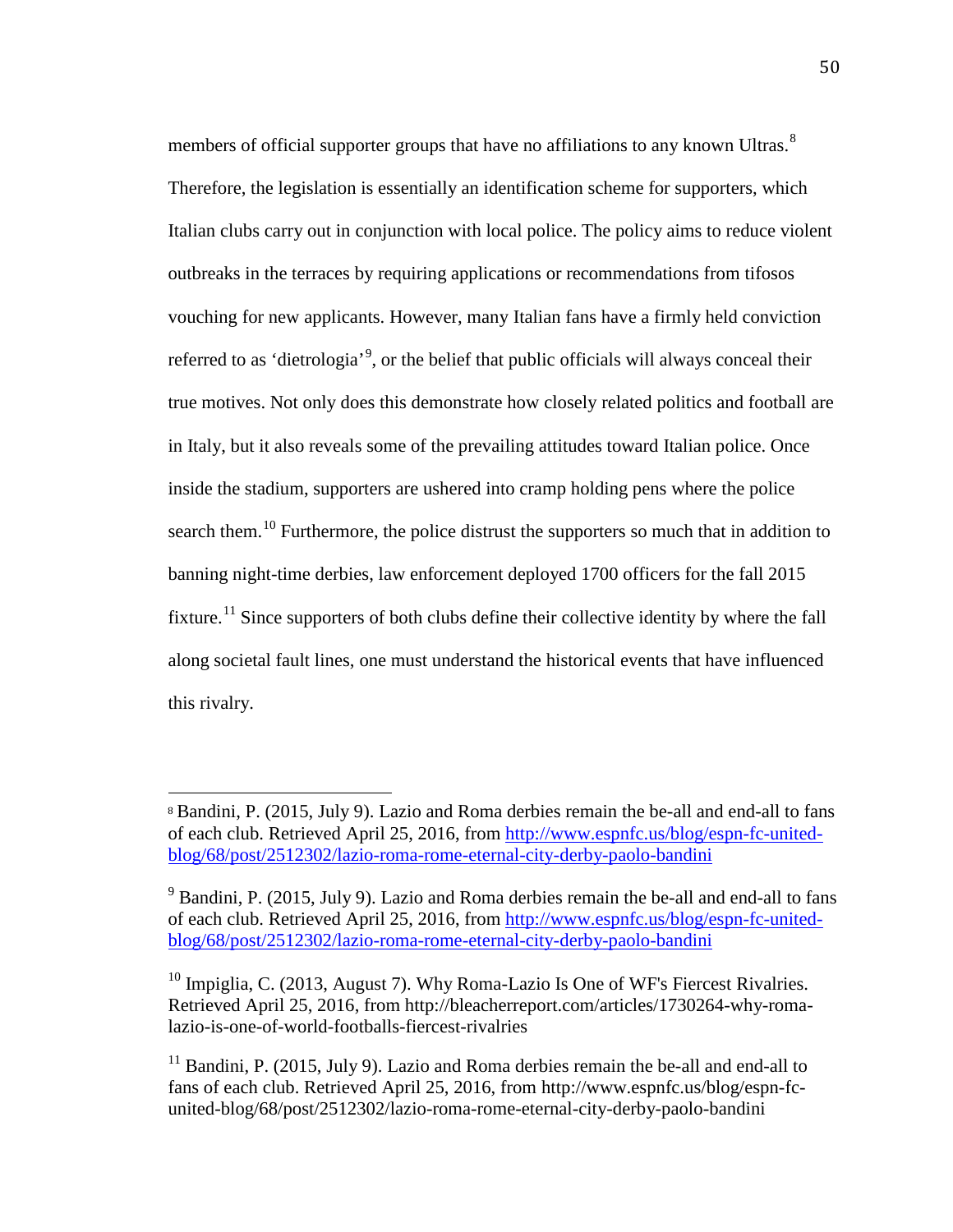As noted in the Italian football section, a culture of Hooligan support arrived about a decade after it first emerged in England. Therefore, most of the incidences of violence were between supporters and law enforcement inside of the stadium. However, when a Lazio supporter was struck in the eye and killed by a flare fired by a Roma supporter, the Derby della Capitale, and all of Italian football for that matter, transitioned into the second phase of Hooliganism. In fact, both the CUCS and Irriducibili came into existence during the late 1970's and early 1980's respectively (1995 paper). It was in the midst of this era when the introduction of supporters of a particular team drinking together in an English style pub. During the second phase, the organized practice of clashes between Hooligan groups before, during and after matches begin occurring regularly.

During a heated derby in the late 1990's, the Lazio Ultras unfurled a banner from the Curva Sud that read "Auschwitz is your town, the ovens are your houses", as well as "Squad of blacks, terrace of Jews" (Roversi, year). Just two years later, the Irriducibili produced another banner stating, "Team of n\*\*\*\*\*s, supported by Jews" (Guschwan, 2007). These racist and anti-semitic attacks are a staple of the Lazio Ultras. In fact, Lazio did not have a black player in their squad until 1992 when they signed Dutch international, Aron Winter, amidst massive protests from supporters (Guschwan, 2007). During the 1990's and early 2000's, hundreds of fights, protests, and attacks took place between extremist supports of both Roman sides. Six supporters were killed in an organized brawl the weekend before an April derby, and the Ultras from both sides attacked the paramedics with flares, rocks, and other missiles as they attempted to rescue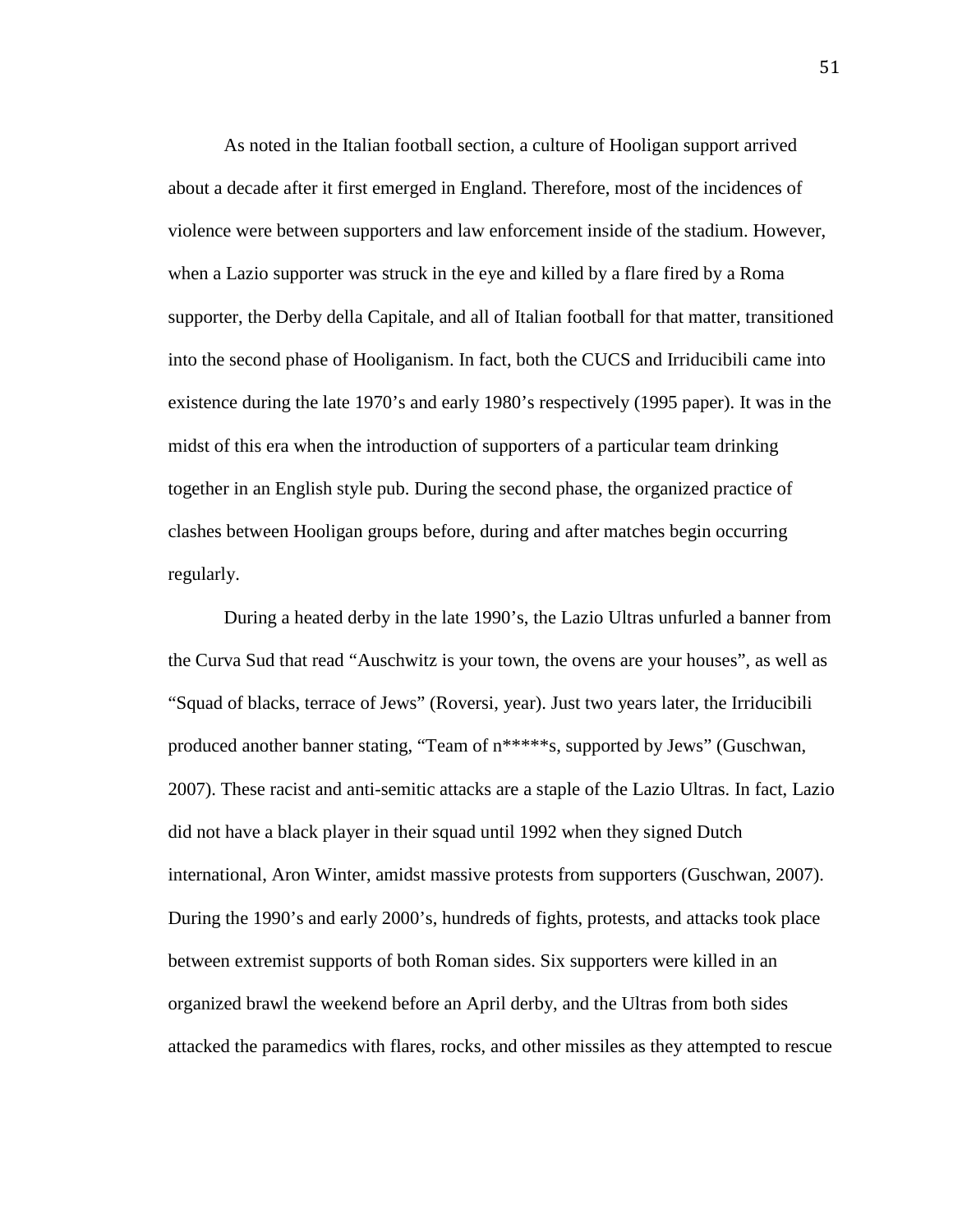the stabbing victims.<sup>[12](#page-54-0)</sup> After the 2013 Copa Italia final, in which Lazio defeated Roma by a score of 1-0, the Irriducibili held a mock funeral procession carrying caskets decorated in the red of the giallorisi.<sup>[13](#page-54-1)</sup> Finally, in the spring 2015 derby, which is largely considered one of the most peaceful competitions between the two Roman sides, witnessed the death of two supporters before kickoff.<sup>[14](#page-54-2)</sup> In addition to the deaths, young fans wearing masks and throwing flares attacked police in the hours immediately after the match.

However, none compare to the 2004 riots which left 170 policeman injured.

Essentially, fans in the upper terraces saw a little boy covered in a white sheet surrounded by paramedics on the street below, and a rumor spread that the child had been struck and killed by a police car. The police fervently denied this, but the match had to be suspended four minutes into the second-half as CUCS members rushed the field and urged Roma captain, Francesco Totti, to call off the match. The officials and Serie A president, Adriano Galliani, agreed to cancel the match, but riots continued well after the match as supporters from both sides attacked police and set fire to the streets of Rome.<sup>[15](#page-54-3)</sup>

<span id="page-54-0"></span>Impiglia, C. (2013, August 7). Why Roma-Lazio Is One of WF's Fiercest Rivalries. Retrieved April 25, 2016, from http://bleacherreport.com/articles/1730264-why-romalazio-is-one-of-world-footballs-fiercest-rivalries 12

<span id="page-54-1"></span><sup>&</sup>lt;sup>13</sup> Bandini, P. (2015, July 9). Lazio and Roma derbies remain the be-all and end-all to fans of each club. Retrieved April 25, 2016, from [http://www.espnfc.us/blog/espn-fc](http://www.espnfc.us/blog/espn-fc-united-blog/68/post/2512302/lazio-roma-rome-eternal-city-derby-paolo-bandini)[united-blog/68/post/2512302/lazio-roma-rome-eternal-city-derby-paolo-bandini](http://www.espnfc.us/blog/espn-fc-united-blog/68/post/2512302/lazio-roma-rome-eternal-city-derby-paolo-bandini)

<span id="page-54-2"></span><sup>&</sup>lt;sup>14</sup> Impiglia, C. (2013, August 7). Why Roma-Lazio Is One of WF's Fiercest Rivalries. Retrieved April 25, 2016, from http://bleacherreport.com/articles/1730264-why-romalazio-is-one-of-world-footballs-fiercest-rivalries

<span id="page-54-3"></span><sup>&</sup>lt;sup>15</sup> Bandini, P. (2015, July 9). Lazio and Roma derbies remain the be-all and end-all to fans of each club. Retrieved April 25, 2016, from [http://www.espnfc.us/blog/espn-fc-united](http://www.espnfc.us/blog/espn-fc-united-blog/68/post/2512302/lazio-roma-rome-eternal-city-derby-paolo-bandini)[blog/68/post/2512302/lazio-roma-rome-eternal-city-derby-paolo-bandini](http://www.espnfc.us/blog/espn-fc-united-blog/68/post/2512302/lazio-roma-rome-eternal-city-derby-paolo-bandini)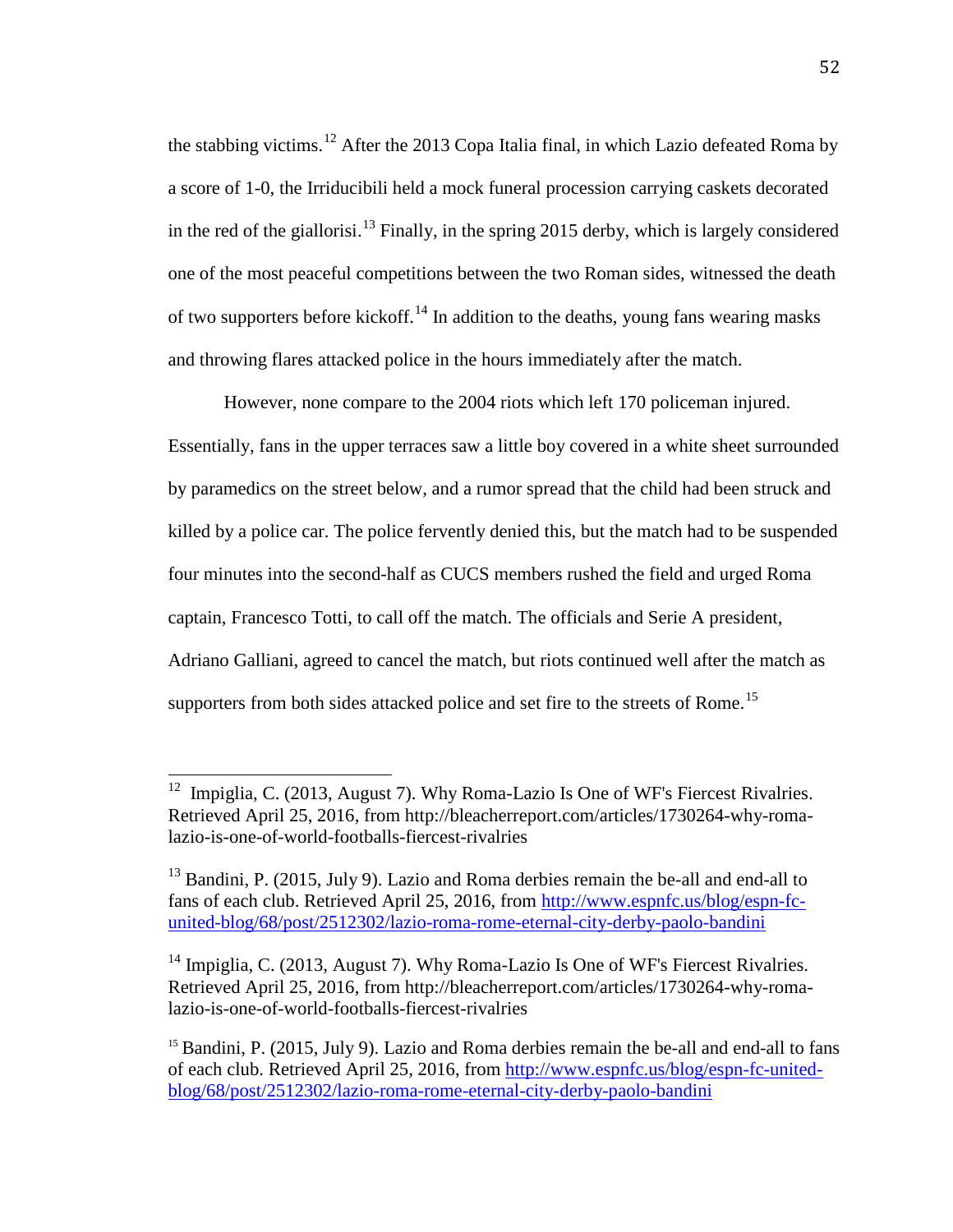The history of the Derby della Capitale reveals the stark divide between the collective representations of the SS Lazio and AS Roma Ultras. For example, the manner in which AS Roma came to being in 1927 reveals the importance of territorial categorization and attribution theory, as Lazio supporters feel Rome was taken from them. They then attributed the blame for this action to the supporters of the newly formed AS Roma. Furthermore, with both clubs sharing the Stadio Olimpico as their home ground, the terraces behind the goals become sites of social centrality. The chanting, neotribal displays of support, racial abuse, alcohol consumption, and closeness of physical proximity turn the northern and southern terraces into a physical embodiment of thirdspace; in which the Ultras of both clubs form their collective representation over time. Additionally, the Italian media uses historical imagery comparing the Stadio Olimpico to the Ancient Coliseum, contributing to the emotional anchoring that both supporters place upon what it means to be "Roman"(Roversi, 1991). According to the construct of mental distanciation, both teams sharing a stadium and a city lead to extreme polarization in attitudes and views. This fuels the deep particularism in ideologies between supporters of both sides, and contributes to the regional boosterism in which Roma supporters elevate themselves by treating Lazio as a club for peasants. Roma Ultras also use symbolic othering in this rivalry by aligning themselves with both Catholicism and the city of Rome through their colors and mascot. Finally, the neo-tribal displays of masculinity and aggression, such as the funeral procession after the 2013 Coppa Italia final, breed a culture of continual retaliation.

The Derbi della Capitale also possesses four important mediating variables for Ultra membership and acts of violence: voice, unrealistic optimism, in-group favoritism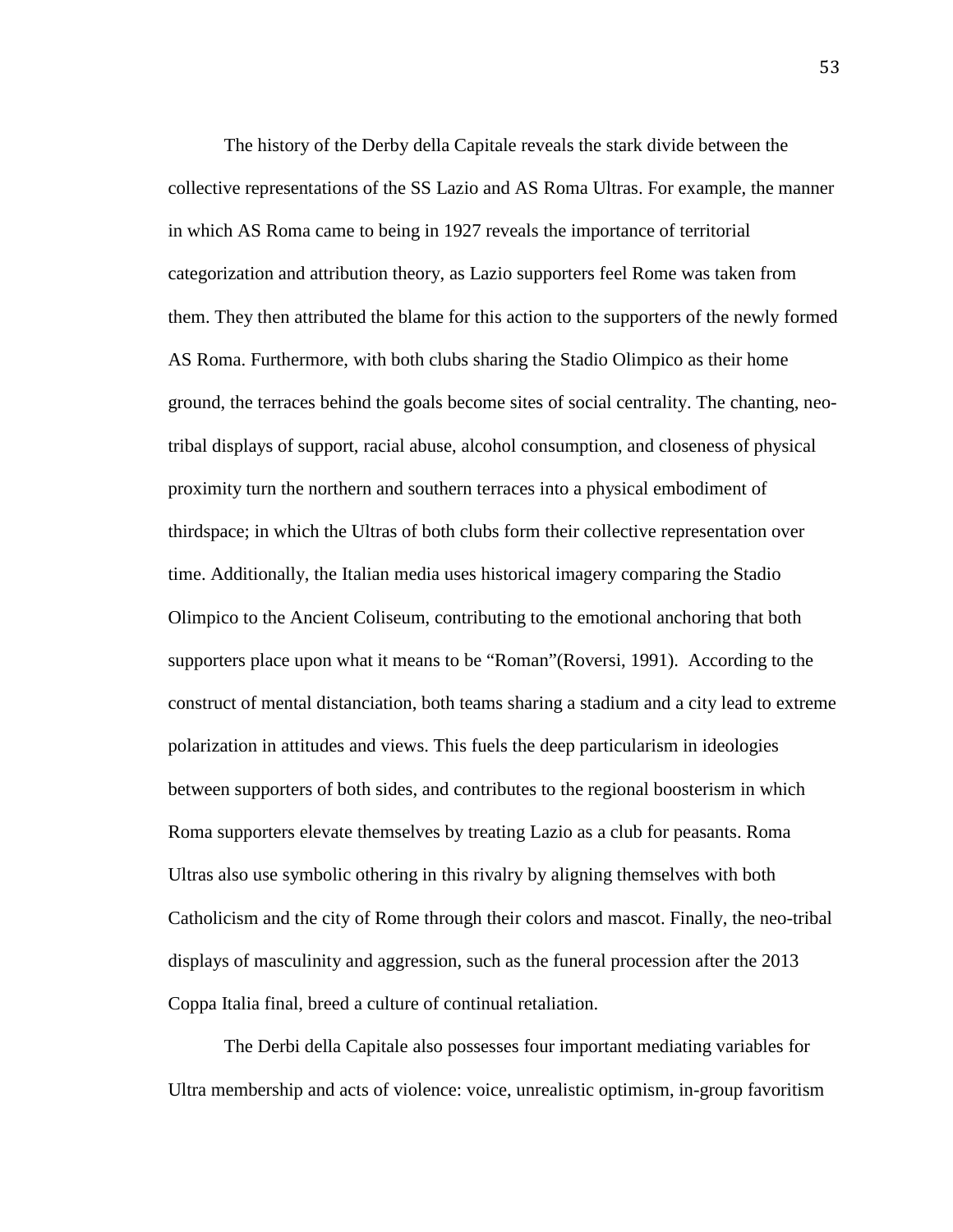and out-group derogation. The offensive songs, chants and banners provide the socially isolated Ultras an opportunity to express their extremely polarized points of view on an international stage (including television). On top of this, the contents of songs reveal the carefully constructed social identity of a supporter group (Van Houtum, 2002). Therefore, the projected collective identity of Lazio Ultras is based upon racism, violence and antisemitism. Additionally, dominance in the derby provides supporters of one team a source of unrealistic optimism because neither side has a realistic chance of winning the Scudetto, or league title, in the last decade. The manner in which Ultras from both sides meet before the matches, adorn themselves in team colors, and sing praises for their own players demonstrates the prevalence of in-group favoritism. Additionally, the ritualistic practice of verbally and physically abusing opposition supporters and players is indicative of out-group derogation. With all four factors present and the regular occurrence of incidences of violence, Ultras for both teams appear to have high levels of salience in social identity. Furthermore, the constant barrage of insults and flares from the terraces contributes to sensory overload, arousal and excitement among the supporters, which all increase the likelihood of violent attacks. These insults, and the speed with which protests spread throughout the stadium and the city in proximity to the match indicates that contagion and suggestion are prominent features of supporter violence in Italy.

The immersion in a crowd and low accountability are two necessary values for the Ultras to demonstrate their collective subterranean values. Additionally, the Ultras on both sides seem to employ polemic and emancipated social representations with their extremist views regarding race, politics, economics and religion. The constant attacks on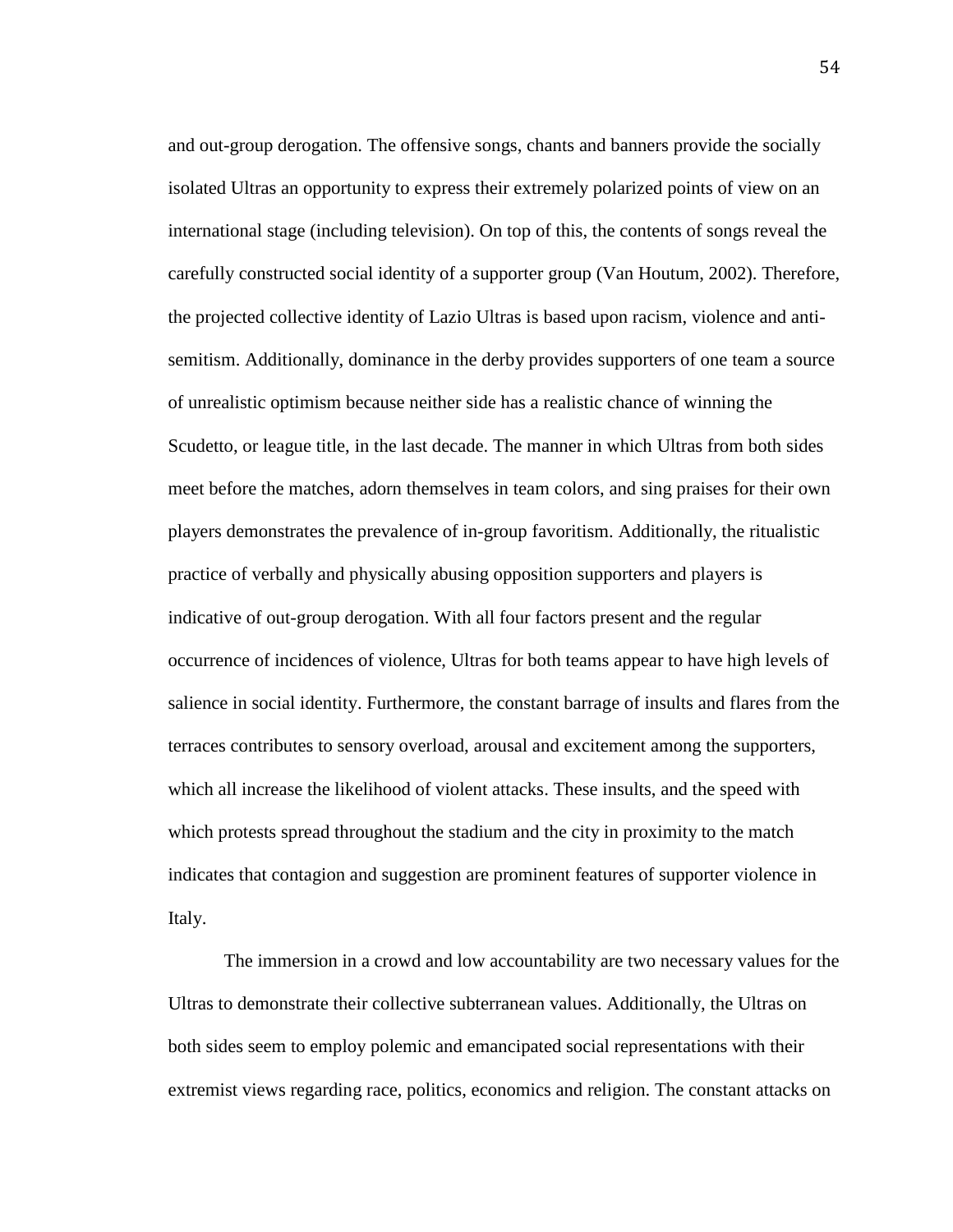police and anti-social behavior exhibited in the terraces seem to indicate that Ultras on both sides are socially isolated, young, and possess positive attitudes toward violence. Additionally, the manner in which Ultras lash out in the presence of their rivals, as well as their ability to influence the 'tifosos' to join the violence, suggests that they tend to have unstable levels of high self-esteem. Finally, inside the confines of the stadium, the low identifiability, low empathy, and low open-dialogue all increase the likelihood of violence.

In addition to the violence between groups of Ultras, the police strategy that Roman law enforcement uses greatly contributes to the wide-spread nature of violence in the derby. The terrasa de tifoso creates a status of victimhood amongst supporters, which according to procedural justice theory, decreases the perceived legitimacy of the laws and mediates Hooliganism. Additionally, the fact that supporters are placed into holding pens with militarized police before they can enter the stadium leads to prolonged immersion in a crowd, sensory overload, direct contact with the out-group This notion is supported by the 2004 riots in which 170 police officers received injuries. Furthermore, the regularity with which Ultras influence the tifosos to join the violence indicates that the first and third common release factors are a staple of the derby. The 2015 attacks, especially after the match, show that many of the Ultras clashed with police because of their disguises, anonymity, and low-accountability. Finally, the fact that the derby is banned from being played at night demonstrates that normative compliance is rare, and that the anonymity provided at night is an obstacle that law enforcement and league officials both fear.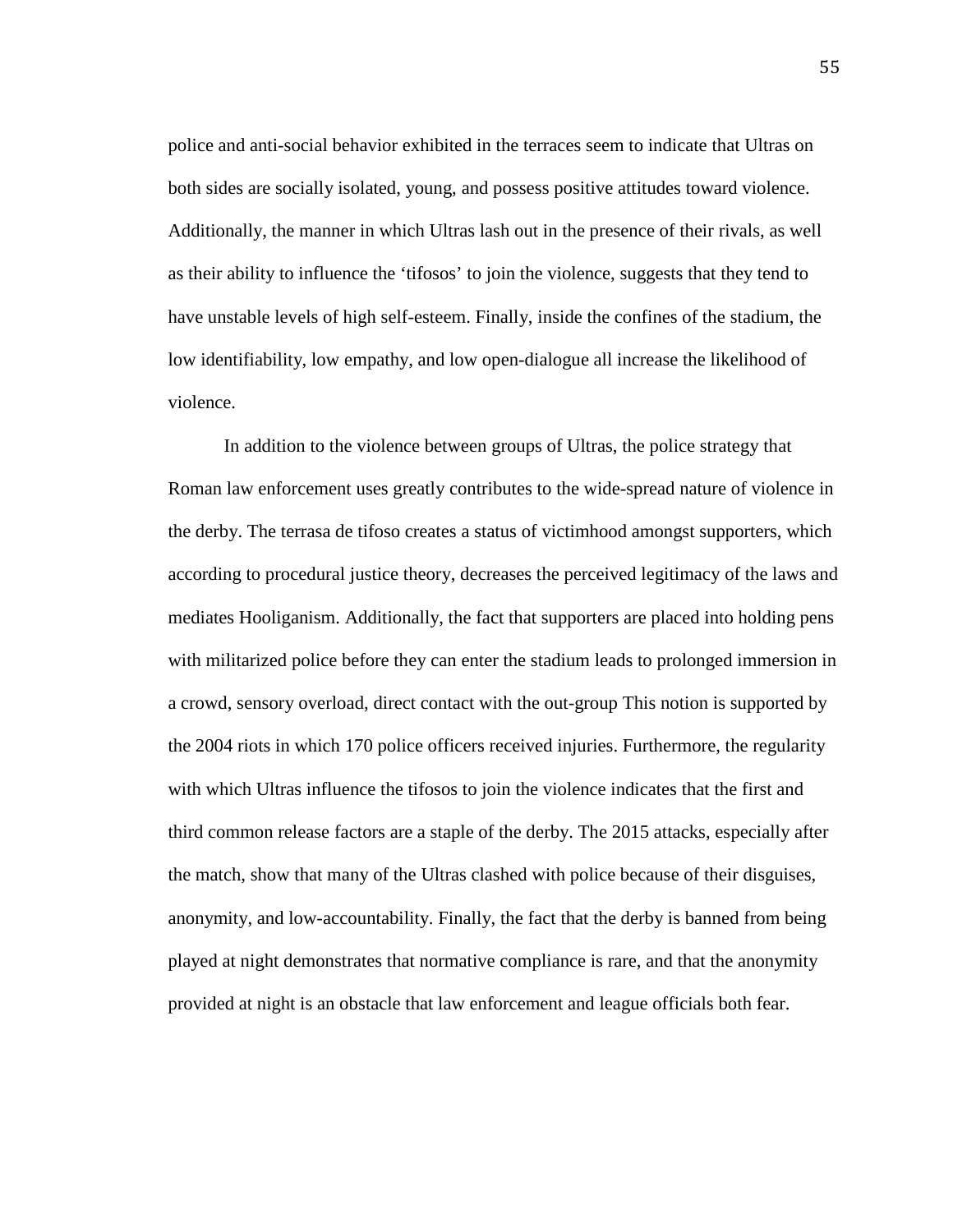# **Sporting Lisbon vs. S.L. Benfica: Derby de Lisboa**

In 1907, the two football clubs representing the Portuguese capital, Sporting Lisbon and S.L. Benfica faced off in the first ever Derby de Lisboa. Just before the inaugural fixture in this storied rivalry, eight players left Benfica [then known as Sport Lisboa] to join Sporting. Adding insult to injury, the Benfica captain and founder scored an own goal, which condemned his side to a 2-1 loss. By the end of the 2016 Primeira Liga season, the two sides representing Lisbon will have played each other over 300 times in official competitions, with Sporting collecting 105 victories and Benfica winning 128.<sup>[16](#page-58-0)</sup> Few other derbies boast such an important element of historical relevance on prolonged exposure.

Everything about the two capital clubs seems to be in juxtaposition with each other. Benfica supporters subscribe to a collective identity as a blue-collar club, so much so in fact that supporters donated the money and cement to build their first stadium, el Estadio de la Luz. Conversely, Sporting's founder was a member of the Portuguese royal family, and successfully convinced the king to fund the construction of the stadium. As a result, the constructed identity of many Sporting supporters centers on integrity and winning 'the right way'.<sup>[17](#page-58-1)</sup> In addition to the constructed identities of supporters differing,

<span id="page-58-0"></span><sup>&</sup>lt;sup>16</sup> Roden, L. (2015, March 26). When Sporting meet Benfica, historical rivalry leads to new tensions. Retrieved April 25, 2016, from http://www.espnfc.us/blog/espn-fc-unitedblog/68/post/2353097/when-sporting-meet-benfica-historical-rivalry-leads-to-newtensions  $\overline{1}$ 

<span id="page-58-1"></span> $17$  Roden, L. (2015, March 26). When Sporting meet Benfica, historical rivalry leads to new tensions. Retrieved April 25, 2016, from [http://www.espnfc.us/blog/espn-fc-united](http://www.espnfc.us/blog/espn-fc-united-blog/68/post/2353097/when-sporting-meet-benfica-historical-rivalry-leads-to-new-tensions)[blog/68/post/2353097/when-sporting-meet-benfica-historical-rivalry-leads-to-new](http://www.espnfc.us/blog/espn-fc-united-blog/68/post/2353097/when-sporting-meet-benfica-historical-rivalry-leads-to-new-tensions)[tensions](http://www.espnfc.us/blog/espn-fc-united-blog/68/post/2353097/when-sporting-meet-benfica-historical-rivalry-leads-to-new-tensions)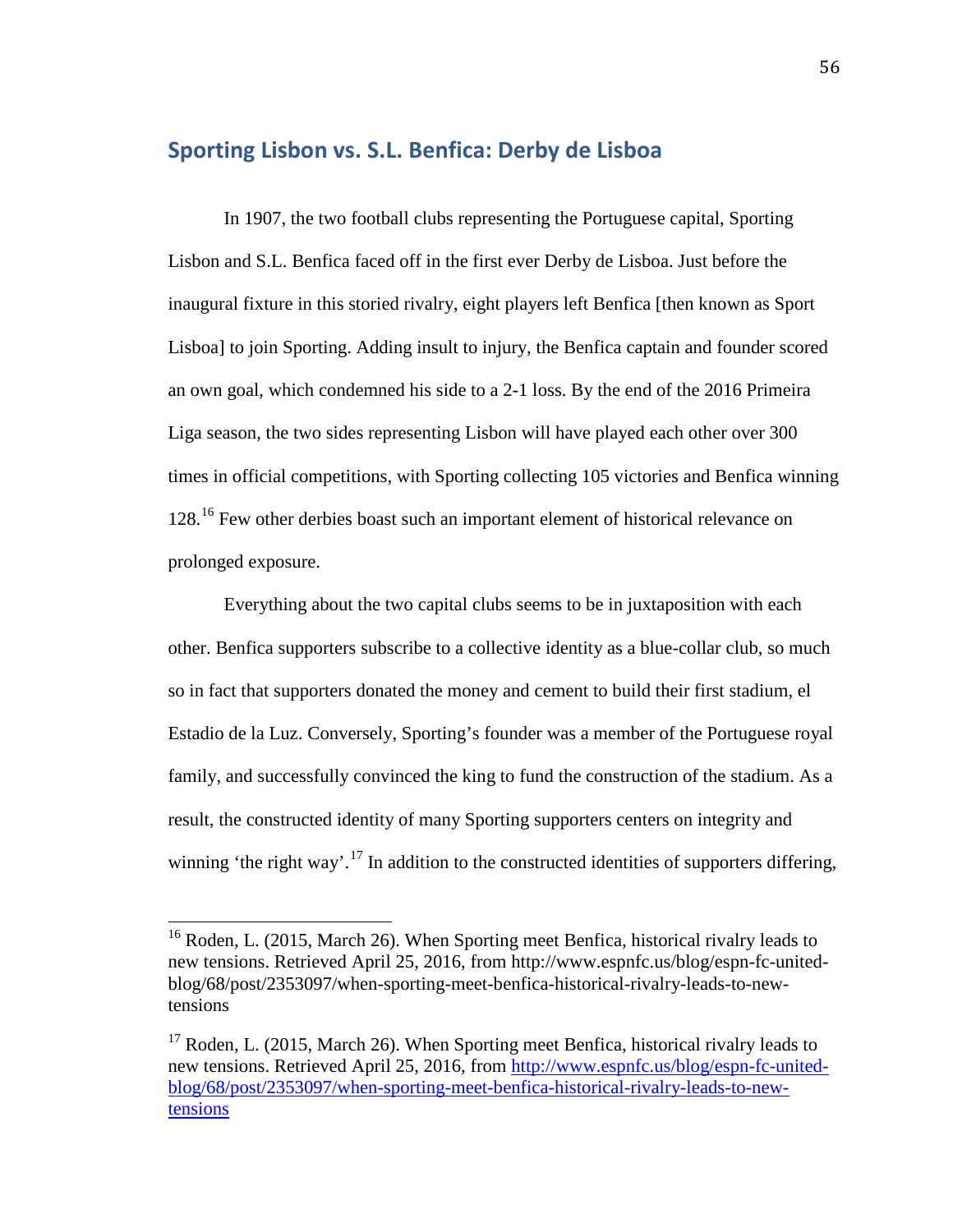the symbols of each club seem to be in stark contrast. For example, the club colors of Sporting are green and yellow, while Benfica is silver and red. The constructed identities of supporters for both clubs is extremely important given that over 8.4 million people all over Portugal identify as either a Sporting or Benfica fan.

While the Hooligan an Ultra culture in Portugal is less intense than their counterparts in the Italian Serie A, the cultural norm for support centers on extravagant displays of collective identity and local boosterism. Lee Roden, a free-lance journalist for ESPN FC and BBC, describes the derby as "Raw, raucous, and of the utmost relevance to both clubs, the derby drives supporters to produce jaw-dropping displays of allegiance and behavior before, during and after the game" (Roden, year). In the early 2000's FC Porto began to pull away from the two capital clubs, which contributes to the sense of pride and importance that supporters on both sides place upon this fixture.<sup>[18](#page-59-0)</sup> However, as the two Lisbon sides continue to improve and challenge FC Porto, the derby will evolve and take on added importance. So, the historical development of this fixture creates a continual feedback loop in which every additional match they play reinforces the constructed identities of supporters on both sides.

In Lisbon, a number of ritualistic practices and displays of support on the day of the derby share similarities with the Ultra culture in Italy. For example, the stadiums are only separated by a mere 1.7-mile stretch of the Segunda Circular Highway. So, on the day of the derby, a few thousand Hooligans and Ultras will gather together at their own

i<br>I

<span id="page-59-0"></span> $18$  Sam, P. (2015, September 22). Why Benfica vs Sporting is Portugal's most important derby. Retrieved April 25, 2016, from http://www.sportskeeda.com/football/whysporting-vs-benfica-portugals-most-important-derby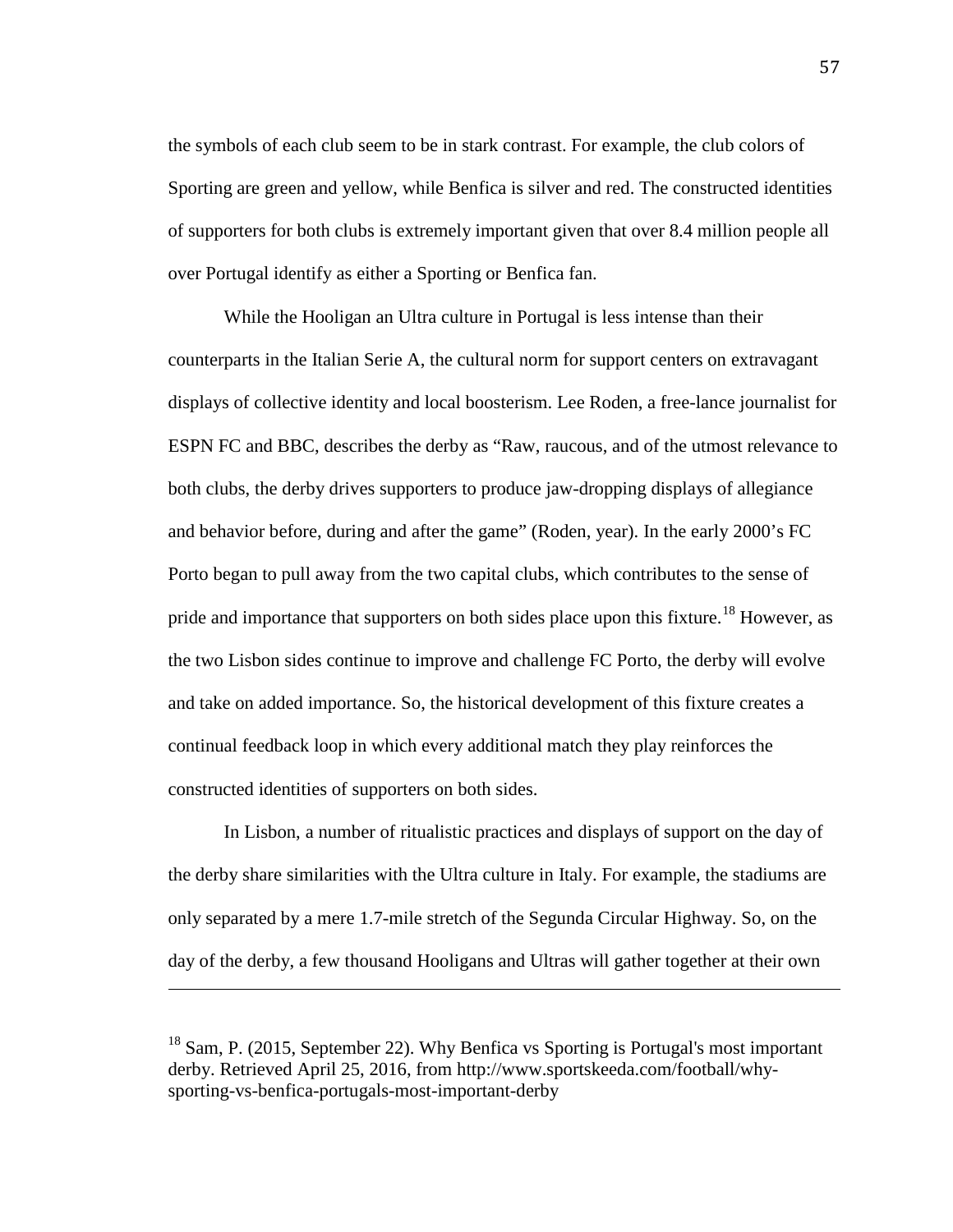stadium before marching together to the away arena.<sup>[19](#page-60-0)</sup> As the supporters march to the away grounds, they continuously throw flares, pounding drums, drinking and waving their clubs flags. The more extreme supporters, either the Juventude Leonina of Sporting or the No Name Boys of Benfica, light off small home made bombs and burn the jerseys of their rivals.<sup>[20](#page-60-1)</sup> Furthermore, a majority of the buildings and streets, both between and near the two grounds, are covered in graffiti from both sides. These markings serve to reinforce the territorial categorization that supporters from all reaches of life in Portugal can identify with.

Once inside the stadium, the supporters of both sides are greeted and searched by police. If law enforcement and league officials deem the match to be potentially dangerous, officers prepare donning riot gear and machine guns.<sup>[21](#page-60-2)</sup> Like the Ultras of Roma and Lazio, the Benfica supporters occupy the northern terrace while the Sporting Hooligans reside in the southern curve of the stadium. Once supporters are all in their section, Benfica and Lisbon fans will unfurl banners revealing their respective iconic players: Eusebio and Cristiano Ronaldo. Beneath the banners, the Hooligans release flares and smoke bombs consisting of their side's colors, pound drums, and sing about

<span id="page-60-0"></span> $19$  Roden, L. (2015, March 26). When Sporting meet Benfica, historical rivalry leads to new tensions. Retrieved April 25, 2016, from [http://www.espnfc.us/blog/espn-fc-united](http://www.espnfc.us/blog/espn-fc-united-blog/68/post/2353097/when-sporting-meet-benfica-historical-rivalry-leads-to-new-tensions)[blog/68/post/2353097/when-sporting-meet-benfica-historical-rivalry-leads-to-new](http://www.espnfc.us/blog/espn-fc-united-blog/68/post/2353097/when-sporting-meet-benfica-historical-rivalry-leads-to-new-tensions)[tensions](http://www.espnfc.us/blog/espn-fc-united-blog/68/post/2353097/when-sporting-meet-benfica-historical-rivalry-leads-to-new-tensions) j

<span id="page-60-1"></span> $20$  Sam, P. (2015, September 22). Why Benfica vs Sporting is Portugal's most important derby. Retrieved April 25, 2016, from http://www.sportskeeda.com/football/whysporting-vs-benfica-portugals-most-important-derby

<span id="page-60-2"></span> $21$  Roden, L. (2015, March 26). When Sporting meet Benfica, historical rivalry leads to new tensions. Retrieved April 25, 2016, from [http://www.espnfc.us/blog/espn-fc-united](http://www.espnfc.us/blog/espn-fc-united-blog/68/post/2353097/when-sporting-meet-benfica-historical-rivalry-leads-to-new-tensions)[blog/68/post/2353097/when-sporting-meet-benfica-historical-rivalry-leads-to-new](http://www.espnfc.us/blog/espn-fc-united-blog/68/post/2353097/when-sporting-meet-benfica-historical-rivalry-leads-to-new-tensions)[tensions](http://www.espnfc.us/blog/espn-fc-united-blog/68/post/2353097/when-sporting-meet-benfica-historical-rivalry-leads-to-new-tensions)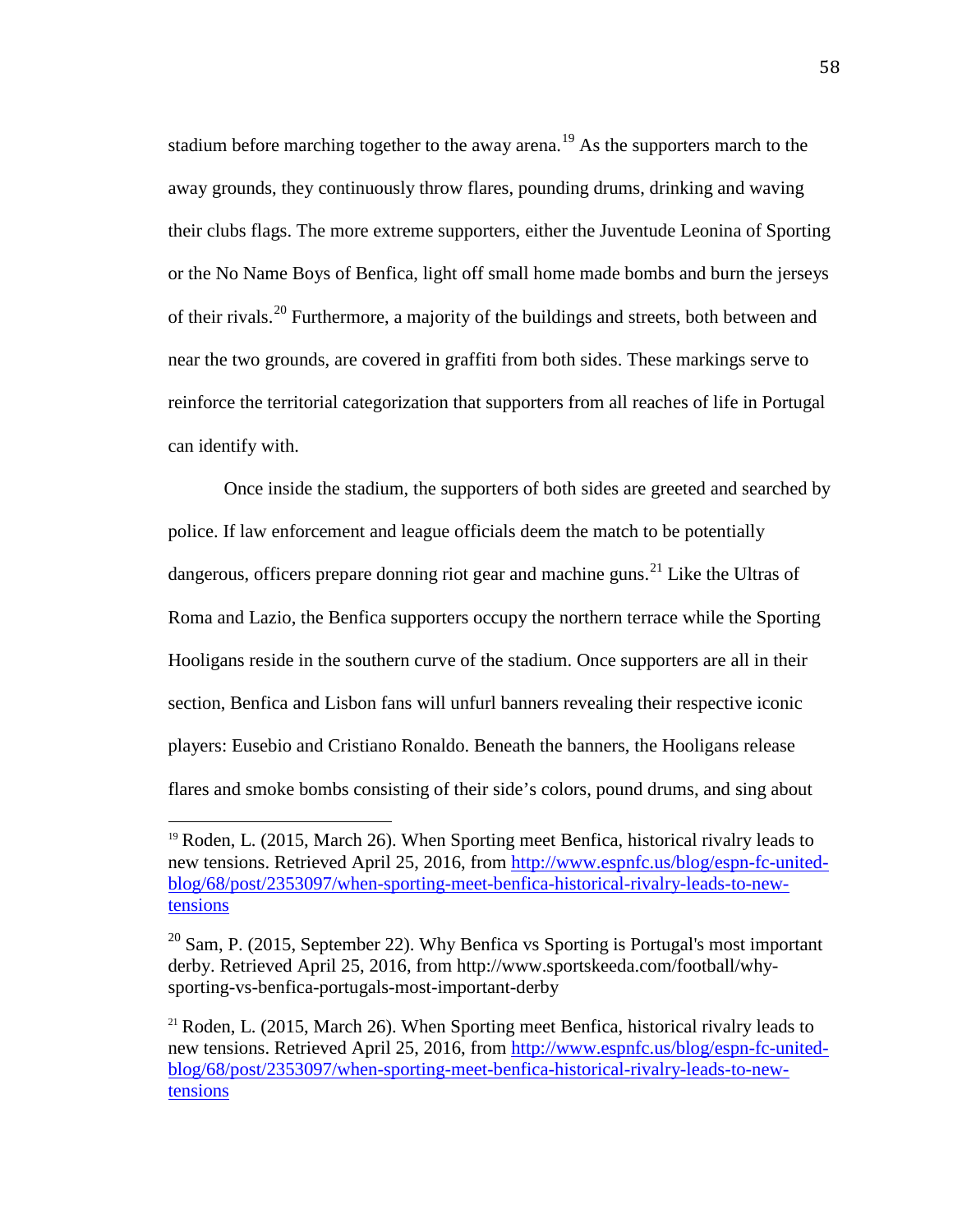their respective collective representations.<sup>[22](#page-61-0)</sup> According to a Benfica supporter interviewed by the New York Times, "We [Benfica supporters] sing with pride and emotion. While some clubs have had everything handed to them on a plate, Benfica had to play on borrowed pitches and the players had cold-water showers and bad equipment. And despite all of that, they prevailed, proving that talent, bravery and union are all that you need. That's being a Benfiquista. It's a club that began as a dream of a humble people and today is the passion of millions around the world."<sup>[23](#page-61-1)</sup> The passionate style of display is punctuated throughout the match by fireworks released in conjuncture with the rhythm of their favorite songs. Furthermore, they are sung with a sense of pride, as Benfica Hooligans derive a large sense of self-worth from their group membership. Interestingly, police and stadium officials tend to allow these displays to go on unperturbed because they know that attempting to interfere will only lead to a more aggressive reaction by the Hooligans. After the match, the travelling support are escorted back away from the stadium by riot police, well aware of the fact that any inciting events in the course of the match may lead to violence afterward<sup>24</sup>. However, in order to understand the massive schism in social representations and collective identities of both

<span id="page-61-0"></span> $22$  Roden, L. (2015, March 26). When Sporting meet Benfica, historical rivalry leads to new tensions. Retrieved April 25, 2016, from [http://www.espnfc.us/blog/espn-fc-united](http://www.espnfc.us/blog/espn-fc-united-blog/68/post/2353097/when-sporting-meet-benfica-historical-rivalry-leads-to-new-tensions)[blog/68/post/2353097/when-sporting-meet-benfica-historical-rivalry-leads-to-new](http://www.espnfc.us/blog/espn-fc-united-blog/68/post/2353097/when-sporting-meet-benfica-historical-rivalry-leads-to-new-tensions)[tensions](http://www.espnfc.us/blog/espn-fc-united-blog/68/post/2353097/when-sporting-meet-benfica-historical-rivalry-leads-to-new-tensions)  $\overline{1}$ 

<span id="page-61-1"></span> $\frac{23}{23}$  Weiss, J. (2012, March 26). For Soccer Fans, Showing Support in Song. Retrieved April 25, 2016, from http://www.nytimes.com/2012/03/27/sports/soccer/for-soccer-fansshowing-support-in-song.html?\_r=0

<span id="page-61-2"></span><sup>24</sup> Sam, P. (2015, September 22). Why Benfica vs Sporting is Portugal's most important derby. Retrieved April 25, 2016, from http://www.sportskeeda.com/football/whysporting-vs-benfica-portugals-most-important-derby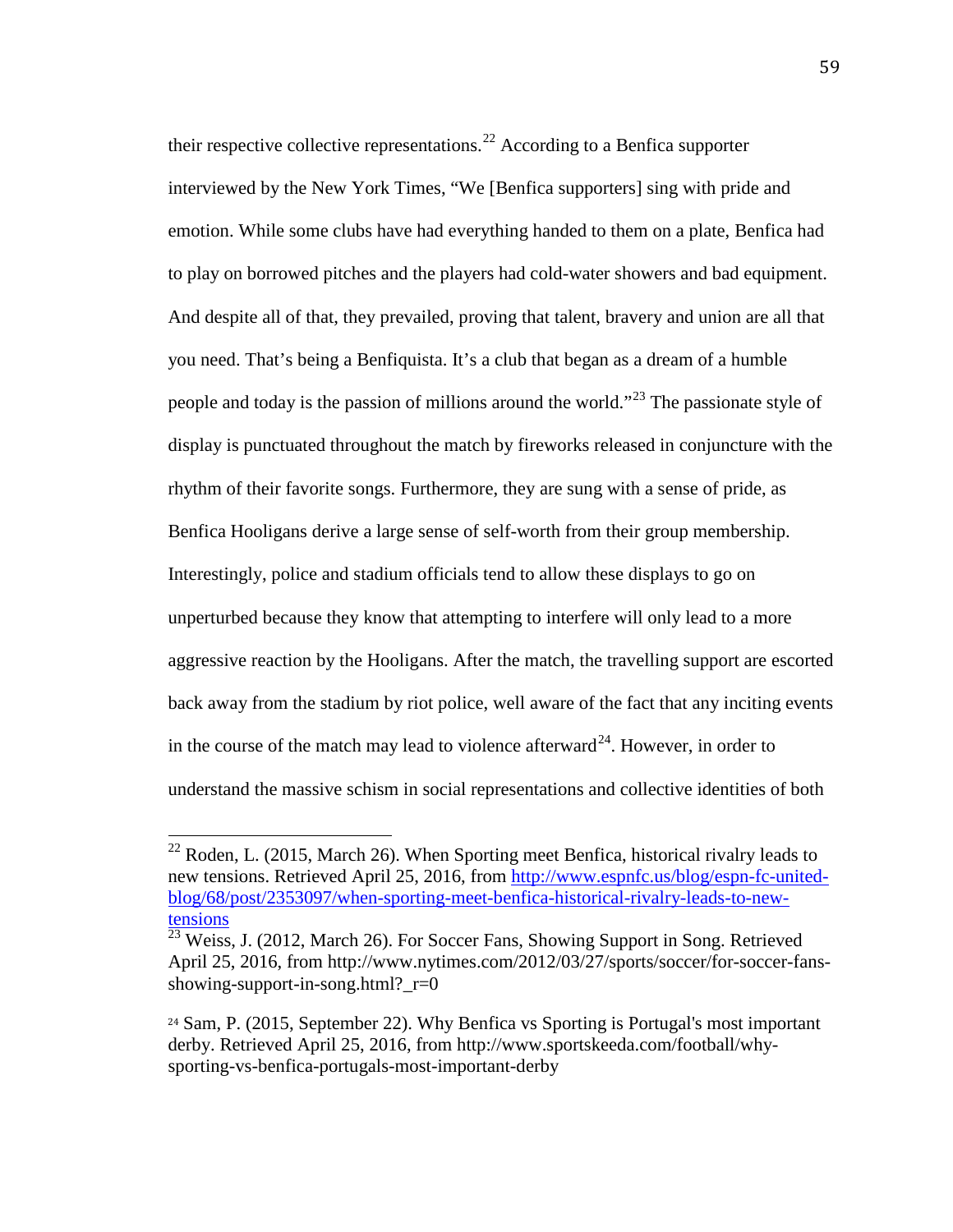groups of supporters, one must understand the key events in the historical development of the Derby de Lisboa.

While the 1907 match served as a catalyst for the heated nature of the Lisbon derby, several key historical events have followed that continue to shape the dynamic of this rivalry. In terms of affecting the constructed identities of Hooligans for both clubs, the 1960 signing of Eusebio is perhaps the most historically significant event. The manner in which Benfica signed the then 18 year-old, who is now largely considered both Benfica and Portugal's best player of all time, fuels the stereotyping and polarization of attitudes in the Lisbon rivalry.<sup>[25](#page-62-0)</sup> At the time, both clubs split supremacy in the Portugal, with both clubs winning ten league titles by 1960. However, after 15 seasons of playing in the Estadio de la Luz, Eusebio's eleven league titles effectively shifted the balance of power to Benfica (ESPN FC). Given that Benfica signed Eusebio from a feeder club to Sporting Lisbon, his unparalleled success with their greatest rivals continues to polarize attitudes between supporters of the two Lisbon clubs.

While Eusebio's signing is significant in the construction of collective identities, the actions by the No Name Boys of 1996 changed the dynamic of the derby forever. During a Cup final derby, a member of the No Name Boys struck a 36 year-old Sporting supporter with a flare, killing him instantly. Up until this point, the nature of the derby revolved around elaborate and intricate displays of support, rather than any Hooligan culture. In the years since, the actions and re-actions by extremists on both sides lead to more acts of Hooliganism and violence. For example, after Benfica defeated Sporting at

<span id="page-62-0"></span><sup>&</sup>lt;sup>25</sup> Weiss, J. (2012, March 26). For Soccer Fans, Showing Support in Song. Retrieved April 25, 2016, from http://www.nytimes.com/2012/03/27/sports/soccer/for-soccer-fansshowing-support-in-song.html?  $r=0$  $\overline{1}$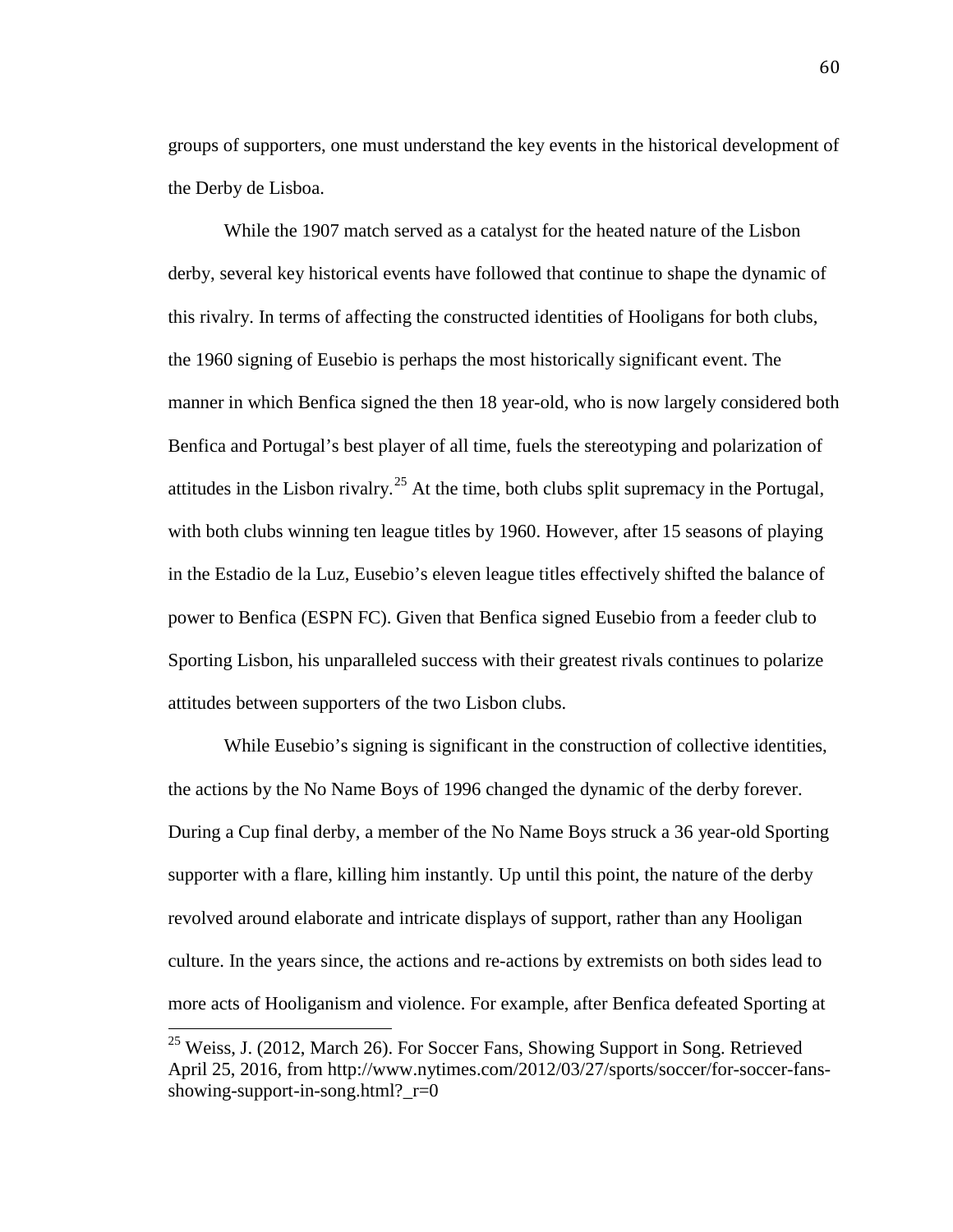home in a 2011 derby match, members of the Juventude Leonina set fire to several section of the Estadio de la Luz.<sup>[26](#page-63-0)</sup> Finally, after a last-gasp equalizing goal by Benfica in the February 2015 match, the Benfica Ultras threw several flares at the section of Lisbon supporters in the section over.  $27$ 

Based upon the anti-social acts that commonly occur in this fixture, such as the property damage and tribal displays of support, seem to indicate that the Juventude Leonina and No Name Boys are in-between the first and second stage in the development of Hooliganism. Given the social representations of each club, the self-categorization theory perhaps is the best explanatory model for the Lisbon derby. The Hooligan groups for both clubs tend to form stereotypes and exert social influence based upon how they construct separate categories of behaviors and socio-economic factors. Furthermore, when an individual aligns with a certain collective and experiences anonymity when immersed in the crowd, they are more likely to conform their behavior to that of the group. This pattern fuels the stereotypes of entitlement and lacking integrity for Sporting and Benfica respectively. Furthermore, many of the ritualistic practices employed by supporters of both sides are done in a manner that constantly reinforces the organized schema and categories of their rivals. For example, the differing narratives that rival supporters tell regarding the transfer of Eusebio establishes a cultural norm of distrust

<span id="page-63-0"></span> $26$  Roden, L. (2015, March 26). When Sporting meet Benfica, historical rivalry leads to new tensions. Retrieved April 25, 2016, from http://www.espnfc.us/blog/espn-fc-unitedblog/68/post/2353097/when-sporting-meet-benfica-historical-rivalry-leads-to-newtensions  $\overline{1}$ 

<span id="page-63-1"></span> $27$  Roden, L. (2015, March 26). When Sporting meet Benfica, historical rivalry leads to new tensions. Retrieved April 25, 2016, from http://www.espnfc.us/blog/espn-fc-unitedblog/68/post/2353097/when-sporting-meet-benfica-historical-rivalry-leads-to-newtensions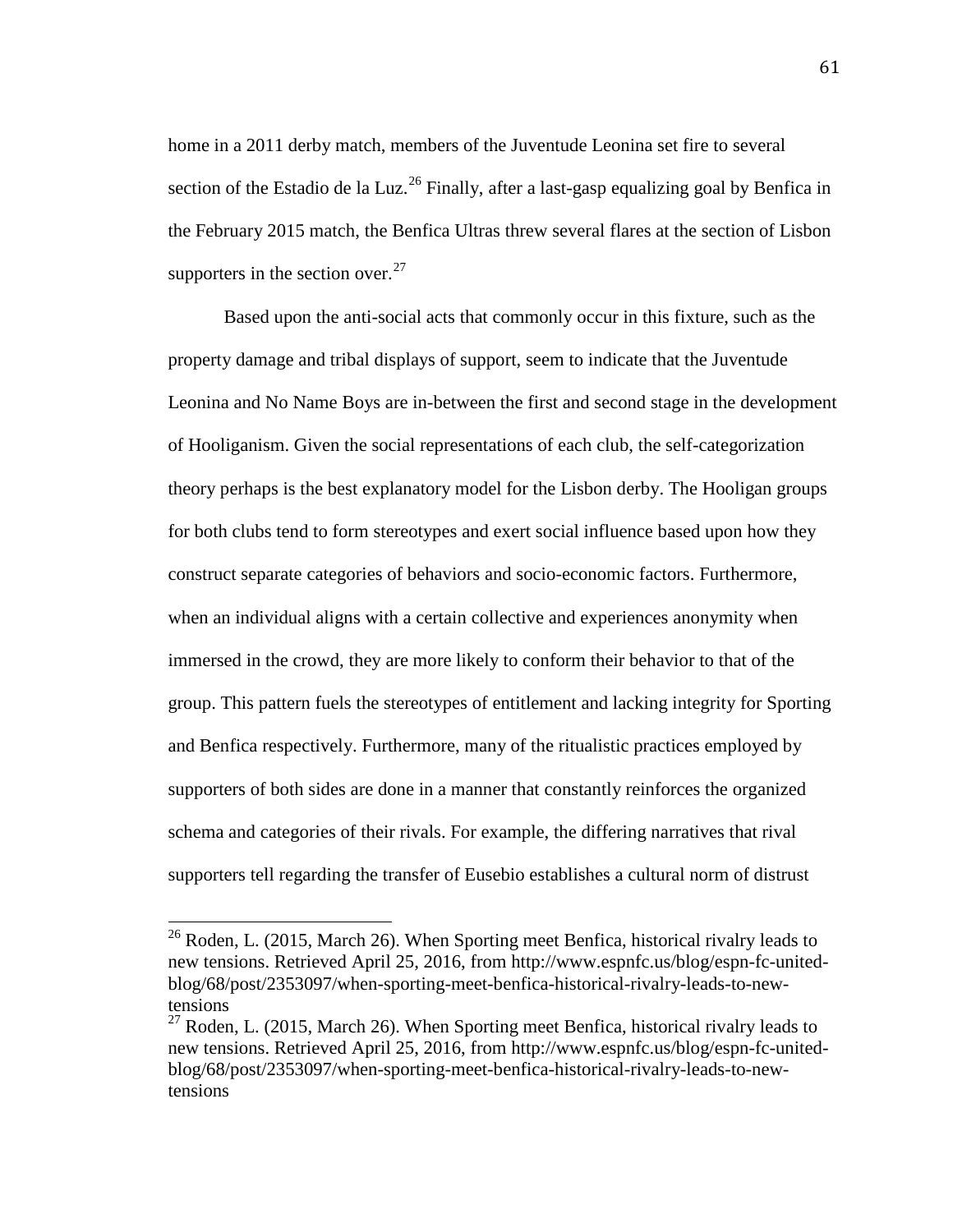and hatred of the opposition. Even the aesthetics of the rivalry, especially the club colors, flares, smoke bombs and fireworks aim to differentiate between the capital clubs. Finally, there are a number of neo-tribal acts of aggression that serve as staples for the Ultra culture within Lisbon, such as the throwing of flares, lighting off home made bombs, and burning jersey of their rivals. All of these practices contribute to the prevalence of local territorial categorization in this derby.

In addition to self-categorization theory, many of the practices and situational variables on derby day contribute to de-individuation within the social identity model. For example, the tradition of gathering at the home stadium, a site of social centrality, and marching together to the away ground establishes emotional anchoring to their club [team colors, stadium, songs], prolonged immersion in a crowd, excitement, anonymity, chanting, costumes, alcohol consumption and disguises. The rhythmic use of fireworks during songs also contributes to anonymity and sensory overload. Although incidences of violence are relatively rare compared to other European derbies, supporters tend to demonstrate less extreme subterranean values inside of the stadium because of the close proximity and low accountability. Additionally, the tradition of stadium announcers referring to their rivals as "the away team"<sup>[28](#page-64-0)</sup> is an interesting example of symbolic othering. The importance of historical events and socio-economic backgrounds continues to shape the cultural practices of the Hooligans, such as the way Sporting Lisbon supporters attack Benfica for lacking integrity in signing Eusebio. Finally, the construct

<span id="page-64-0"></span> $28$  Roden, L. (2015, March 26). When Sporting meet Benfica, historical rivalry leads to new tensions. Retrieved April 25, 2016, from http://www.espnfc.us/blog/espn-fc-unitedblog/68/post/2353097/when-sporting-meet-benfica-historical-rivalry-leads-to-newtensions  $\overline{\phantom{a}}$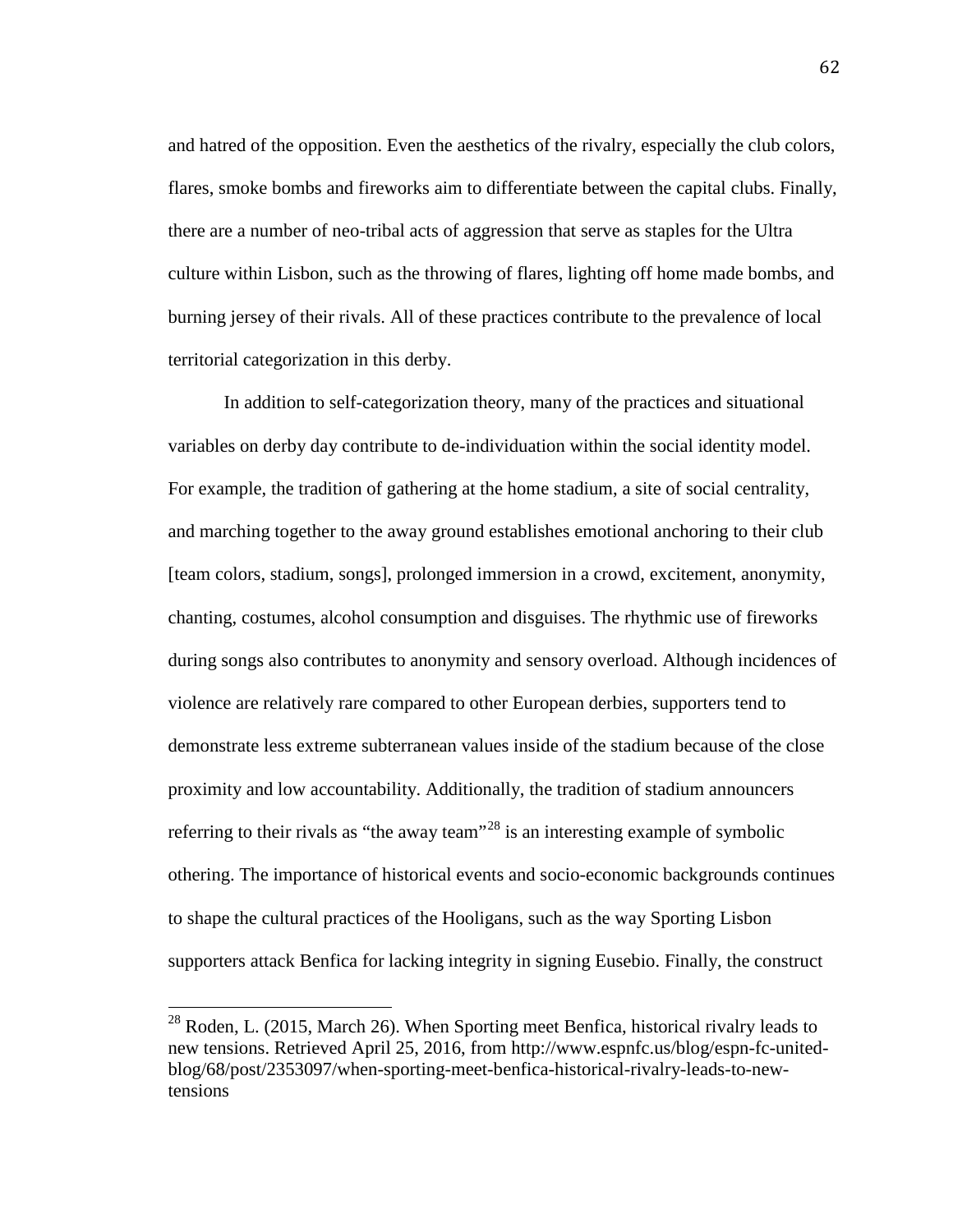of containment can be seen in the practice of covering the terraces in banners and releasing flares and smoke bombs while underneath.

Perhaps the biggest contributor to the polarization in attitudes and ideologies between the Juventude Leonina and No Name Boys is the traditional march to the match. The mental distanciation principle generalizes especially well to this derby, as the two grounds are just down the road from one another. Much like the terraces in the Rome derby the northern and southern terraces serve as a physical embodiment of thirdspace in the Rome derby, the 1.7-mile Avenida Eusebio da Silva Ferreira is a physical embodiment of thirdspace. In fact, this road is also tangible manifestation of a societal fault line dividing the citizens of Lisbon.

Many of the same theories explain the extremely violent nature of the Athens and Rome derbies also apply the Lisbon Rivalry. However, violence and acts of aggression are a much less important ritualistic practice in Portugal than it is in Greece and Italy. This may be because of the differences in cultural support in each of these countries. However, it is much more likely a result of improved law enforcement and regulatory practices. For example the march to the match for away supporters contains all of the variables that should mediate Hooliganism. Conversely, the manner in which police keep open dialogues with supporters, adopt a lenient approach during the match, and then assist the away supporters in their travel home are all important aspects of normative compliance within Procedural Justice Theory.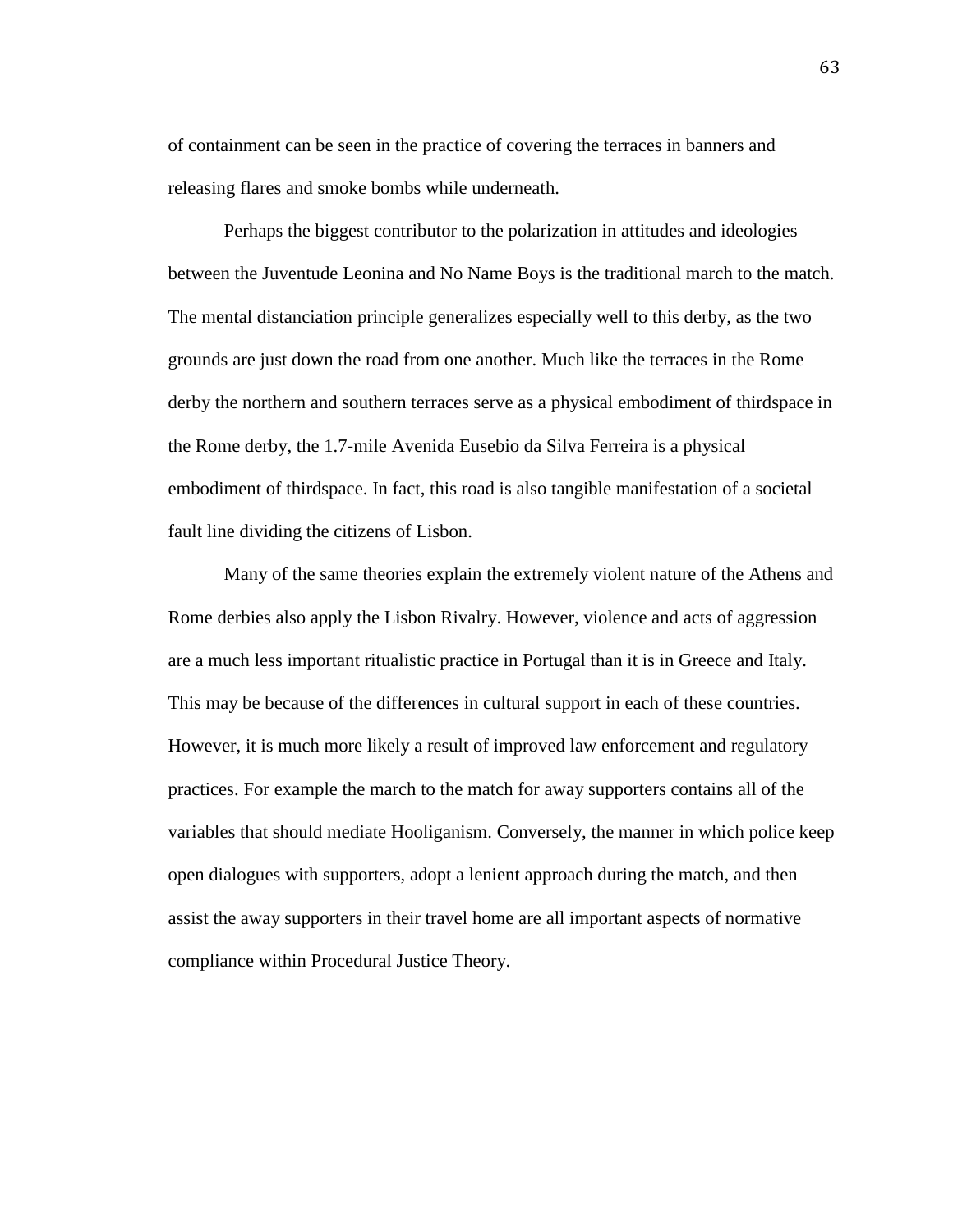# **Panathinaikos vs. Olympiakos: Derby of the Eternal Enemies**

There is no other rivalry in football, or sport for that matter, like the derby of the eternal enemies. Despite away fans being fanned from this fixture since 2004, derby days are still one of the most dangerous and threatening occurrences in Greece. Over the years the victims of Hooliganism in Athens have been police, stewards, managers, players, and in extreme cases, innocent civilians.<sup>[29](#page-66-0)</sup> While the formation of Hooligan and Ultra groups stems from the culture first developed in England during the 1960's, sport has been an important form of social protest in Greece since the beginning of the  $19<sup>th</sup>$  century (Carnibella et. Al, 1996). In fact, supporter violence is just as prevalent in the Athens basketball and water polo derbies as it is in football. For example, a Panathinaikos supporter was killed in 2007 in the aftermath of a women's volleyball derby.<sup>[30](#page-66-1)</sup> In response to this tragedy, the Greek government banned all sports for two weeks, thus demonstrating the intrinsic link between football and politics in Greece.

The social representations and collective identities of Panathinaikos and Olympiakos share a similar pattern to the Derbi della Capitale. Meaning, Panathinaikos supporters are wealthy and live in the heart of Athens, much like fans of AS Roma. Similarly, Olympiakos supporters typically reside on the outskirts port town of Piraeus, which bears commonalities with the social representation of Lazio. In summary,

<span id="page-66-0"></span> $29$  Johnston, N. (2014, October 22). Olympiakos-Panathinaikos: Europe's maddest derby? Retrieved April 25, 2016, from http://www.bbc.com/sport/football/29383811  $\overline{1}$ 

<span id="page-66-1"></span> $30$  Yokhin, M. (2015, April 13). Panathinaikos vs. Olympiakos lives up to its tag as the 'eternal enemies' derby. Retrieved April 25, 2016, from http://www.espnfc.us/blog/espnfc-united-blog/68/post/2397421/panathinakos-vs-olympiakos-the-violent-eternal-rivalry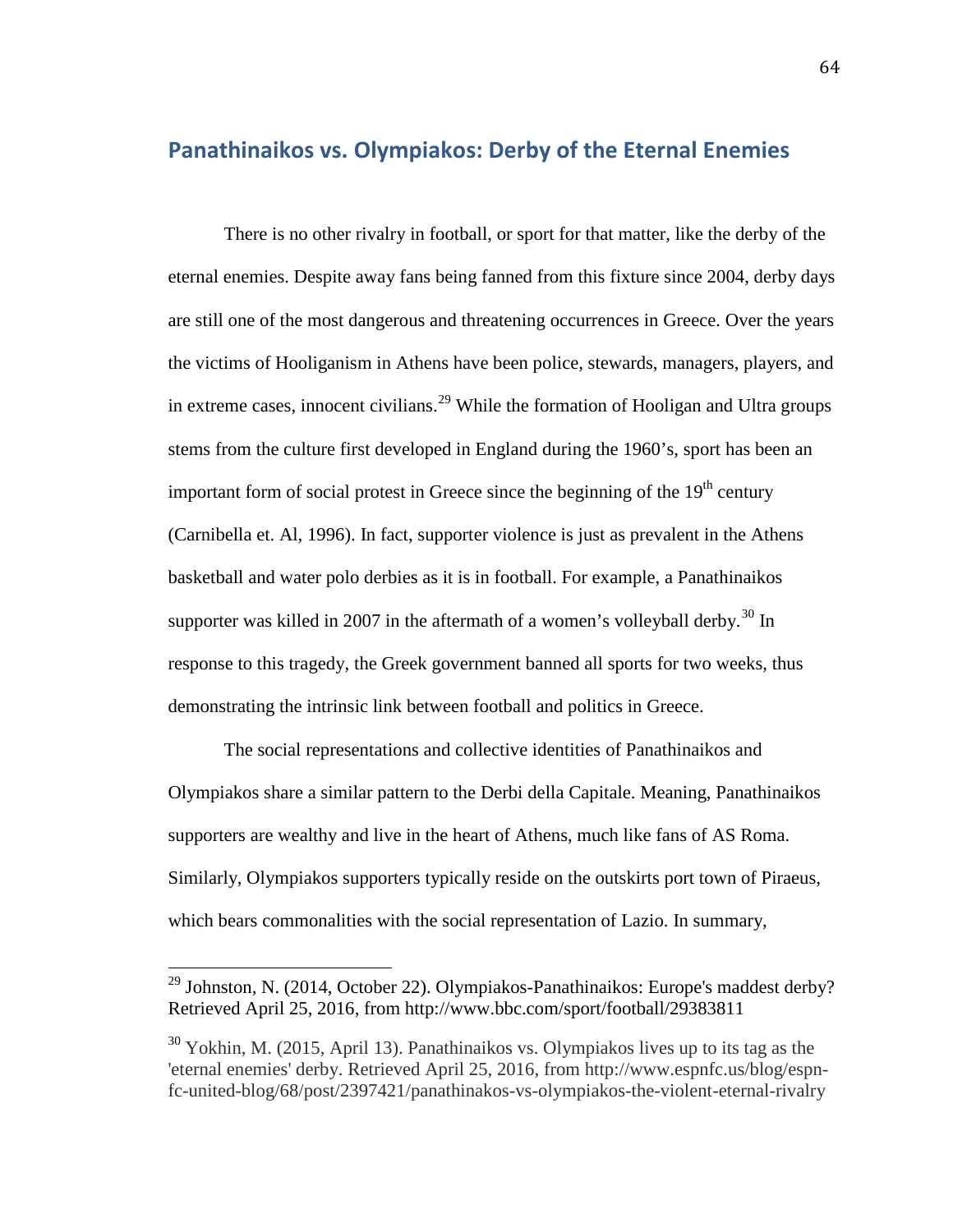Olympiakos fans identify as working to low class citizens who have climbed to the top and earned their status, while Panithanaikos are the wealthiest in Athens feel that Olympiakos benefits from the pervasive element of corruption in modern day Greece (Tsoukala, 2011).

Additionally, the Derby of the Eternal Enemies places a similar importance on victimhood, although in a completely different manifestation. While supporters of Lazio tend to adopt a status of victimhood with respect to the formation of AS Roma, the social representations of every fan in the Athens derby is constructed with some element of victimhood. For example, Olympiakos supporters feel victimized by the citizens of Athens for stealing their wealth, while Panathinaikos fans feel cheated by their rival's unprecedented success over the last two decades.<sup>[31](#page-67-0)</sup> On top of this, both supporter groups feel victimized by law enforcement and, more importantly, the government. In fact, one of the worst attacks on police officers came in 2011 in response to the European austerity measures. The derby was suspended halfway through the match as Panithinaikos supporters threw flares, homemade bombs and Molotov cocktails at the police from the stands, injuring 20 officers in the process.<sup>[32](#page-67-1)</sup> In fact, adopting a status of victimhood is so

<span id="page-67-0"></span> $31$  KickTV. (2013, August 02). The Derby of the Eternal Enemies - Olympiacos v. Panathinaikos | the Football Vagabond, Ep. 1. Retrieved April 25, 2016, from https://www.youtube.com/watch?v=IzJkkJoHPTE  $\overline{a}$ 

<span id="page-67-1"></span><sup>&</sup>lt;sup>32</sup> KickTV. (2013, August 02). The Derby of the Eternal Enemies - Olympiacos v. Panathinaikos | the Football Vagabond, Ep. 1. Retrieved April 25, 2016, from https://www.youtube.com/watch?v=IzJkkJoHPTE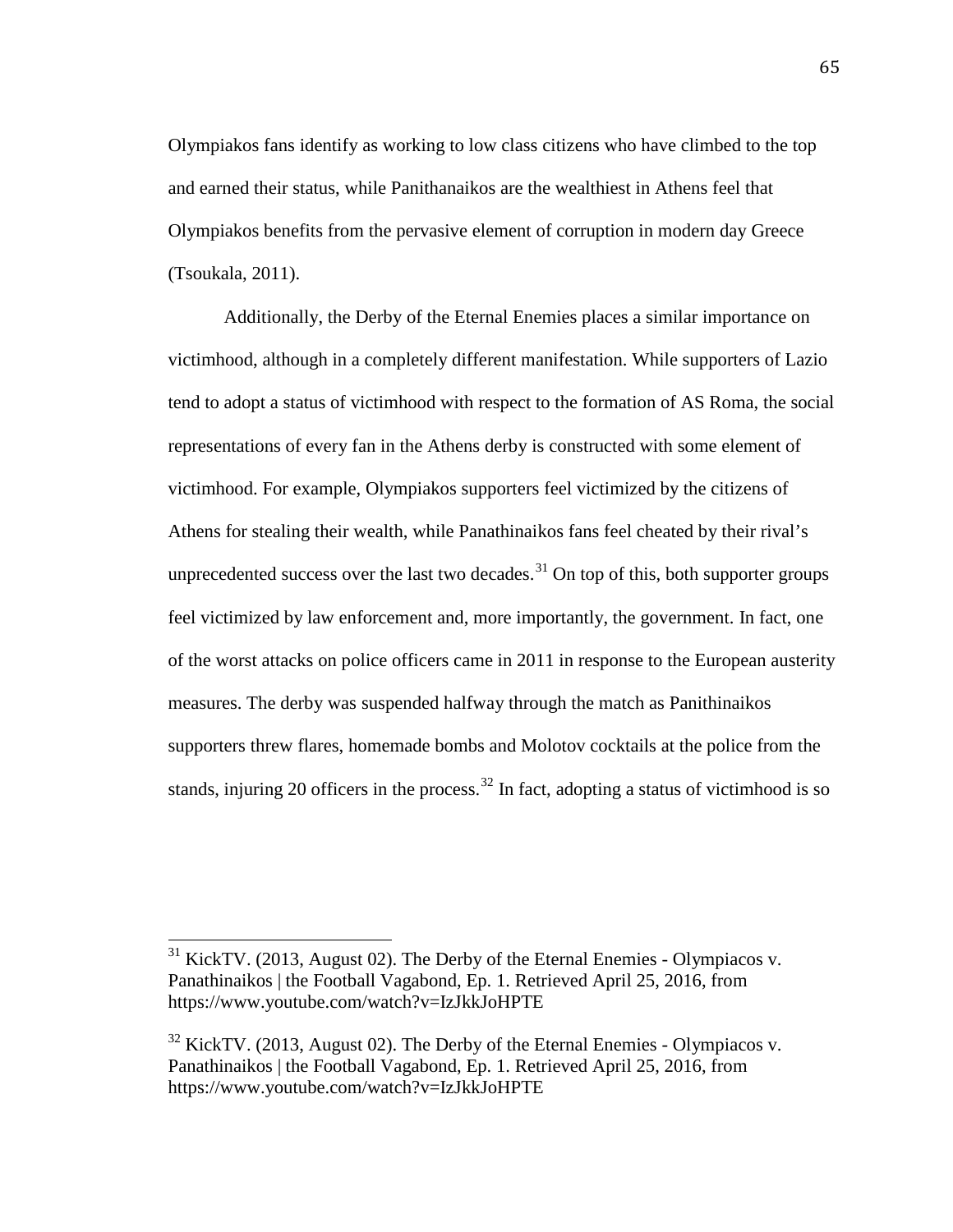vital to the Ultra culture in Greece that there are almost no reported incidences of Hooliganism in either the Europa or Champions League.<sup>[33](#page-68-0)</sup>

A very unique aspect of Hooliganism in Greece is that certain sections of the stadium serve as sites of social centrality for specific Hooligan groups. For example, the most notorious Hooligans in the Athens derby are the Gate 13 and Gate 7 Ultras of Panithinaikos and Olympiakos respectively.<sup>[34](#page-68-1)</sup> The seating section is so important to the constructed social identities of each Hooligan group that they use it for their name. The containment within this manifestation of thirdspace plays a vital role in the development of cultural norms and ritualistic practices for supporters of both sides. Another unique feature of the Derby of the Eternal Enemies is the militarized fashion of the most extreme Hooligan groups. For example, Ultras will often don body armor, masks, and use lethal weapons when clashing with either their rivals or law enforcement. In fact, the social hierarchy of the group often revolves around merit in violent clashes, which is way these official Hooligans often have their own gyms and training facilities. [35](#page-68-2) While the dynamics and composition of these violent groups shows a lot about the nature of football support in Greece, an examination of especially dangerous clashes between the eternal enemies further reveals the roots of the rivalry.

<span id="page-68-0"></span> $33$  Yokhin, M. (2015, April 13). Panathinaikos vs. Olympiakos lives up to its tag as the 'eternal enemies' derby. Retrieved April 25, 2016, from [http://www.espnfc.us/blog/espn](http://www.espnfc.us/blog/espn-fc-united-blog/68/post/2397421/panathinakos-vs-olympiakos-the-violent-eternal-rivalry)[fc-united-blog/68/post/2397421/panathinakos-vs-olympiakos-the-violent-eternal-rivalry](http://www.espnfc.us/blog/espn-fc-united-blog/68/post/2397421/panathinakos-vs-olympiakos-the-violent-eternal-rivalry)  $\overline{a}$ 

<span id="page-68-1"></span> $34$  Johnston, N. (2014, October 22). Olympiakos-Panathinaikos: Europe's maddest derby? Retrieved April 25, 2016, from http://www.bbc.com/sport/football/29383811

<span id="page-68-2"></span><sup>&</sup>lt;sup>35</sup> KickTV. (2013, August 03). Love & Money | the Football Vagabond, Ep. 2. Retrieved April 25, 2016, from https://www.youtube.com/watch?v=z67hWaFX-e8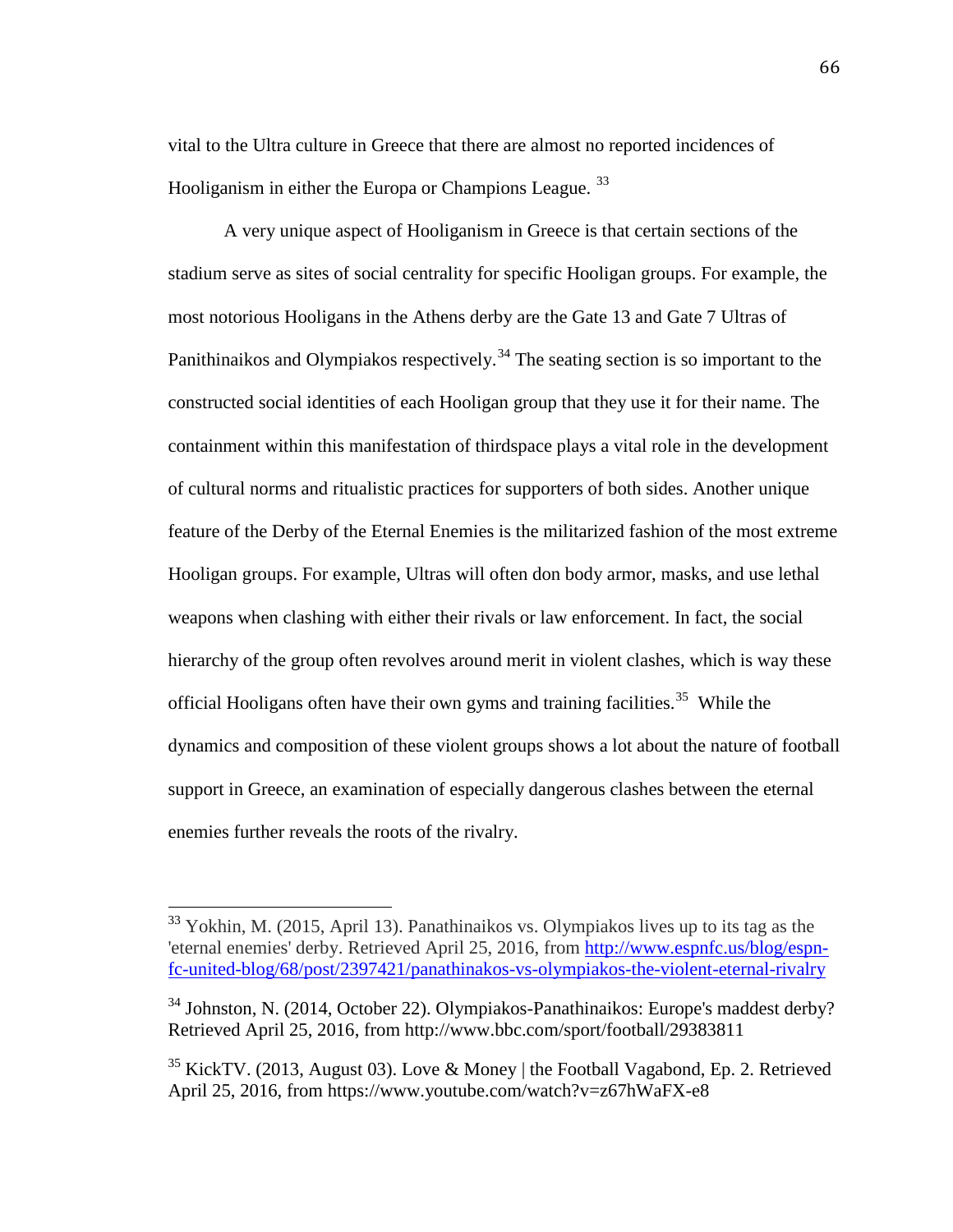A review of recent acts of Hooliganism illustrates just how much violence permeates the very essence of football support in Greece. For example, in the aftermath of Olympiakos winning the 2008 Derby of the Eternal Enemies by a score of 4-1, two members of the Gate 7 Ultras were stabbed with one dying.<sup>[36](#page-69-0)</sup> Additionally, after a loss in 2010, the Panathinaikos supports attempted to set fire to the Olympiakos team bus. The Gate 13 Ultras once again turned to arson after a violent home derby in 2012. The match was delayed for nearly and hour as the Ultras attacked police with explosives, injuring 20 of them in the process. In the immediate aftermath, the Gate 13 Ultras set fire to several sections in the stadium, because they were temporarily playing their matches in the Olympiakos arena. While supporters throwing dangerous objects on to the field are a staple of Hooliganism in Greece, in March 2014 an Olympiakos supporter struck Panathinaikos manager Anastasiou in the face with a bottle. $37$ 

Even though there are thousands of police officers at every derby and away supporters are banned from the fixture, Hooliganism is still a massive issue in Greece. This clear violation of the profit hypothesis indicates that Ultras continue to passionately support their team because attending matches provides an opportunity for violent protest. Additionally, the in-group and out-group dynamics of the most extreme Ultras, especially with respect to their training facilities and militarized structure, reveals pertinent

I

<span id="page-69-1"></span> $37$  Yokhin, M. (2015, April 13). Panathinaikos vs. Olympiakos lives up to its tag as the 'eternal enemies' derby. Retrieved April 25, 2016, from http://www.espnfc.us/blog/espnfc-united-blog/68/post/2397421/panathinakos-vs-olympiakos-the-violent-eternal-rivalry

<span id="page-69-0"></span><sup>36</sup> Hall, P. (2014, March 05). Flares, fighting and fear: Why Olympiakos vs Panathinaikos is Europe's maddest derby. Retrieved April 25, 2016, from [http://www.fourfourtwo.com/us/features/flares-fighting-and-fear-why-olympiakos-vs](http://www.fourfourtwo.com/us/features/flares-fighting-and-fear-why-olympiakos-vs-panathinaikos-europes-maddest-derby)[panathinaikos-europes-maddest-derby](http://www.fourfourtwo.com/us/features/flares-fighting-and-fear-why-olympiakos-vs-panathinaikos-europes-maddest-derby)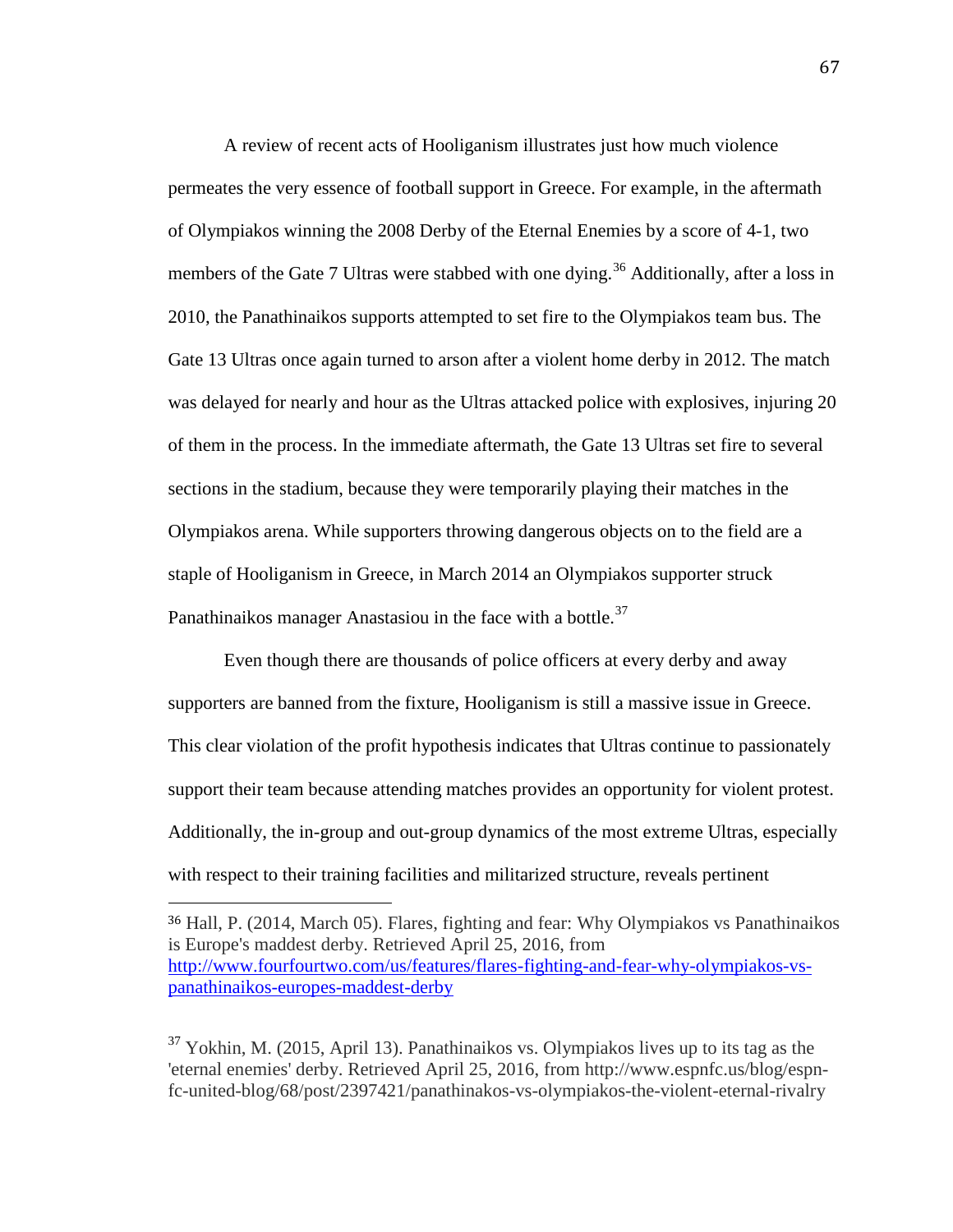information about the type of supporter they attract. For example, the social representation of supporters centers on violence, aggression, strategy, and hyperbolic displays of anti-social tendencies. First hand accounts from supporters reveal that many Hooligans in the Athens derby show positive attitudes toward aggression, solidarity, and positive attitudes toward proving loyalty to the in-group. Beyond this, the constant clashes with police and away supporters demonstrate that acts of resistance form an important part in the construction of social representations and development of cultural norms regarding violence. More importantly, though, these constant clashes reveal that the poor policing strategy can be explained through normative compliance within Procedural Justice Theory. Finally, the regional territorial categorization regarding which club truly represents Athens continues to fuel the collective identity of both sets of Hooligans.

While a number of theories discussed in previous sections generalize to the Derby of the Eternal Enemies, the theory of neo-tribalism best explains the unique pattern of violence prevalent in this rivalry. Many of the Ultras are young, uneducated, come from lower socio-economic backgrounds, and tend to be very socially alienated.<sup>[38](#page-70-0)</sup> Furthermore, the collective identities of both sets of Hooligan groups form over time based on important acts of resistance and emulative reproduction. The manner in which inter-group dynamics between the Gate 13 and Gate 17 Ultras has changed over time based on their fortunes on the field is a hallmark of the observed in neo-tribes. Another important similarity is that the fighting gyms and martial arts studios that the most

<span id="page-70-0"></span><sup>38</sup> KickTV. (2013, August 02). The Derby of the Eternal Enemies - Olympiacos v. Panathinaikos | the Football Vagabond, Ep. 1. Retrieved April 25, 2016, from https://www.youtube.com/watch?v=IzJkkJoHPTE i<br>I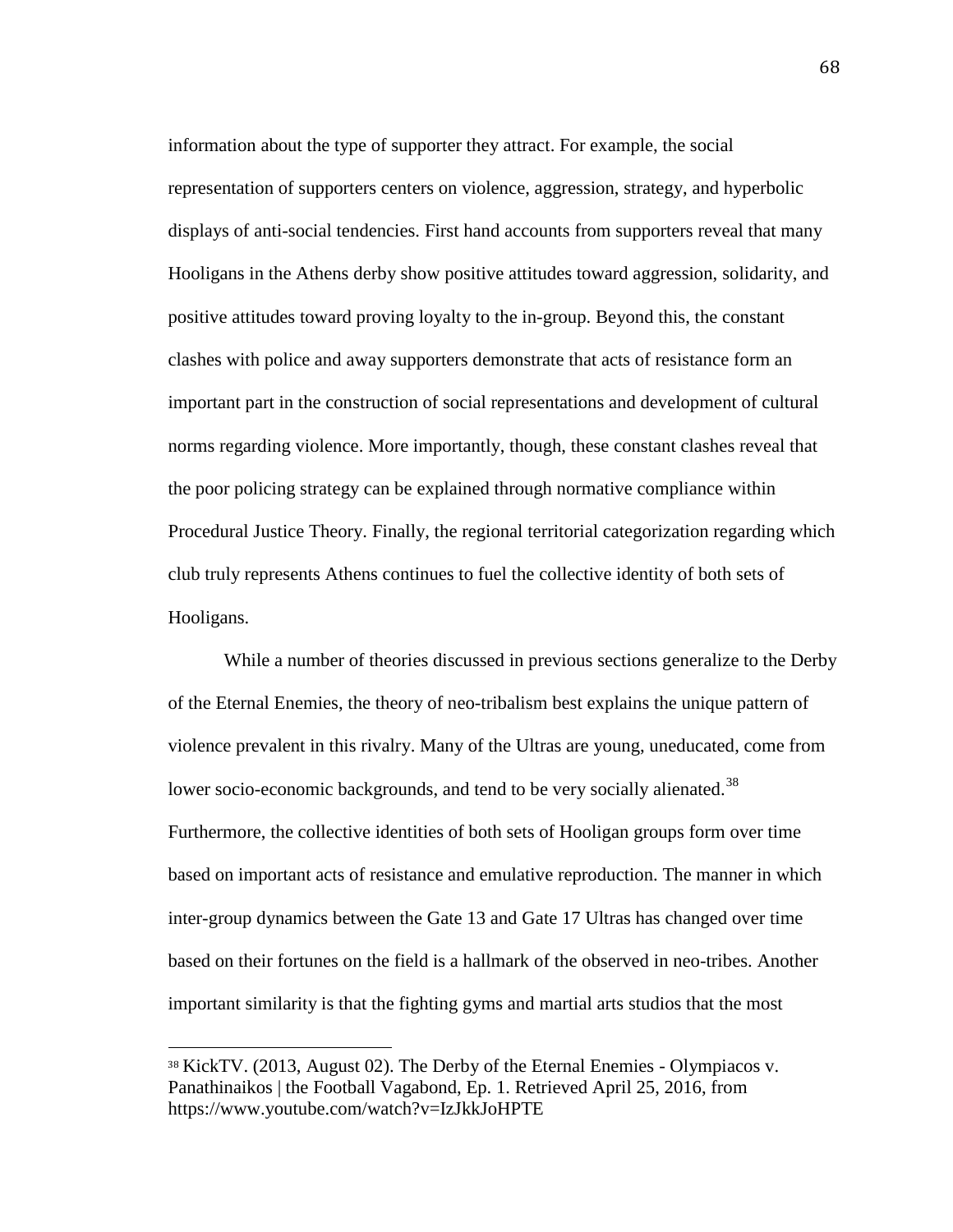extreme Ultras train in are important cites of social centrality. The cultural norms of violence, aggression, and displaying anti-social behaviors are developed in these sites of social centrality. Finally, the constant attacks on police, rival supporters, and innocent civilians demonstrate that football matches in Greece are the perfect medium for neotribal Hooligan groups to display their subterranean values.

# **Proposal for Future Research**

The nature of the Rome, Lisbon and Athens derbies reveal that law enforcement and league officials play a vital role in the development of a Hooligan culture. Italy and Greece employ overcautious and authoritarian approaches, which have led to violence permeating the very culture of the sport. Meanwhile, the Benfica and Lisbon rivalry, which possesses almost identical variables and factors to the other two derbies [except for police strategy], is the safest of the three fixtures. One reason for this is the hands-off approach employed by law enforcement. They understand that the seemingly dangerous acts by supporter groups are really just ritualistic displays of their collective identity. Furthermore, the police often assist in the travel and overall experience for away fixtures. In fact, according to the variables I include in my analysis, the Lisbon derby should be the most violent of the three rivalries. Therefore, any future research into the issue of Hooliganism in Europe should center on the role of law enforcement.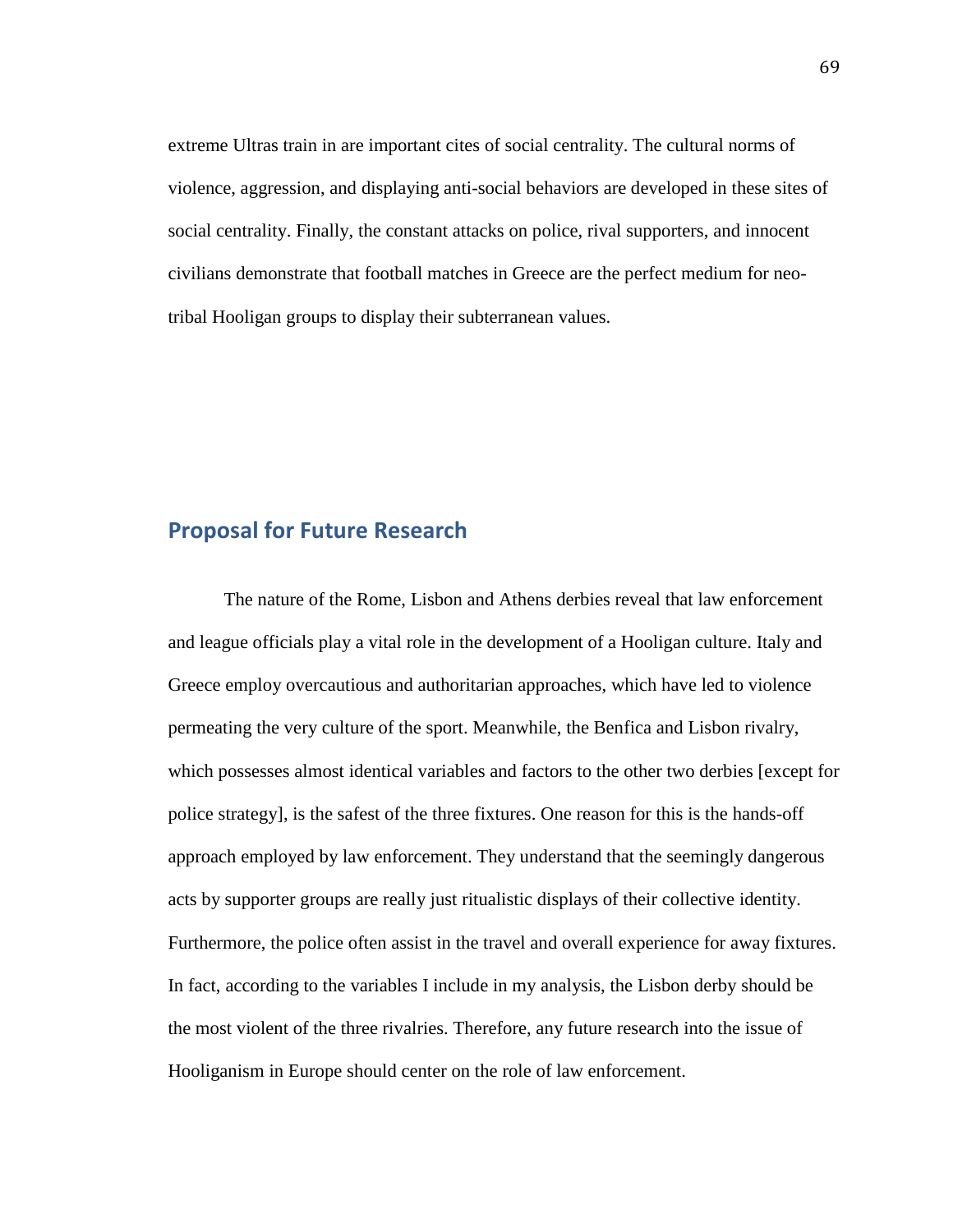According to Alain Van Hiel, Hooligans tend to fit a particular personality profile, which is typically composed of low levels of agreeableness and conscientiousness. In this, they found that the Five-Factor Model and the MCAA tests serve as reliable independent variables for predicting Hooligan group membership. Meanwhile, Clifford Stott (2011) found that open communication, understanding of historical context, displays of empathy, and controlled drinking all decreases incidences of violence at football matches. Additionally, decreasing negative in-group and out-group dynamics increases normative compliance, so law enforcement officials should work closely with the leadership of both Hooligan and supporter groups to develop a match-day strategy aimed at reducing violence.

## *Proposal for law enforcement intervention aimed at reducing incidences of Hooliganism*

In order to understand the composition of the most dangerous ultra groups, club officials should work closely with local law enforcement to develop a personality profile as part of the application process for season tickets. Ideally, this would examine a club in the first stage of development for Hooligan culture, so as to see if proper police interventions may prevent it from advancing to the second stage. Additionally, all official supporter groups must first register with the club in order to gain access to the stadium. Researchers can build distinct personality profiles based upon which Hooligan group they identify with, while simultaneously increasing communication. All law enforcement officers in charge of the derby must participate in intensive education regarding the history of the two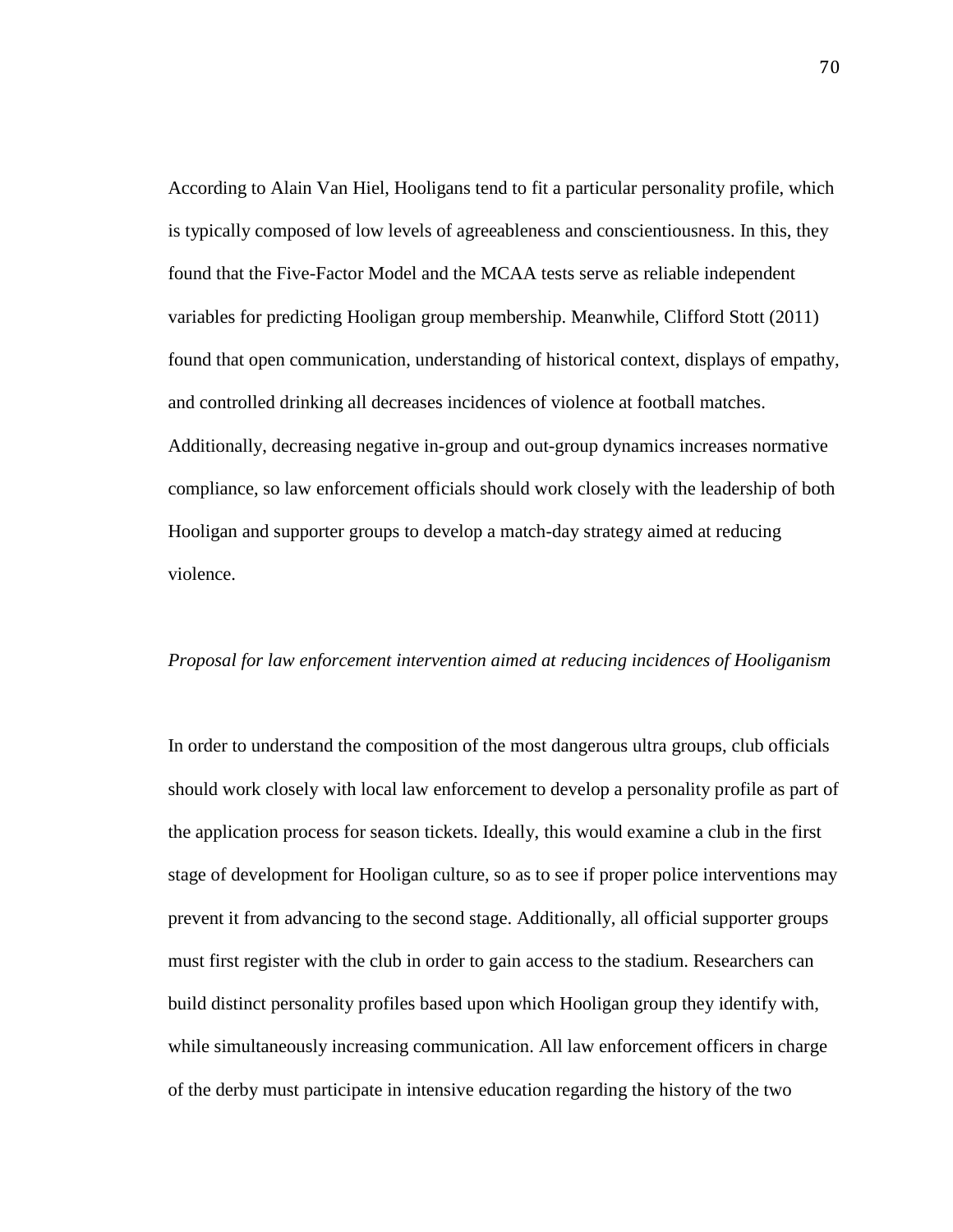clubs, so that they have a better understanding of social representations and potential release factors. Further, leaders of each official supporter group must meet with law enforcement officials on a weekly basis to provide a setting for open communication. In order to enforce these new policies, supporter groups that repeatedly violate the new policies or act will receive lengthy bans. Conversely, groups that work closely with law enforcement should be rewarded for their normative compliance by receiving assistance in travelling to and from matches, as well as opportunities to drink and socialize in controlled environments. Research has continually shown that excessive force by police leads to a decrease in normative compliance. Therefore, police strategy should transition from one of prevention to one of open-communication.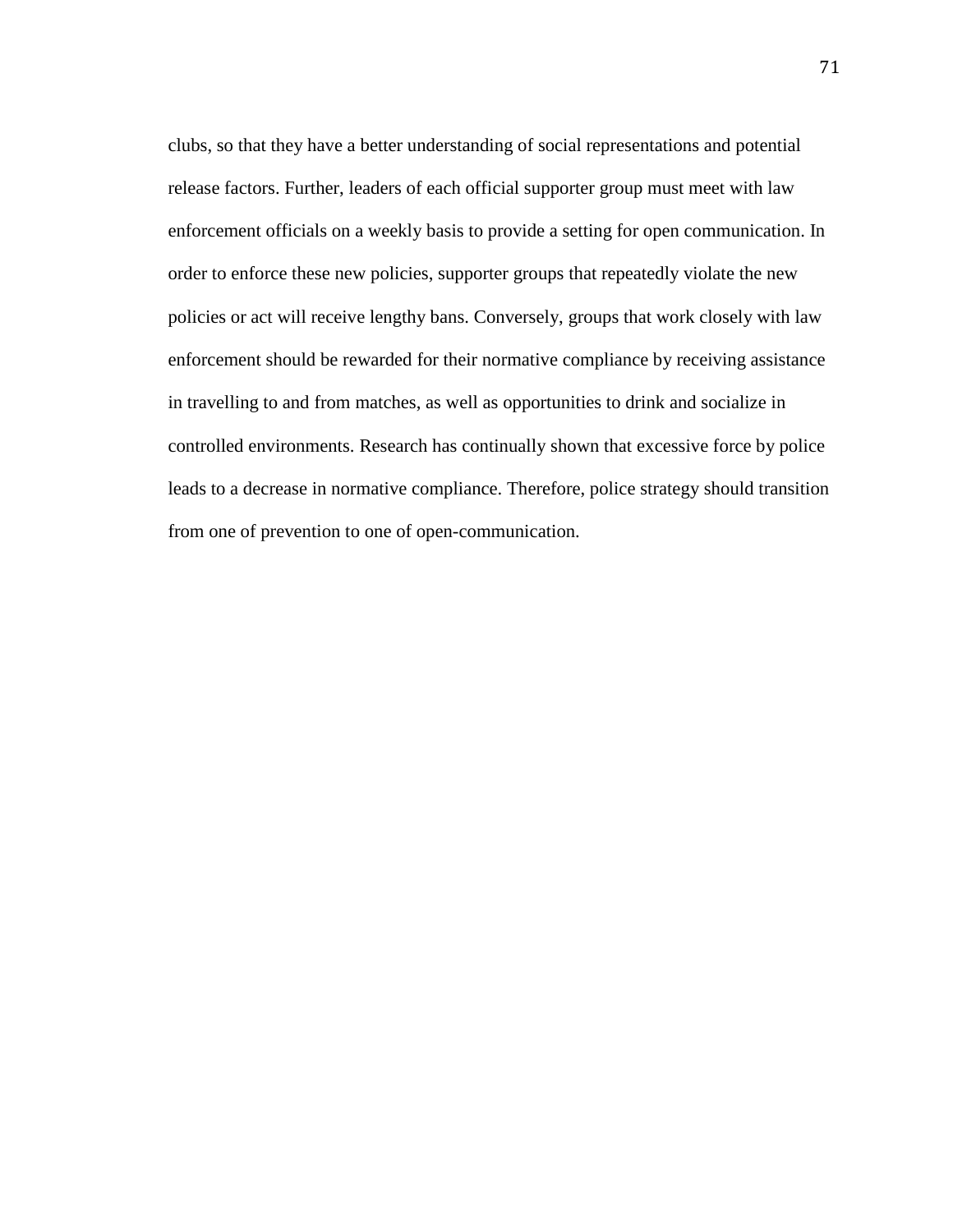## **Sources Cited**

About FIFA: Organisation - FIFA.com. (n.d.). Retrieved April 25, 2016, from<http://www.fifa.com/about-fifa/index.html>

AS ROMA - LAZIO ROMA. (n.d.). Retrieved April 25, 2016, from http://www.footballderbies.com/fans/index.php?id=33 Background information on specific Hooligan groups

Baumeister, R. F., Smart, L., & Boden, J. M. (1996). Relation of threatened egotism to violence and aggression: the dark side of high self-esteem.*Psychological review*, *103*(1), 5.

Bandini, P. (2015, July 9). Lazio and Roma derbies remain the be-all and end-all to fans of each club. Retrieved April 25, 2016, from http://www.espnfc.us/blog/espn-fc-unitedblog/68/post/2512302/lazio-roma-rome-eternal-city-derby-paolo-bandini

BBC. (2015, May 15). Benfica: Title celebrations turn violent in Lisbon. Retrieved April 25, 2016, from http://www.bbc.com/sport/football/32783466

Betancourt, H., & Blair, I. (1992). A cognition (attribution)-emotion model of violence in conflict situations. *Personality and Social Psychology Bulletin*,*18*(3), 343-350.

Boyle, R., & Monteiro, C. (2005). 'A Small Country with a Big Ambition'Representations of Portugal and England in Euro 2004 British and Portuguese Newspaper Coverage. *European Journal of Communication*,*20*(2), 223-244.

Brewer, M. B., & Roccas, S. (2001). *Individual values, social identity, and optimal distinctiveness*. Psychology Press.

Coelho, J. N. (2002). Some notes on football and national identity in Portugal. *FANATICS!*, 158.

Carnibella, G., Fox, A., Fox, K., McCann, J., Marsh, J., & Marsh, P. (1996). Football violence in Europe. *Unpublished report to the Amsterdam Group*.

Diener, Ed. "Deindividuation, self-awareness, and disinhibition." *Journal of Personality and Social Psychology* 37.7 (1979): 1160.

ForzaItalia. (2011, October 16). Everything You Need To Know About The Rome Derby: Lazio vs Roma. Retrieved April 25, 2016, from http://forzaitalianfootball.com/2011/10/everything-you-need-to-know-about-the-romederby-lazio-vs-roma/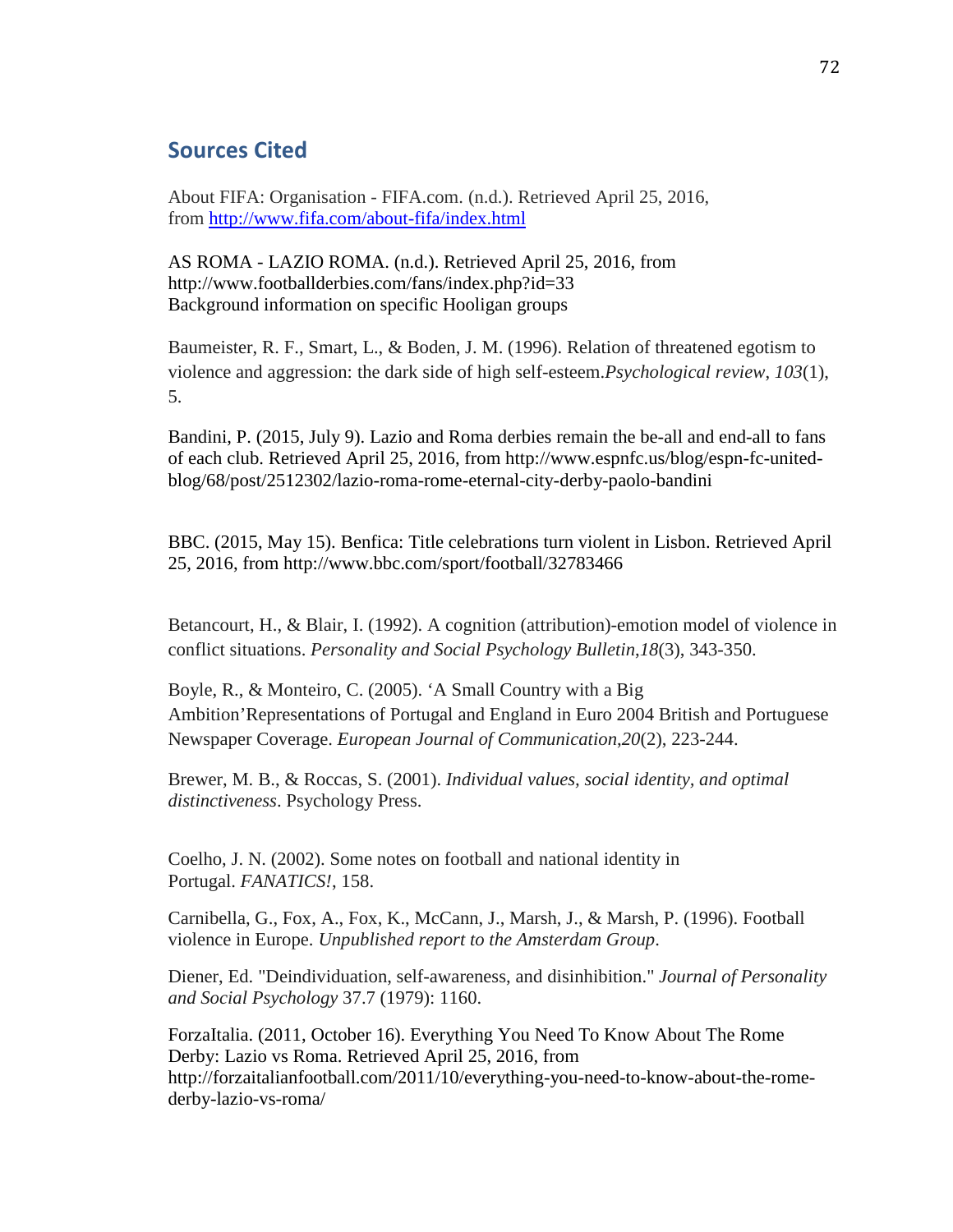Guilianotti, R. (Ed.). (2013). *Football, violence and social identity*. Routledge.

Guschwan, M. (2007). Riot in the Curve: Soccer Fans in Twenty‐first Century Italy. *Soccer & Society*, *8*(2-3), 250-266.

Hall, P. (2014, March 05). Flares, fighting and fear: Why Olympiakos vs Panathinaikos is Europe's maddest derby. Retrieved April 25, 2016, from http://www.fourfourtwo.com/us/features/flares-fighting-and-fear-why-olympiakos-vspanathinaikos-europes-maddest-derby

Höijer, B. (2011). Social representations theory. *Nordicom Rev*, *32*, 3-16.

Hughson, J. (1999). A tale of two tribes: Expressive fandom in Australian Soccer's a‐ league. *Culture, Sport Society*, *2*(3), 10-30.

Impiglia, C. (2013, August 7). Why Roma-Lazio Is One of WF's Fiercest Rivalries. Retrieved April 25, 2016, from http://bleacherreport.com/articles/1730264-why-romalazio-is-one-of-world-footballs-fiercest-rivalries

Johnston, N. (2014, October 22). Olympiakos-Panathinaikos: Europe's maddest derby? Retrieved April 25, 2016, from http://www.bbc.com/sport/football/29383811

Jones, I. (2000). A model of serious leisure identification: The case of football fandom. *Leisure Studies*, *19*(4), 283-298.

KickTV. (2013, August 02). The Derby of the Eternal Enemies - Olympiacos v. Panathinaikos | the Football Vagabond, Ep. 1. Retrieved April 25, 2016, from https://www.youtube.com/watch?v=IzJkkJoHPTE

KickTV. (2013, August 03). Love & Money | the Football Vagabond, Ep. 2. Retrieved April 25, 2016, from https://www.youtube.com/watch?v=z67hWaFX-e8

L. (2009, June 27). Football Fans Violence Sporting Lisbon vs SL Benfica 27-06-2009. Retrieved April 25, 2016, from https://www.youtube.com/watch?v=oukeMXlCDMo Video footage of violence in the Lisbon Derby

Lea, M., Spears, R., & de Groot, D. (2001). Knowing me, knowing you: Anonymity effects on social identity processes within groups. *Personality and Social Psychology Bulletin*, *27*(5), 526-537.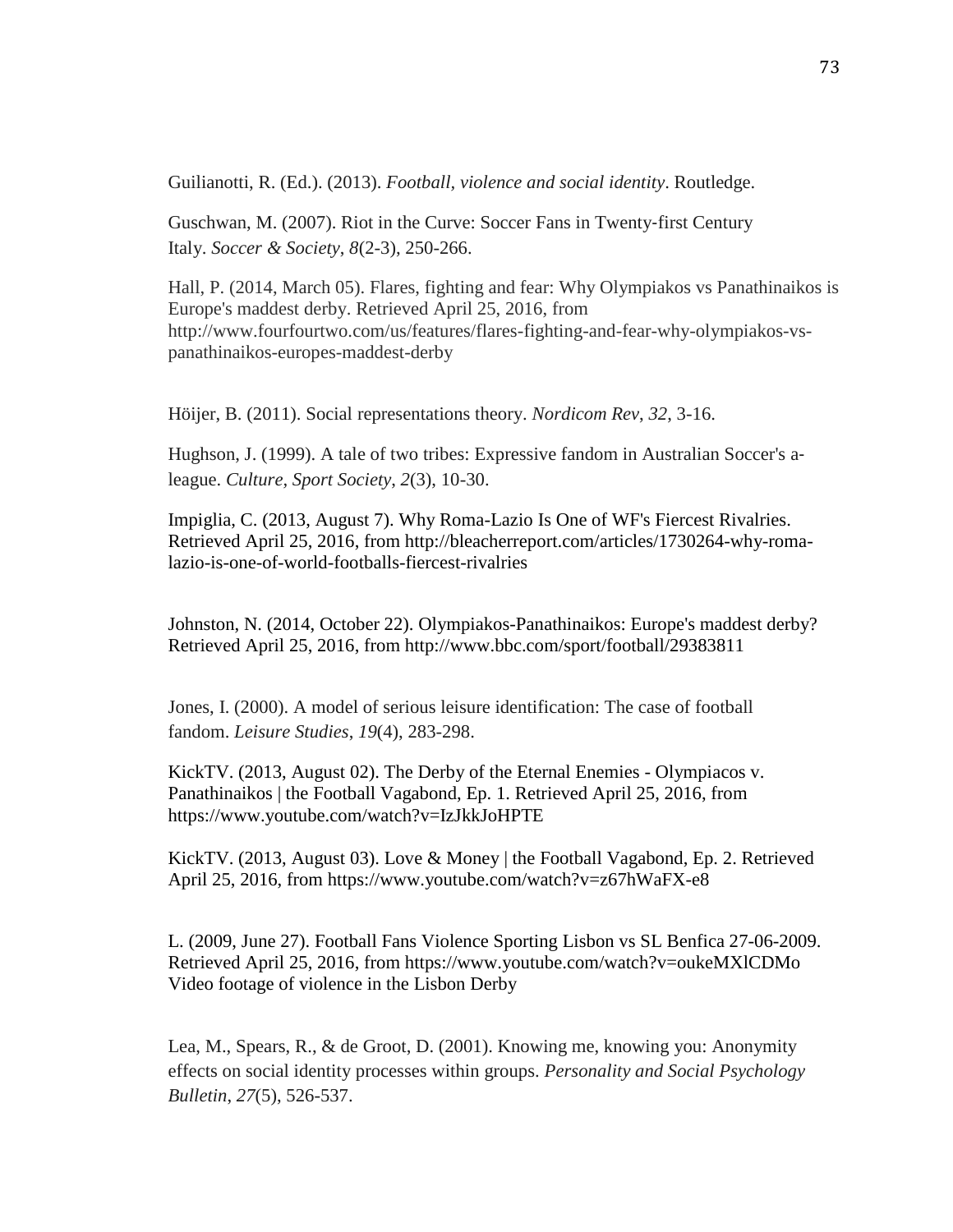Lowe, S. (2014). *Fear and loathing in La Liga: Barcelona vs Real Madrid*. New York, NY: Nation Books.

Majewski, S. Is It a Business Feeding on Emotions or an Act of Altruism? The Case of Financing Football in Poland. *Acta Universitatis Lodziensis. Folia Oeconomica*.

Meir, R., & Scott, D. (2007). Tribalism: definition, identification and relevance to the marketing of professional sports franchises. *International Journal of Sports Marketing and Sponsorship*, *8*(4), 43-59.

Moscovici, S. (1988). Notes towards a description of social representations.*European journal of social psychology*, *18*(3), 211-250.

Patten, S. B., & Arboleda-Florez, J. A. (2004). Epidemic theory and group violence. *Social psychiatry and psychiatric epidemiology*, *39*(11), 853-856.

Piotrowski, P. (2006). Coping With Football‐Related Hooliganism: Healing Symptoms Versus Causes Prevention1. *Journal of applied social psychology*, *36*(3), 629-643.

Prentice-Dunn, Steven, and Ronald W. Rogers. "Effects of public and private selfawareness on deindividuation and aggression." *Journal of Personality and Social Psychology* 43.3 (1982): 503.

Ramon, L. (2015, November 08). The Ultras of Roma. Retrieved April 25, 2016, from http://beyondthefieldofplay.com/2015/11/08/the-ultras-of-roma/

Reicher, S.D., Russell Spears, and Tom Postmes (1995). A social identity model of deindividuation phenomena." *European review of social psychology*6.1 (1995): 161-198.

Reicher, S. D. (1984). Social influence in the crowd: Attitudinal and behavioural effects of de‐individuation in conditions of high and low group salience\*. *British Journal of Social Psychology*, *23*(4), 341-350.

Roadburg, A.. (1980). Factors Precipitating Fan Violence: A Comparison of Professional Soccer in Britain and North America. *The British Journal of Sociology*, *31*(2), 265– 276.<http://doi.org/10.2307/589691>

Roden, L. (2015, March 26). When Sporting meet Benfica, historical rivalry leads to new tensions. Retrieved April 25, 2016, from http://www.espnfc.us/blog/espn-fc-unitedblog/68/post/2353097/when-sporting-meet-benfica-historical-rivalry-leads-to-newtensions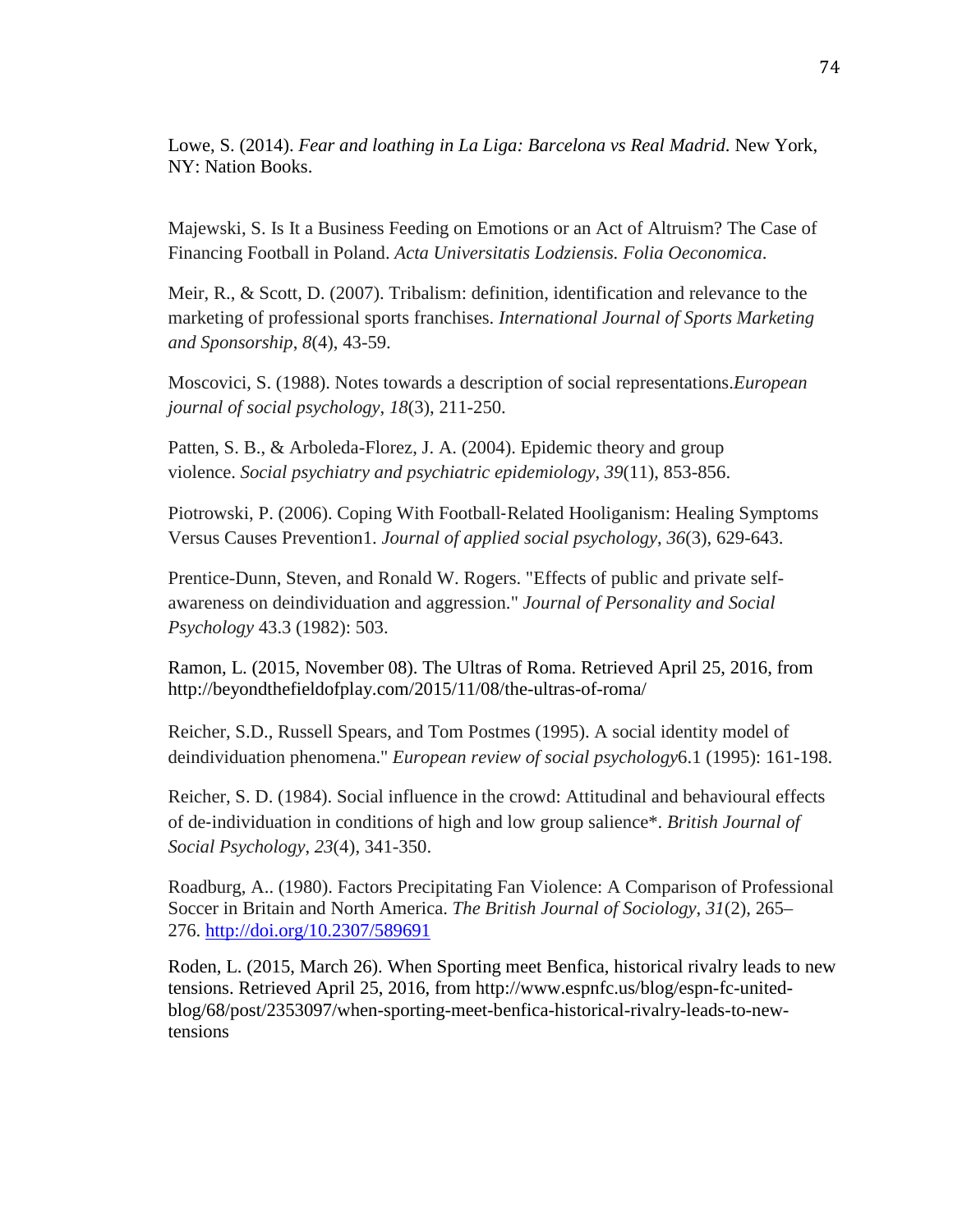Roversi, A. (1991). Football violence in Italy. *International Review for the Sociology of Sport*, *26*(4), 311-331.

Sam, P. (2015, September 22). Why Benfica vs Sporting is Portugal's most important derby. Retrieved April 25, 2016, from http://www.sportskeeda.com/football/whysporting-vs-benfica-portugals-most-important-derby

Silke, A. (2003). Deindividuation, anonymity, and violence: Findings from Northern Ireland. *The Journal of social psychology*, *143*(4), 493-499.

Soja, E. W. (1996). *Thirdspace: Journeys to Los Angeles and other real-and-imagined places* (p. 53). Oxford: Blackwell.

Spaaij, R., & Anderson, A. (2010). Soccer Fan Violence: A Holistic Approach A Reply to Braun and Vliegenthart. *International Sociology*, *25*(4), 561-579.

Stott, Clifford, James Hoggett, and Geoff Pearson. "'Keeping the Peace'social identity, procedural justice and the policing of football crowds."*British Journal of Criminology* (2011): azr076.

Tsoukala, A. (2011). Timing 'dangerousness': football crowd disorder in the Italian and Greek press. *Sport in Society* Ward, R. E. (2002). Fan violence: Social problem or moral panic?.*Aggression and Violent Behavior*, *7*(5), 453-475., *14*(5), 598-611.

Van Hiel, A., Hautman, L., Cornelis, I., & De Clercq, B. (2007). Football hooliganism: Comparing self‐awareness and social identity theory explanations. *Journal of community & applied social psychology*, *17*(3), 169-186.

Van Houtum, H., & Van Dam, F. (2002). Topophilia or topoporno? Patriotic place attachment in international football derbies. *International Social Science Review*, *3*(2), 231-248.

Van Limbergen, K., Colaers, C., & Walgrave, L. (1989). The societal and psychosociological background of football hooliganism. *Current Psychology*,*8*(1), 4-14.

Walvin, J. (2014). *The people's game: the history of football revisited*. Random House.

Weiss, J. (2012, March 26). For Soccer Fans, Showing Support in Song. Retrieved April 25, 2016, from http://www.nytimes.com/2012/03/27/sports/soccer/for-soccer-fansshowing-support-in-song.html?\_r=0